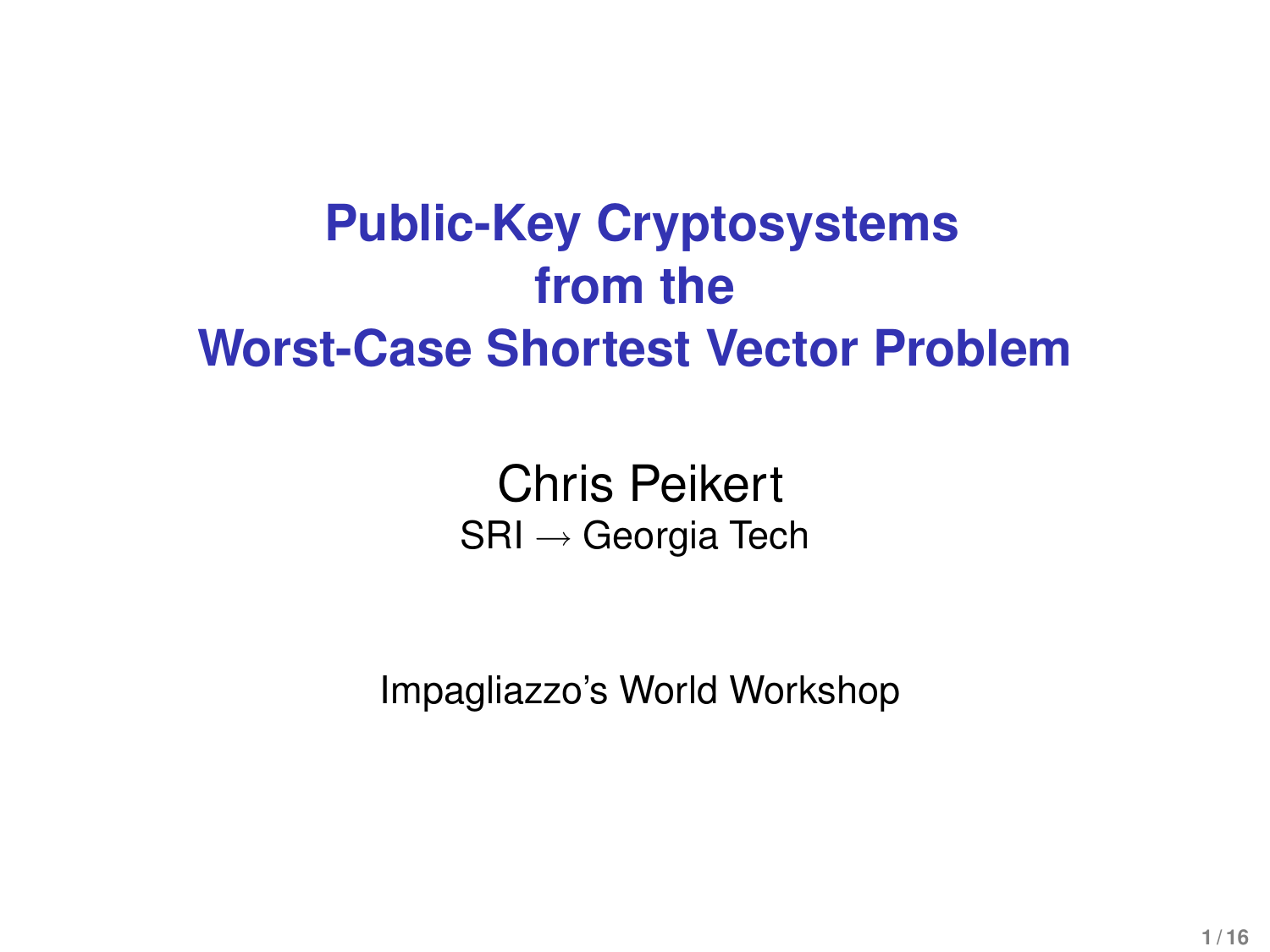

### **1** State of Lattice-Based Cryptography

**2** Main Result: Public-Key Encryption based on GapSVP

**3** Proof & Future Work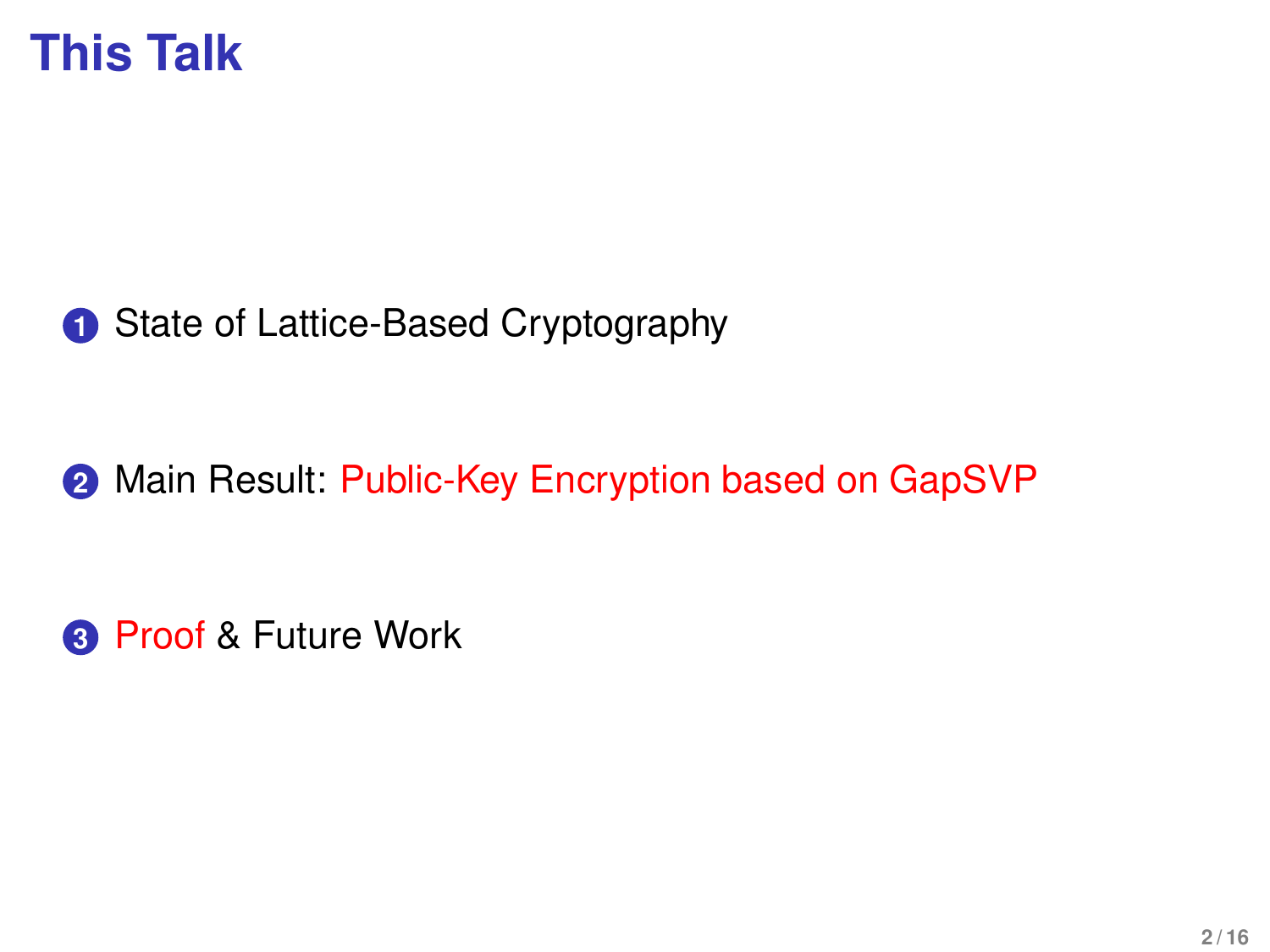A lattice  $\mathcal{L} \subset \mathbb{R}^n$  having basis  $\mathbf{B} = \{\mathbf{b}_1, \dots, \mathbf{b}_n\}$  is:

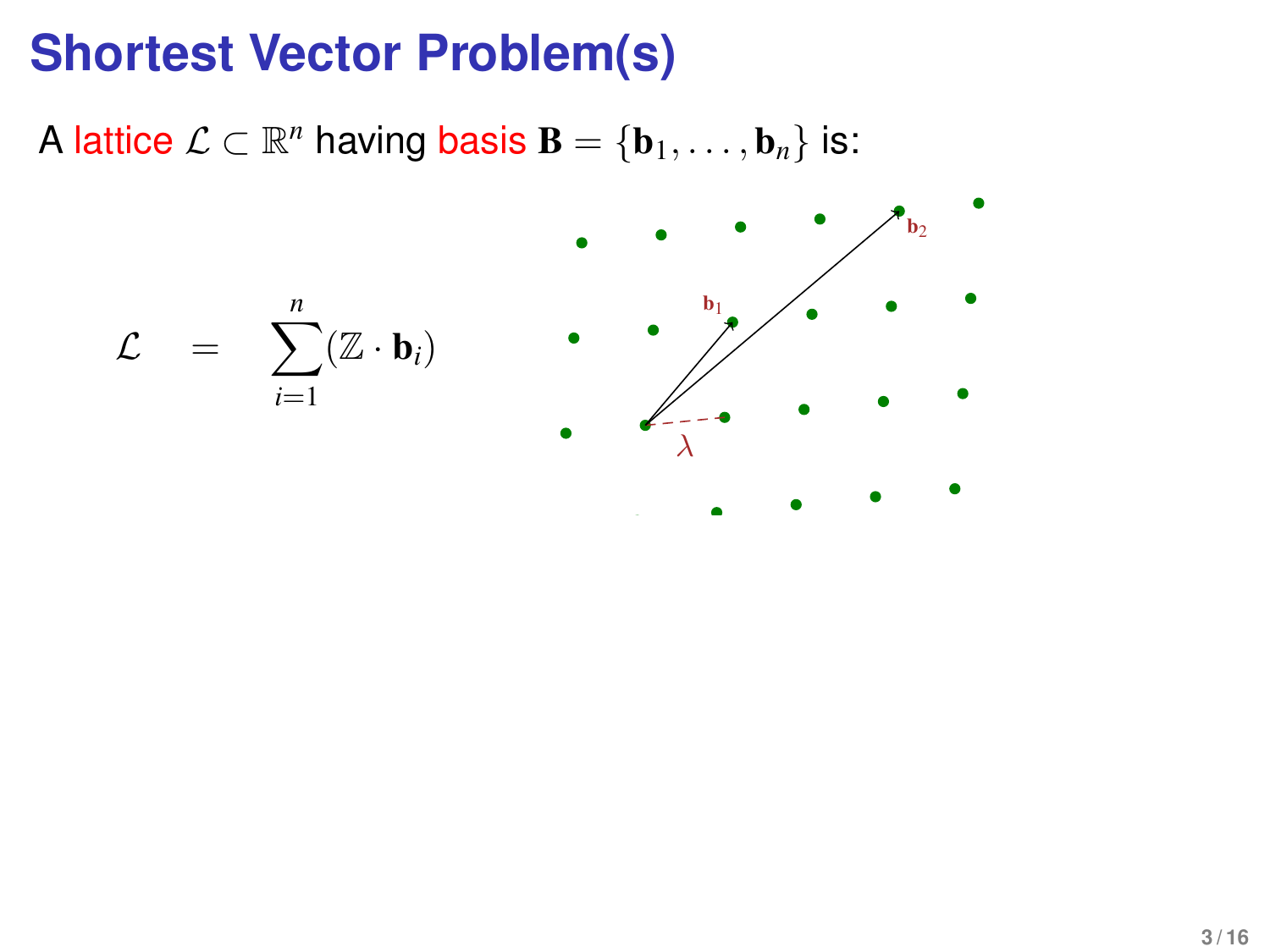A lattice  $\mathcal{L} \subset \mathbb{R}^n$  having basis  $\mathbf{B} = \{\mathbf{b}_1, \dots, \mathbf{b}_n\}$  is:



#### **Shortest Vector Problem (**γ**-**GapSVP**)**

**►** Given **B**, decide:  $\lambda < 1$  or  $\lambda > \gamma$ ?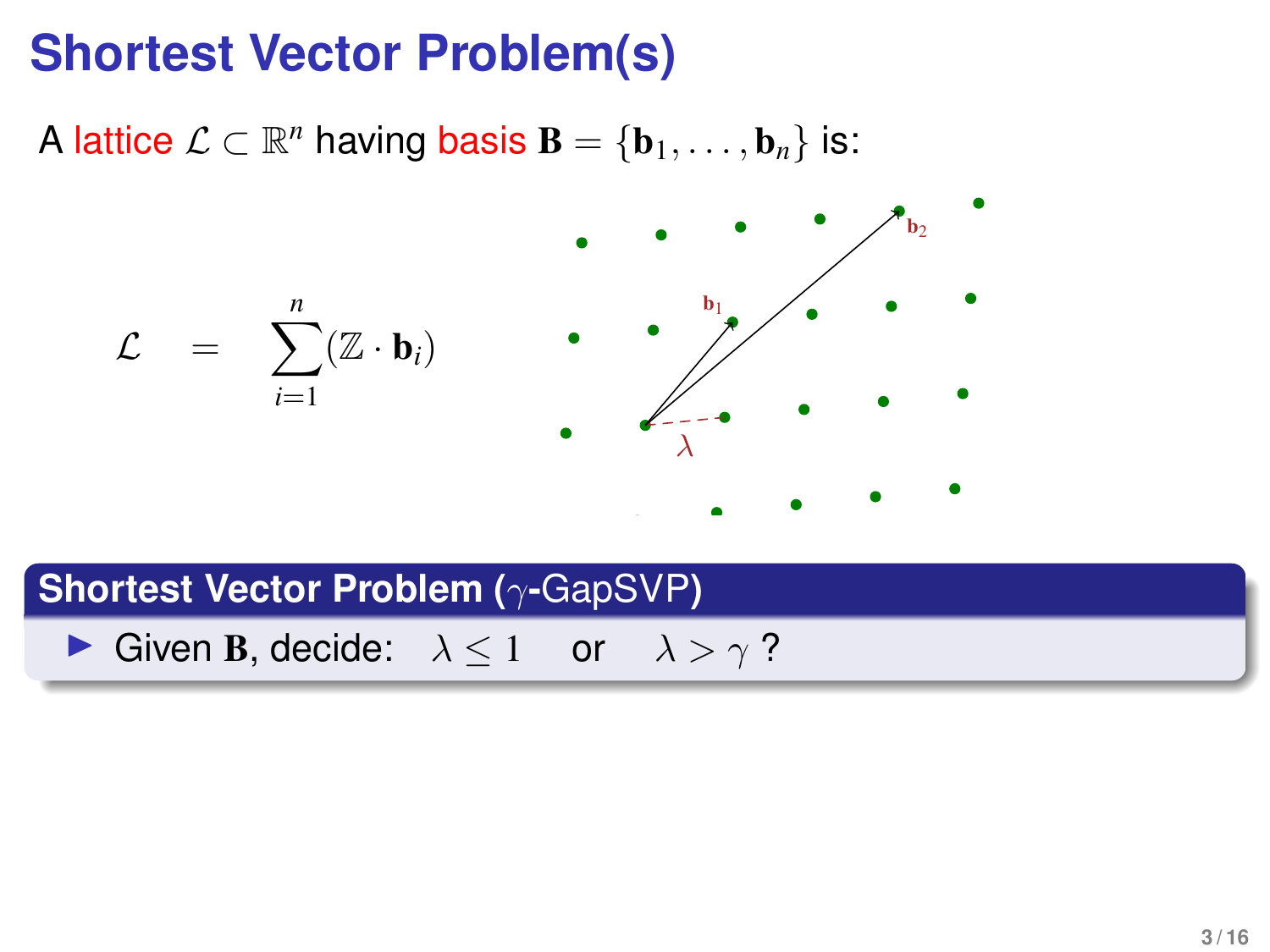A lattice  $\mathcal{L} \subset \mathbb{R}^n$  having basis  $\mathbf{B} = \{\mathbf{b}_1, \dots, \mathbf{b}_n\}$  is:



#### **Shortest Vector Problem (**γ**-**GapSVP**)**

**►** Given **B**, decide:  $\lambda < 1$  or  $\lambda > \gamma$ ?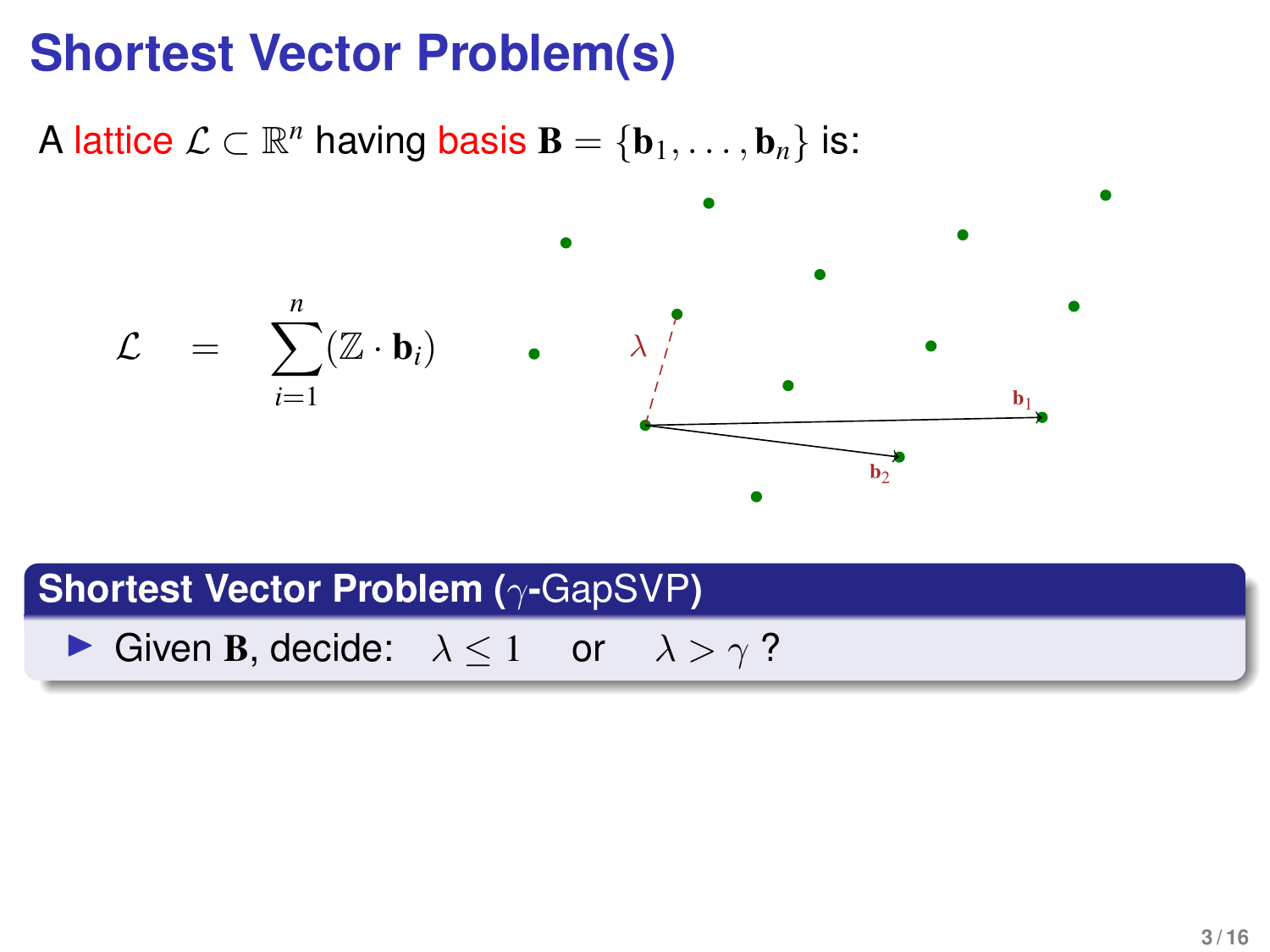A lattice  $\mathcal{L} \subset \mathbb{R}^n$  having basis  $\mathbf{B} = \{\mathbf{b}_1, \dots, \mathbf{b}_n\}$  is:



**Shortest Vector Problem (**γ**-**GapSVP**)**

**►** Given **B**, decide:  $\lambda < 1$  or  $\lambda > \gamma$ ?

### **Unique SVP (**γ**-**uSVP**)**

**IGIVER B with '**γ-unique' shortest vector, find it.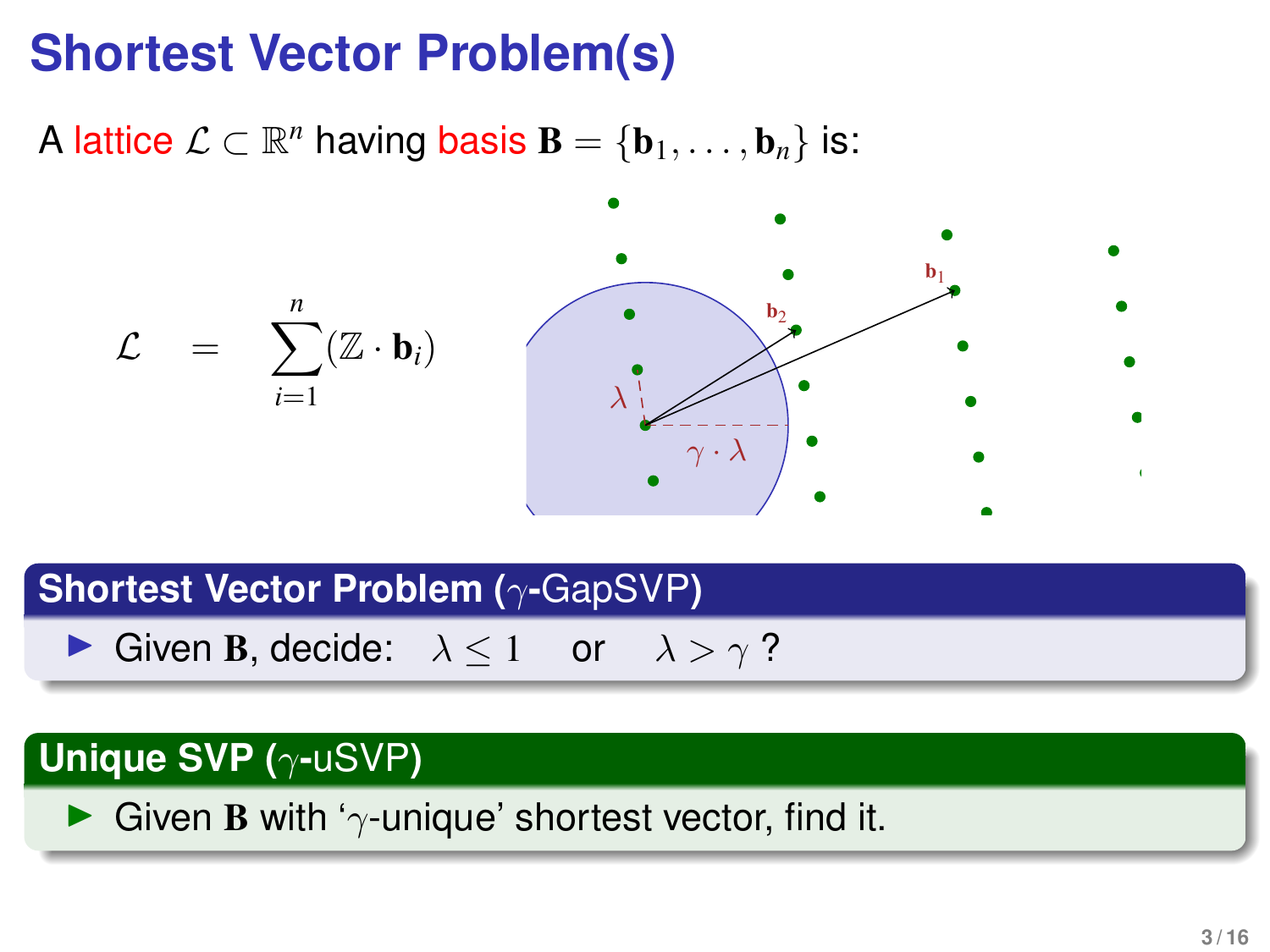# **Worst-Case Complexity**

### GapSVP

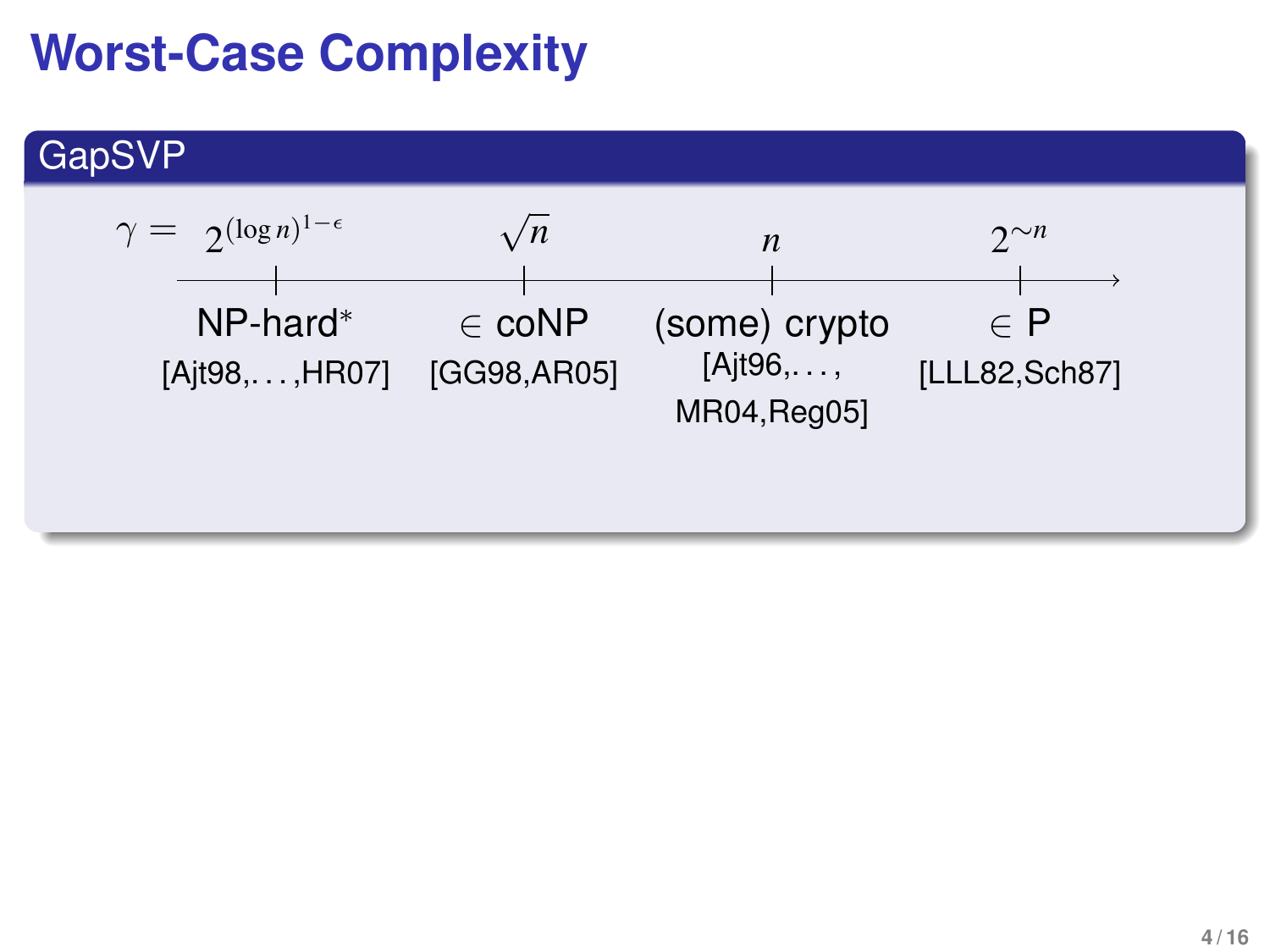# **Worst-Case Complexity**

### GapSVP



For  $\gamma = \text{poly}(n)$ , best algorithm is  $2^n$  time & space [AKS01]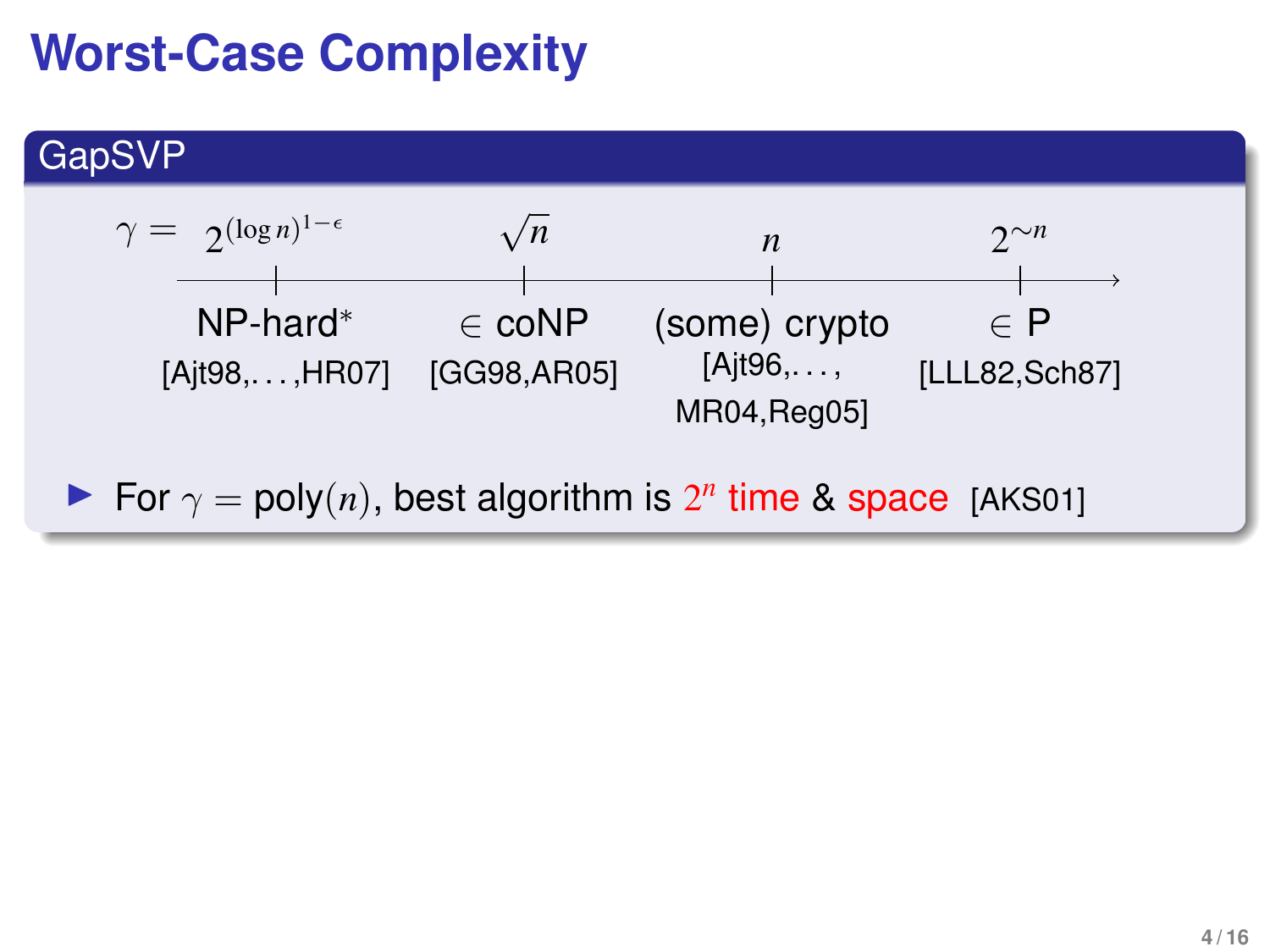# **Worst-Case Complexity**

### GapSVP



For  $\gamma = \text{poly}(n)$ , best algorithm is  $2^n$  time & space [AKS01]

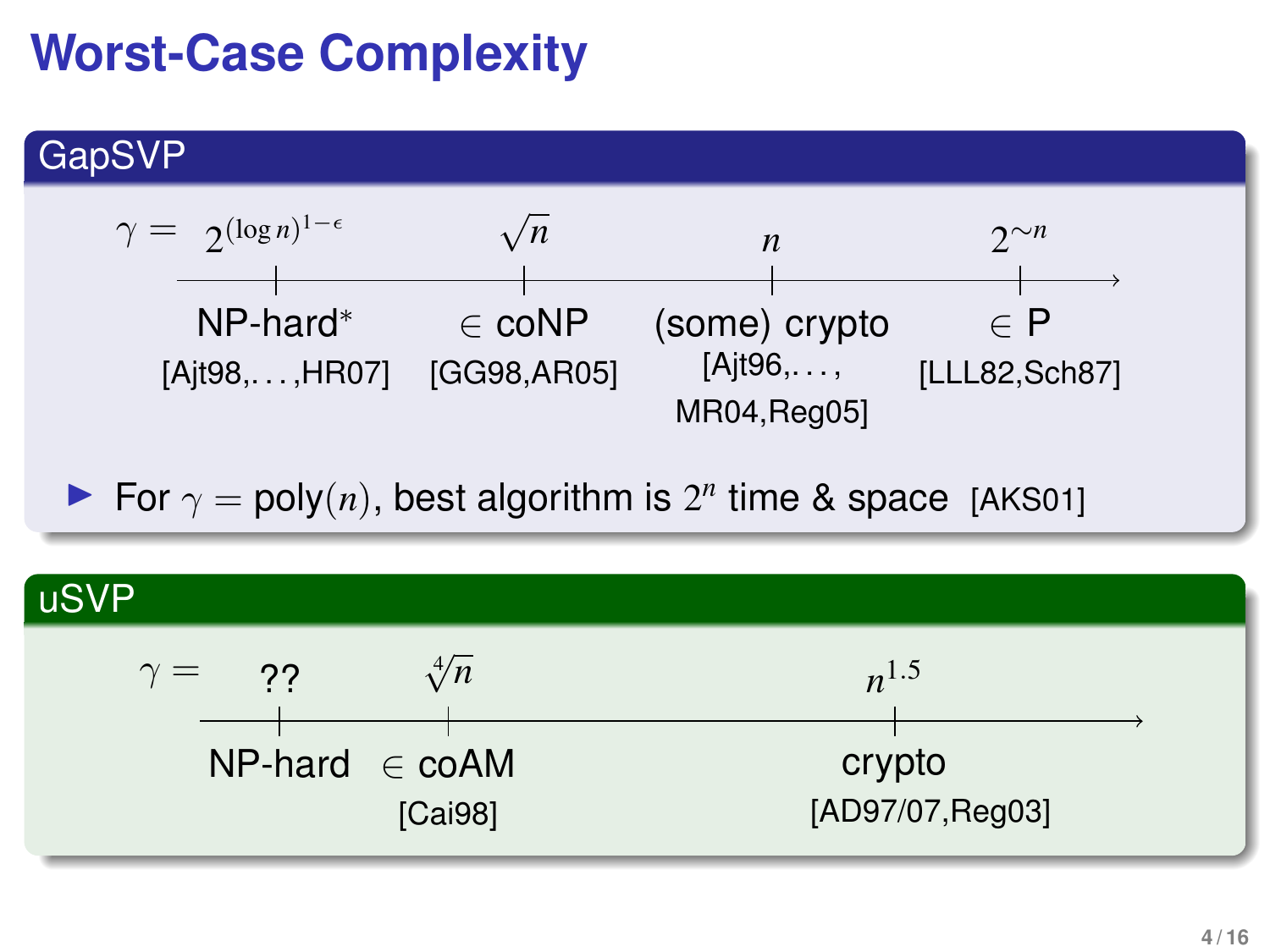#### **'minicrypt'**



OWF [Ajt96,. . . ]





Sigs [LM08,GPV08]

ID schemes [MV03,Lyu08]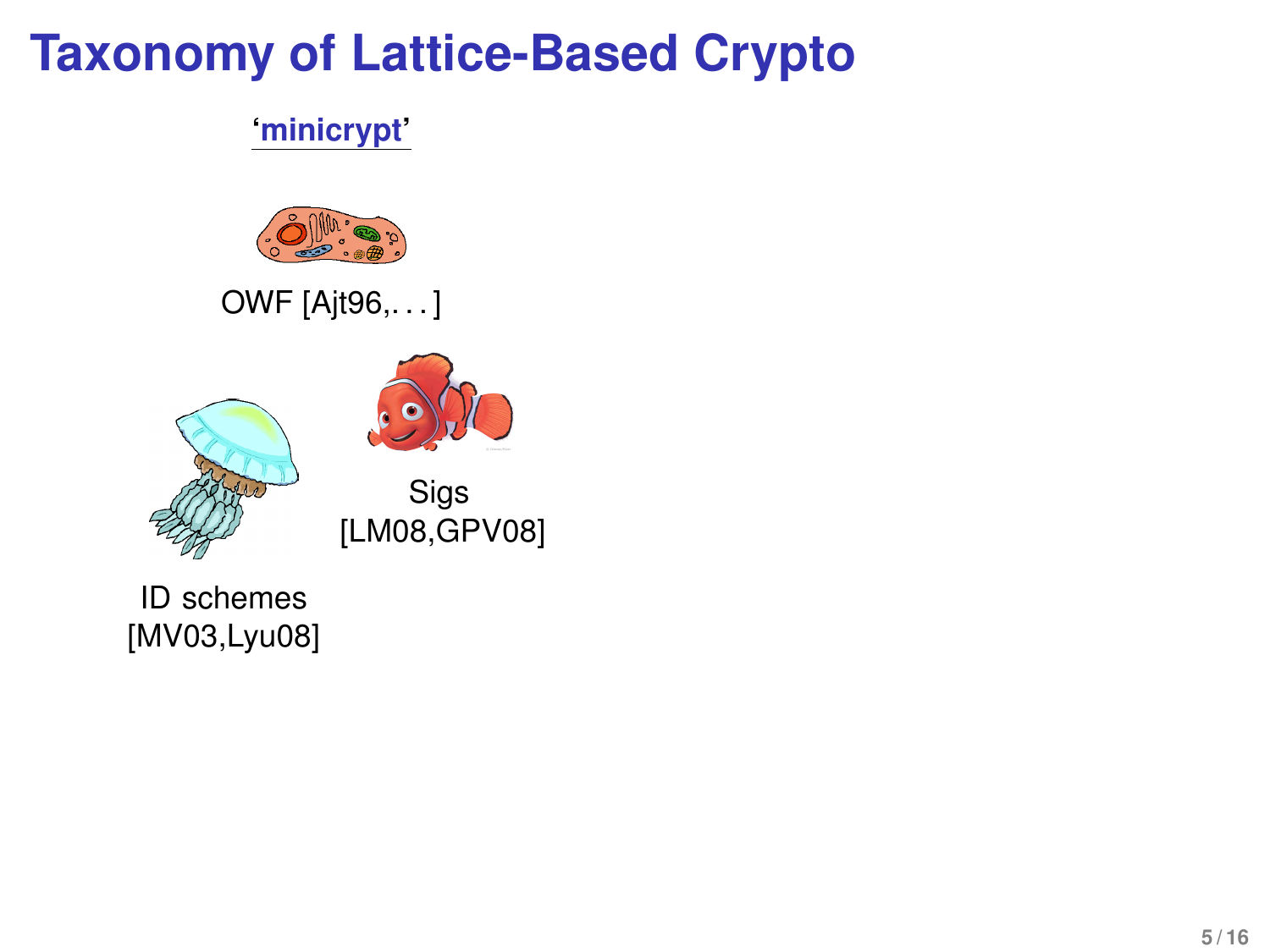#### **'minicrypt'**



OWF [Ajt96,. . . ]



Sigs [LM08,GPV08]

ID schemes [MV03,Lyu08]

☞ GapSVP etc. hard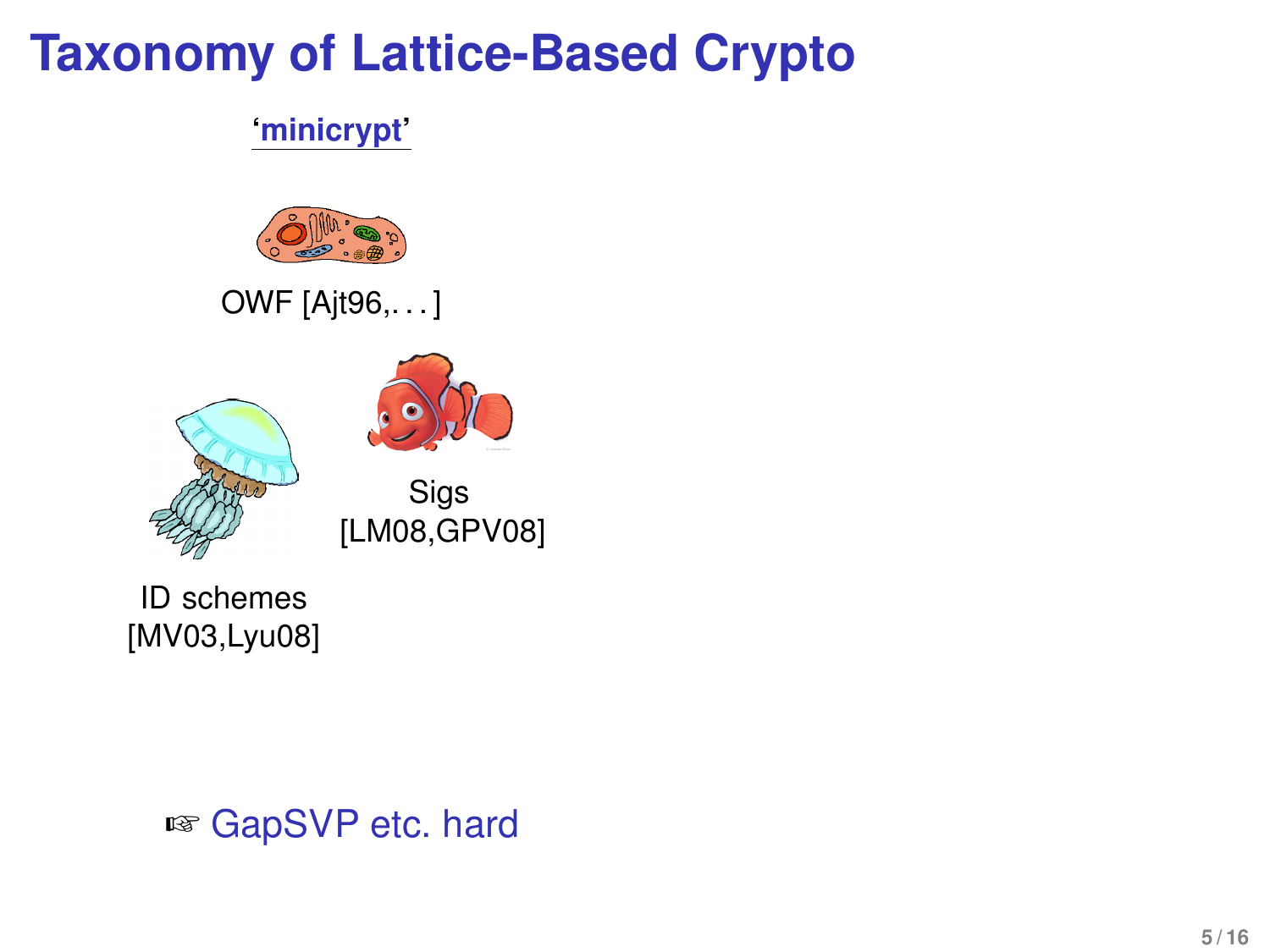#### **'minicrypt'**



OWF [Ajt96,. . . ]





Sigs [LM08,GPV08]

ID schemes [MV03,Lyu08]

### **'CRYPTOMANIA'**



PKE [AD97,Reg03,Reg05]



CCA [PW08]



ID-based [GPV08]

☞ GapSVP etc. hard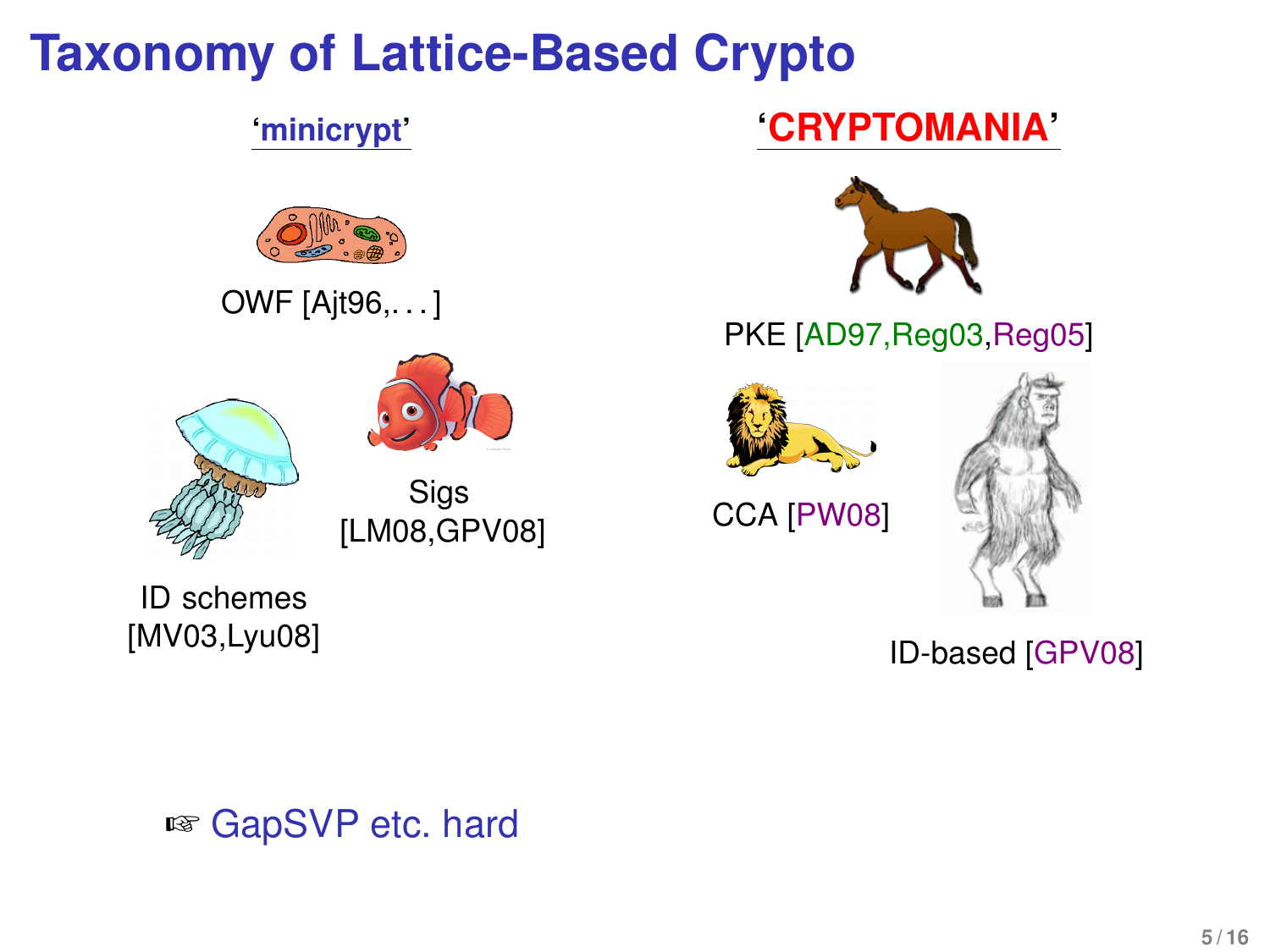#### **'minicrypt'**



OWF [Ajt96,. . . ]





[LM08,GPV08]

ID schemes [MV03,Lyu08]

### **'CRYPTOMANIA'**



PKE [AD97,Reg03,Reg05]



CCA [PW08]



ID-based [GPV08]

(Obl. tran. [PVW08], leakage [AGV09], homom [G09], KDM [ACPS09], HIBE [P09])

☞ GapSVP etc. hard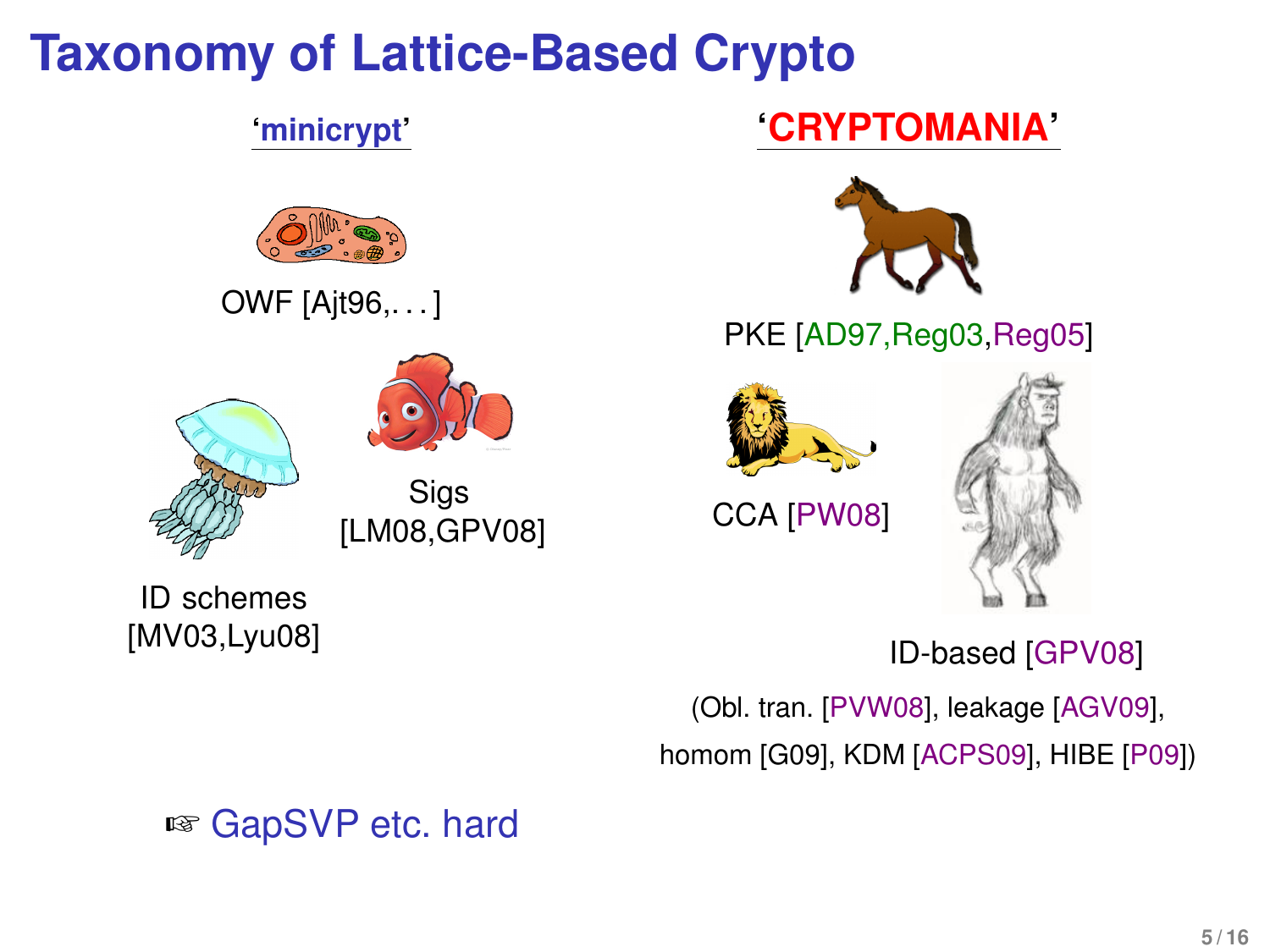#### **'minicrypt'**



OWF [Ajt96,. . . ]





[LM08,GPV08]

ID schemes [MV03,Lyu08]

### ☞ GapSVP etc. hard ☞ uSVP hard

### **'CRYPTOMANIA'**



PKE [AD97,Reg03,Reg05]



CCA [PW08]



ID-based [GPV08]

(Obl. tran. [PVW08], leakage [AGV09], homom [G09], KDM [ACPS09], HIBE [P09])

☞ GapSVP etc. *quantum*-hard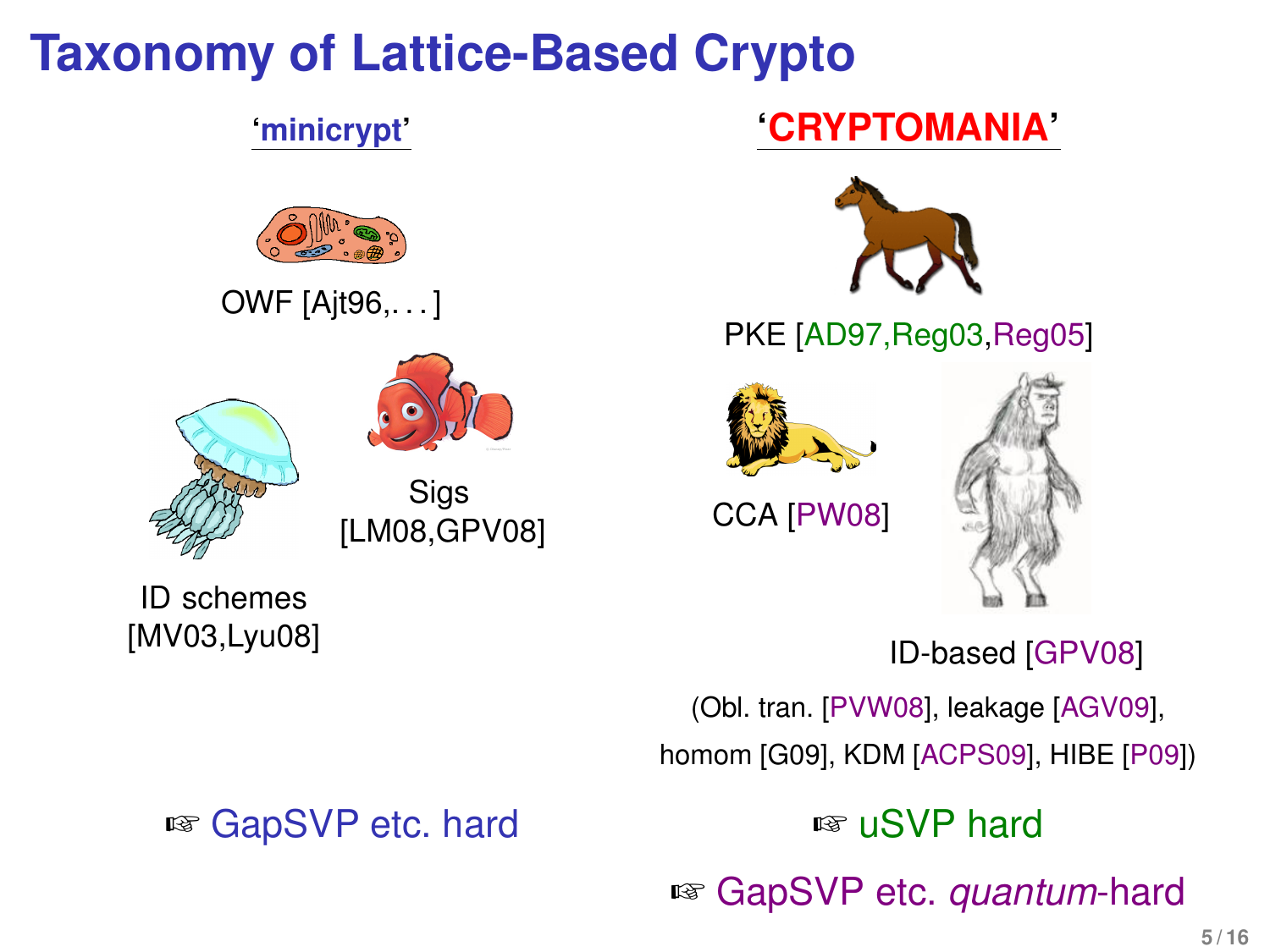**►** Generalizes 'learning parity with noise': dim *n*, modulus  $q \ge 2$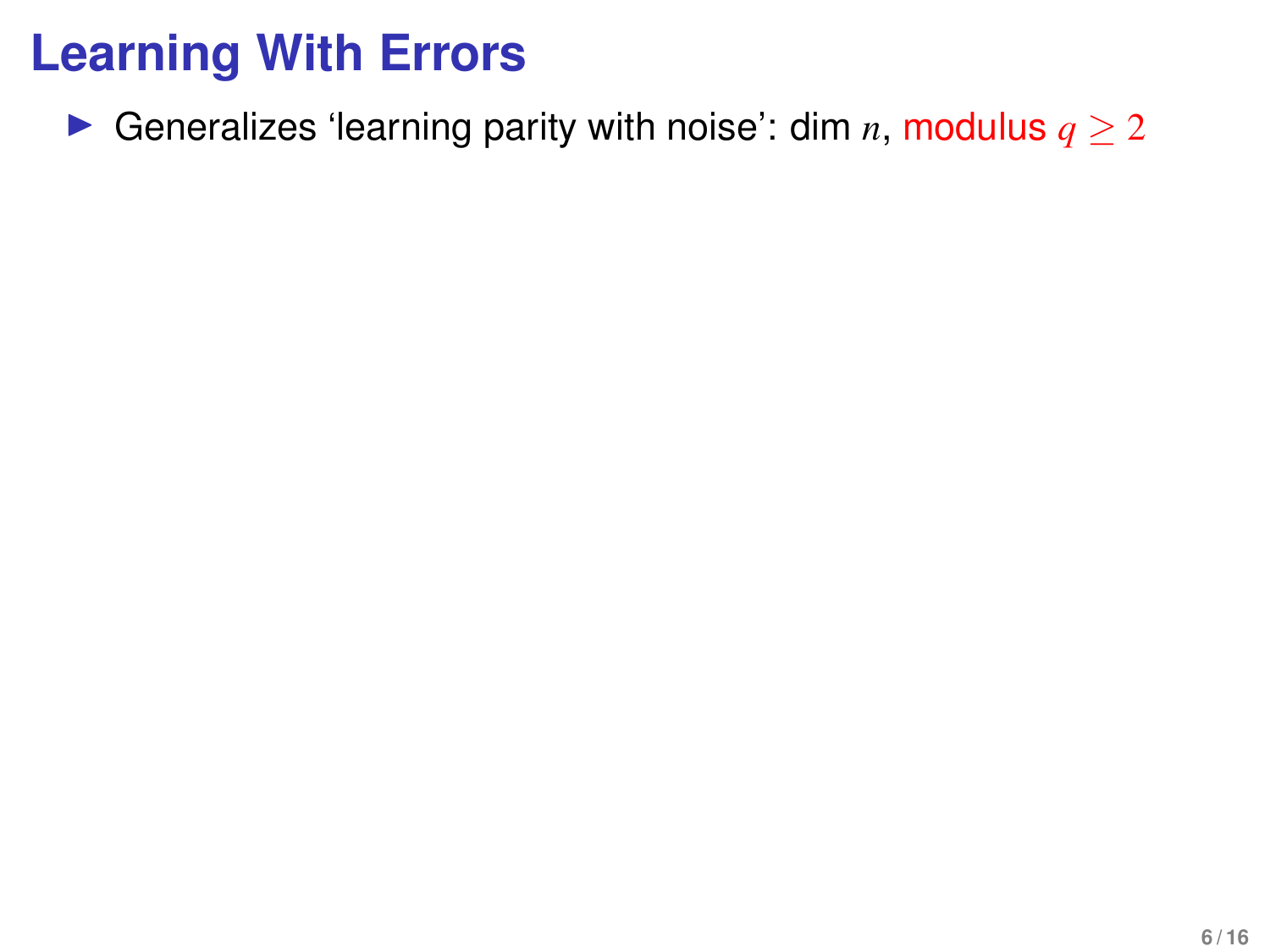- **►** Generalizes 'learning parity with noise': dim  $n$ , modulus  $q \ge 2$
- ► Search: find  $\mathbf{s} \in \mathbb{Z}_q^n$  given 'noisy random inner products'

$$
\begin{array}{ll}\n\mathbf{a}_1 & , & b_1 \approx \langle \mathbf{a}_1 , \mathbf{s} \rangle \mod q \\
\mathbf{a}_2 & , & b_2 \approx \langle \mathbf{a}_2 , \mathbf{s} \rangle \mod q \\
\vdots\n\end{array}
$$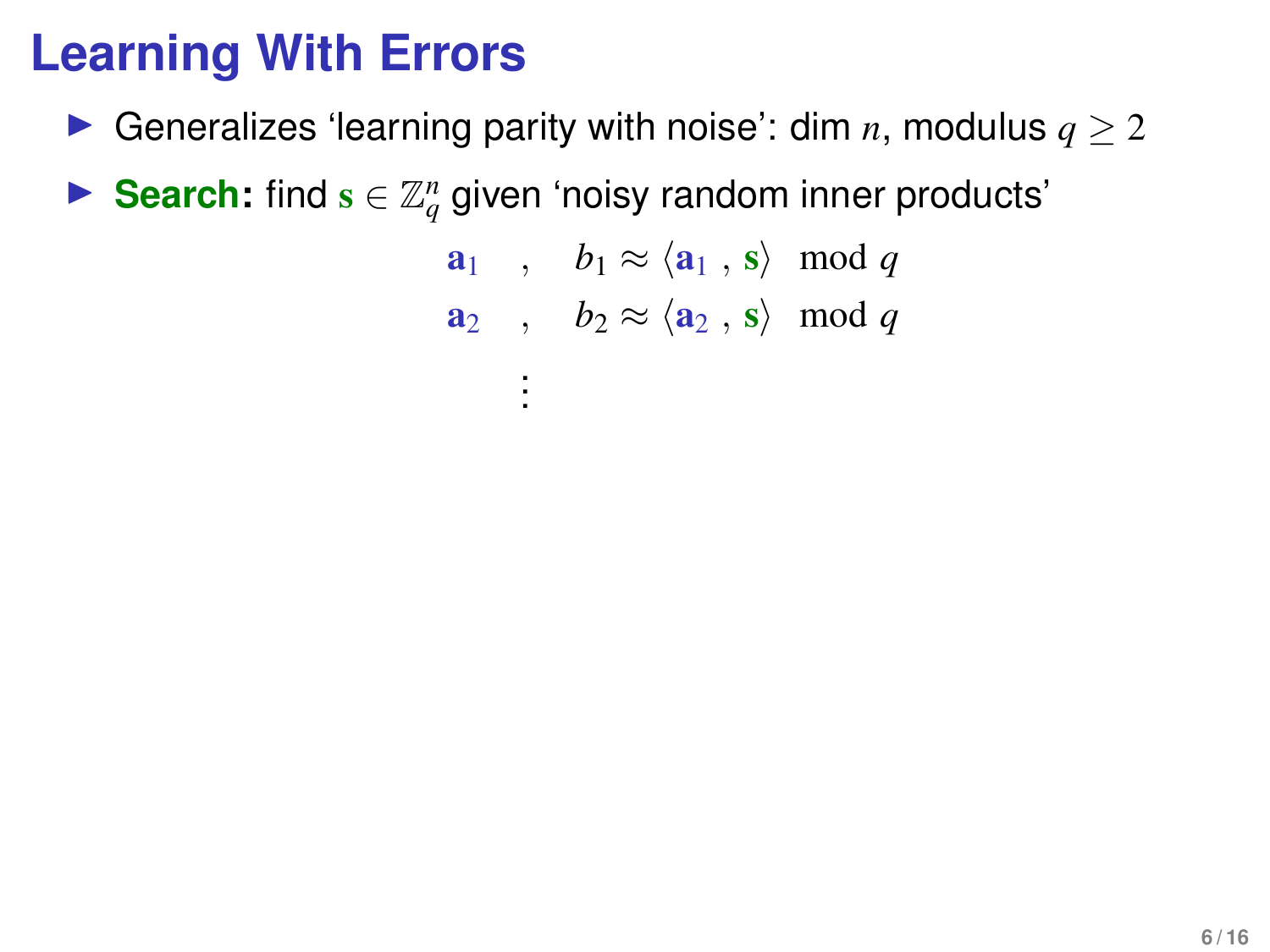- ▶ Generalizes 'learning parity with noise': dim  $n$ , modulus  $q > 2$
- ► Search: find  $\mathbf{s} \in \mathbb{Z}_q^n$  given 'noisy random inner products'

 $a_1$ ,  $b_1 = \langle a_1, s \rangle + x_1 \mod q$  $a_2$ ,  $b_2 = \langle a_2, s \rangle + x_2 \mod q$ . . . Uniform  $\mathbf{a}_i \in \mathbb{Z}_q^n$  , Gaussian errors  $x_i$ 

 $\alpha \cdot q \geq \sqrt{ }$ *n*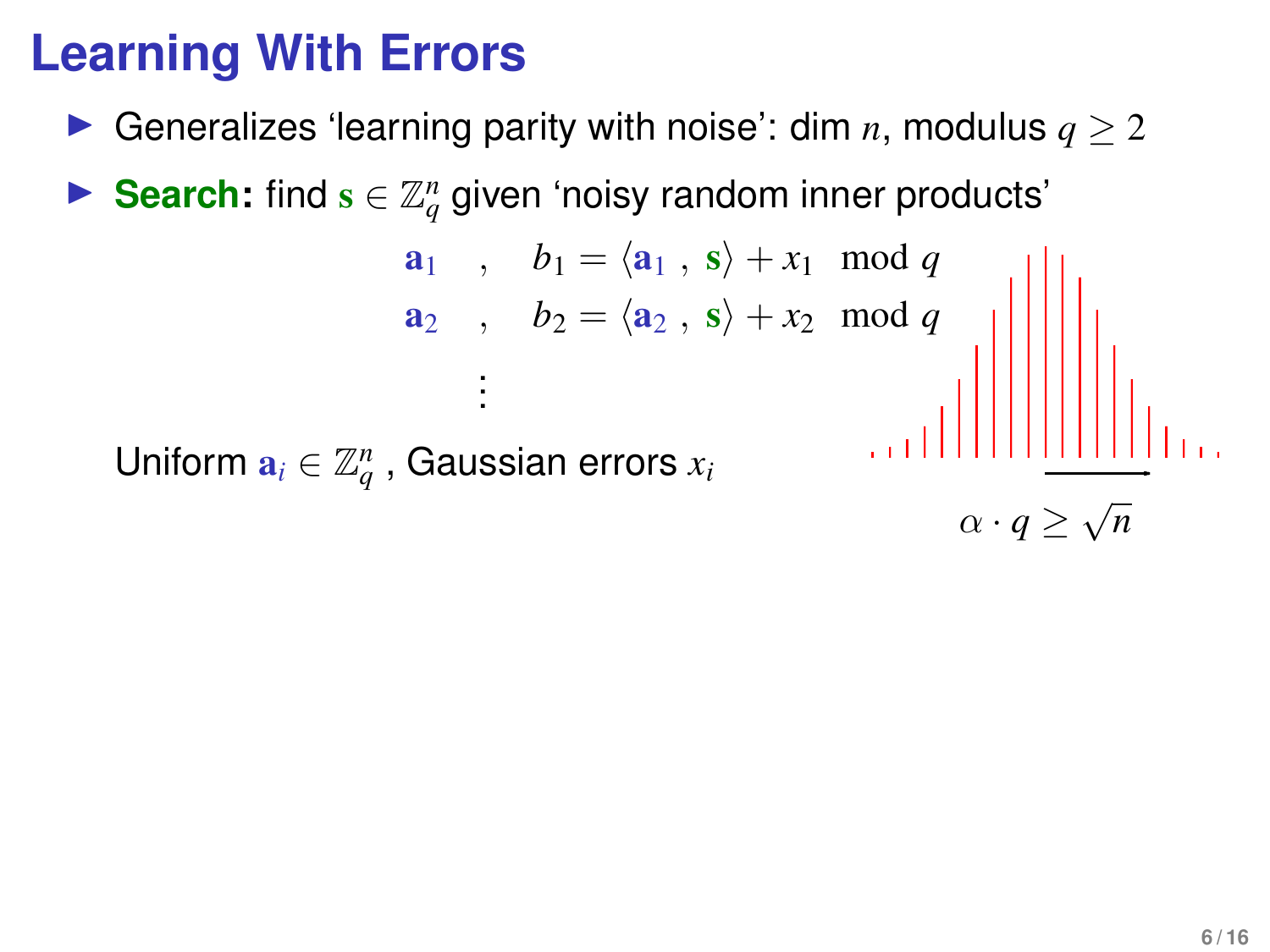▶ Generalizes 'learning parity with noise': dim  $n$ , modulus  $q > 2$ 

 $a_1$ ,  $b_1 = \langle a_1, s \rangle + x_1 \mod q$  $a_2$ ,  $b_2 = \langle a_2, s \rangle + x_2 \mod q$ 

► Search: find  $\mathbf{s} \in \mathbb{Z}_q^n$  given 'noisy random inner products'

. Uniform  $\mathbf{a}_i \in \mathbb{Z}_q^n$  , Gaussian errors  $x_i$ 

. .

 $\triangleright$  **Decision:** distinguish from uniform  $(a_i, b_i)$ 

 $\alpha \cdot q \geq \sqrt{ }$ 

*n*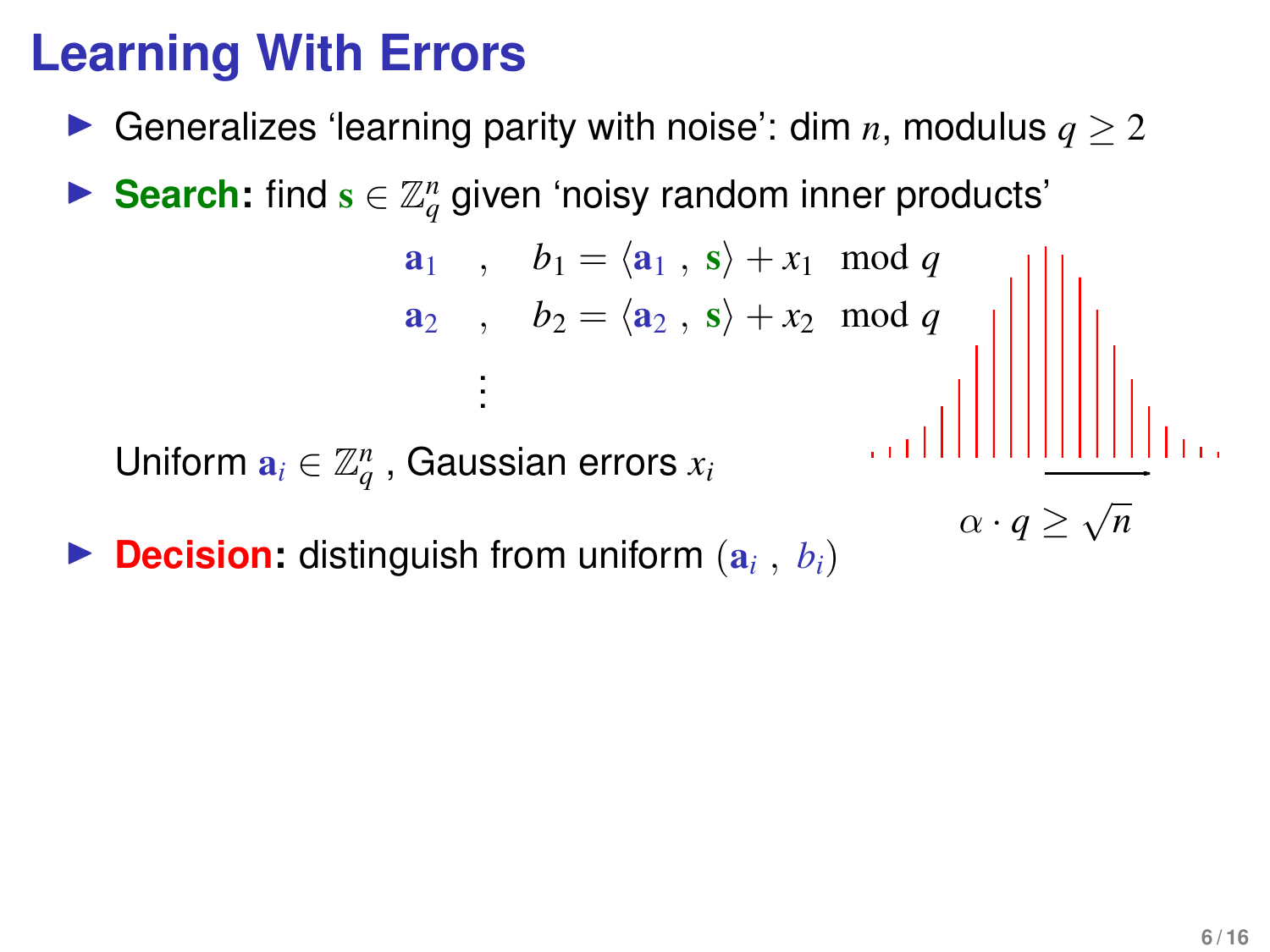▶ Generalizes 'learning parity with noise': dim  $n$ , modulus  $q > 2$ 

 $a_1$ ,  $b_1 = \langle a_1, s \rangle + x_1 \mod q$  $a_2$ ,  $b_2 = \langle a_2, s \rangle + x_2 \mod q$ 

► Search: find  $\mathbf{s} \in \mathbb{Z}_q^n$  given 'noisy random inner products'

Uniform  $\mathbf{a}_i \in \mathbb{Z}_q^n$  , Gaussian errors  $x_i$ 

 $\triangleright$  **Decision:** distinguish from uniform  $(a_i, b_i)$ 

. . .

### **State of the Art**

$$
(n/\alpha)\text{-GapSVP etc.} \leq \text{search-LWE} \leq \text{decision-LWE} \leq \text{crypto}
$$
\n
$$
\text{quantum} \qquad \text{prime} \qquad \text{prime} \qquad \text{prime} \qquad \text{prime} \qquad \text{prime} \qquad \text{prime} \qquad \text{prime} \qquad \text{prime} \qquad \text{prime} \qquad \text{prime} \qquad \text{prime} \qquad \text{prime} \qquad \text{prime} \qquad \text{prime} \qquad \text{prime} \qquad \text{prime} \qquad \text{prime} \qquad \text{prime} \qquad \text{prime} \qquad \text{prime} \qquad \text{prime} \qquad \text{prime} \qquad \text{prime} \qquad \text{prime} \qquad \text{prime} \qquad \text{prime} \qquad \text{prime} \qquad \text{prime} \qquad \text{prime} \qquad \text{prime} \qquad \text{prime} \qquad \text{prime} \qquad \text{prime} \qquad \text{prime} \qquad \text{prime} \qquad \text{prime} \qquad \text{prime} \qquad \text{prime} \qquad \text{prime} \qquad \text{prime} \qquad \text{prime} \qquad \text{prime} \qquad \text{prime} \qquad \text{prime} \qquad \text{prime} \qquad \text{prime} \qquad \text{prime} \qquad \text{prime} \qquad \text{prime} \qquad \text{prime} \qquad \text{prime} \qquad \text{prime} \qquad \text{prime} \qquad \text{prime} \qquad \text{prime} \qquad \text{prime} \qquad \text{prime} \qquad \text{prime} \qquad \text{prime} \qquad \text{prime} \qquad \text{prime} \qquad \text{prime} \qquad \text{prime} \qquad \text{prime} \qquad \text{prime} \qquad \text{prime} \qquad \text{prime} \qquad \text{prime} \qquad \text{prime} \qquad \text{prime} \qquad \text{prime} \qquad \text{prime} \qquad \text{prime} \qquad \text{prime} \qquad \text{prime} \qquad \text{prime} \qquad \text{prime} \qquad \text{prime} \qquad \text{prime} \qquad \text{prime} \qquad \text{prime} \qquad \text{prime} \qquad \text{prime} \qquad \text{prime} \qquad \text{prime} \qquad \text{prime} \qquad \text{prime} \qquad \text{prime
$$

 $\alpha \cdot q \geq \sqrt{ }$ 

*n*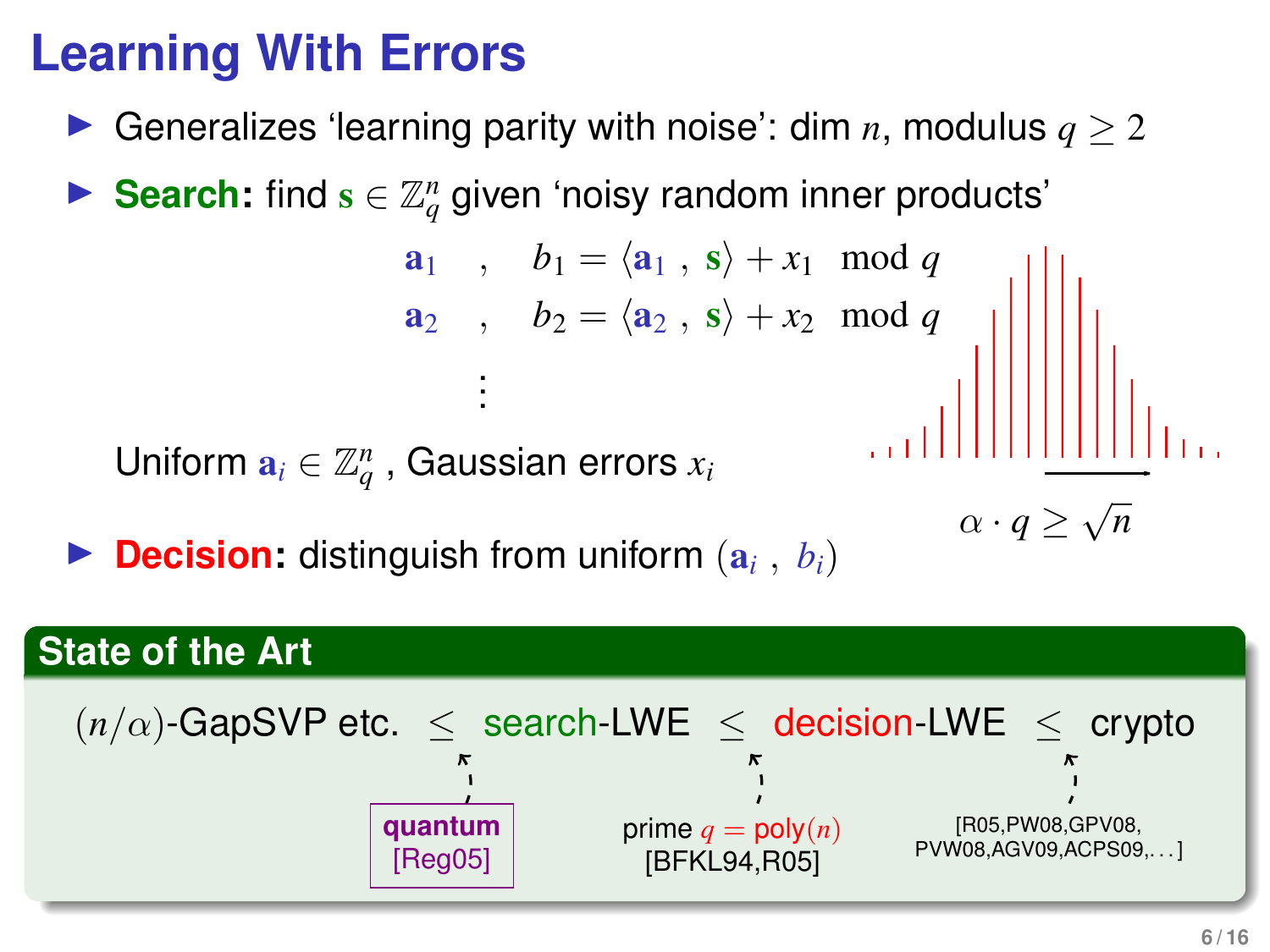First public-key encryption based on classical GapSVP hardness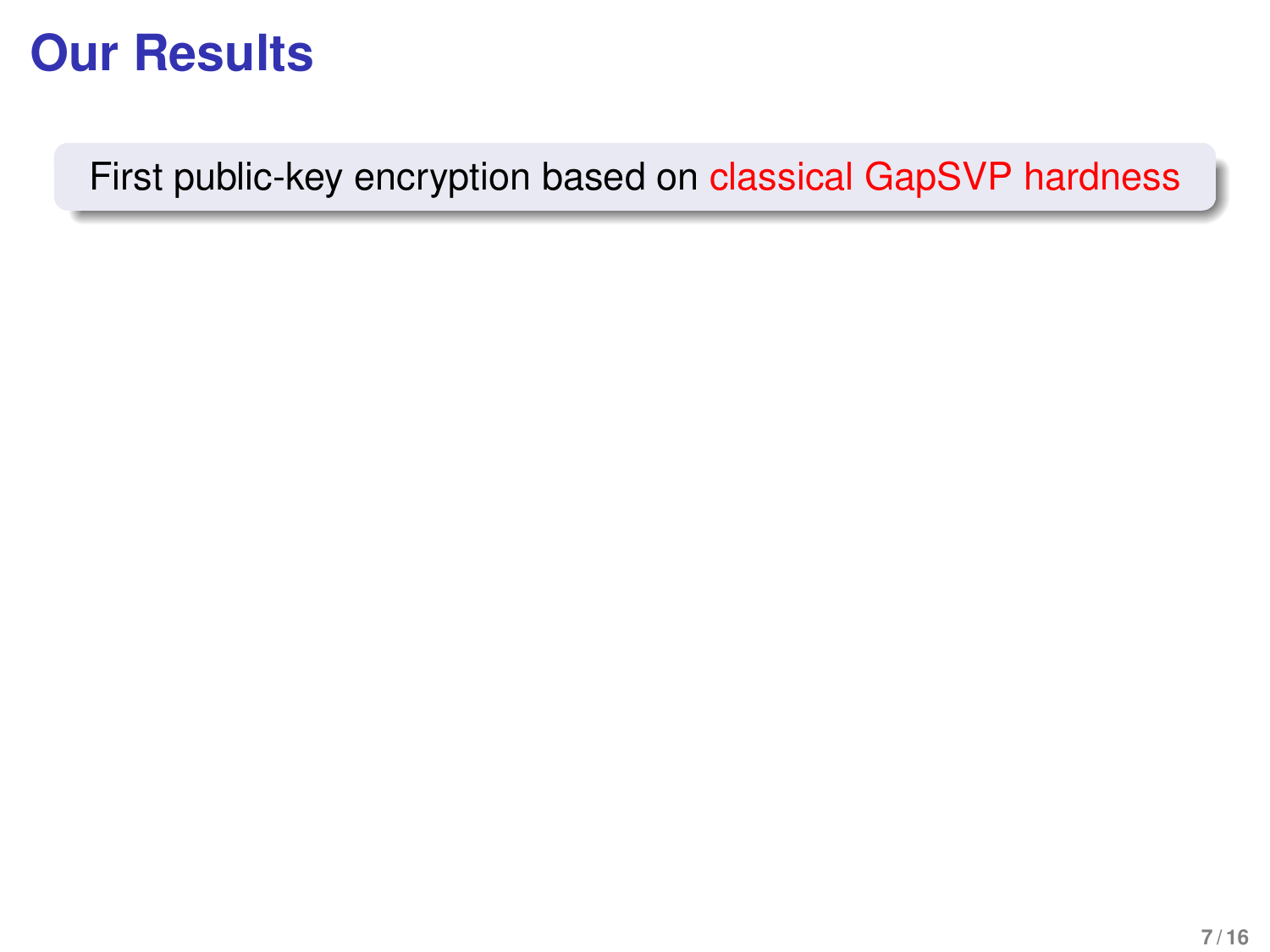First public-key encryption based on classical GapSVP hardness

### **1 Classical reduction: GapSVP** ≤ **Learning With Errors**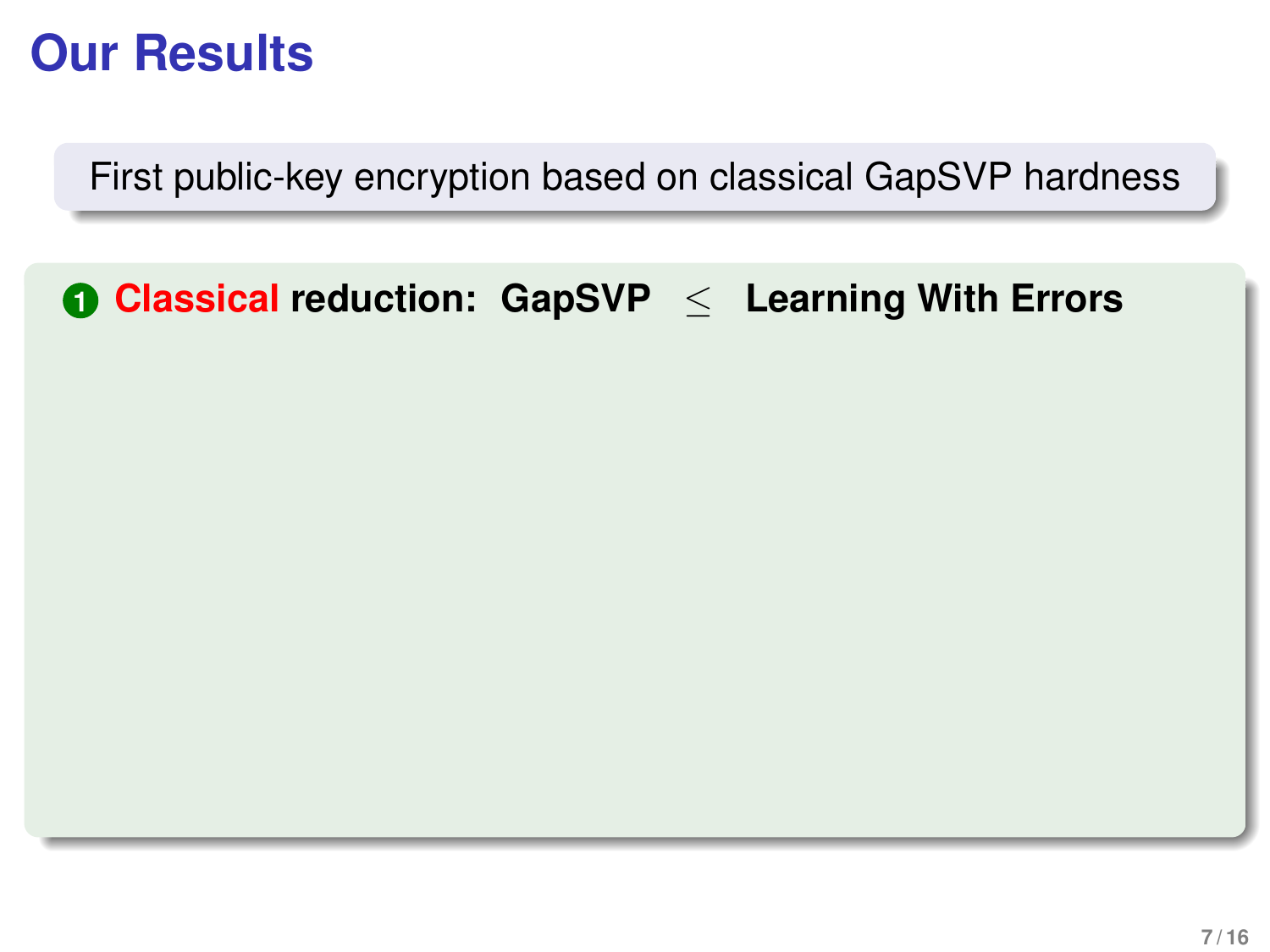First public-key encryption based on classical GapSVP hardness

### **1 Classical reduction: GapSVP** ≤ **Learning With Errors**

 $\star$  Standard  $(n/\alpha)$ -GapSVP: large LWE modulus  $q \geq 2^n$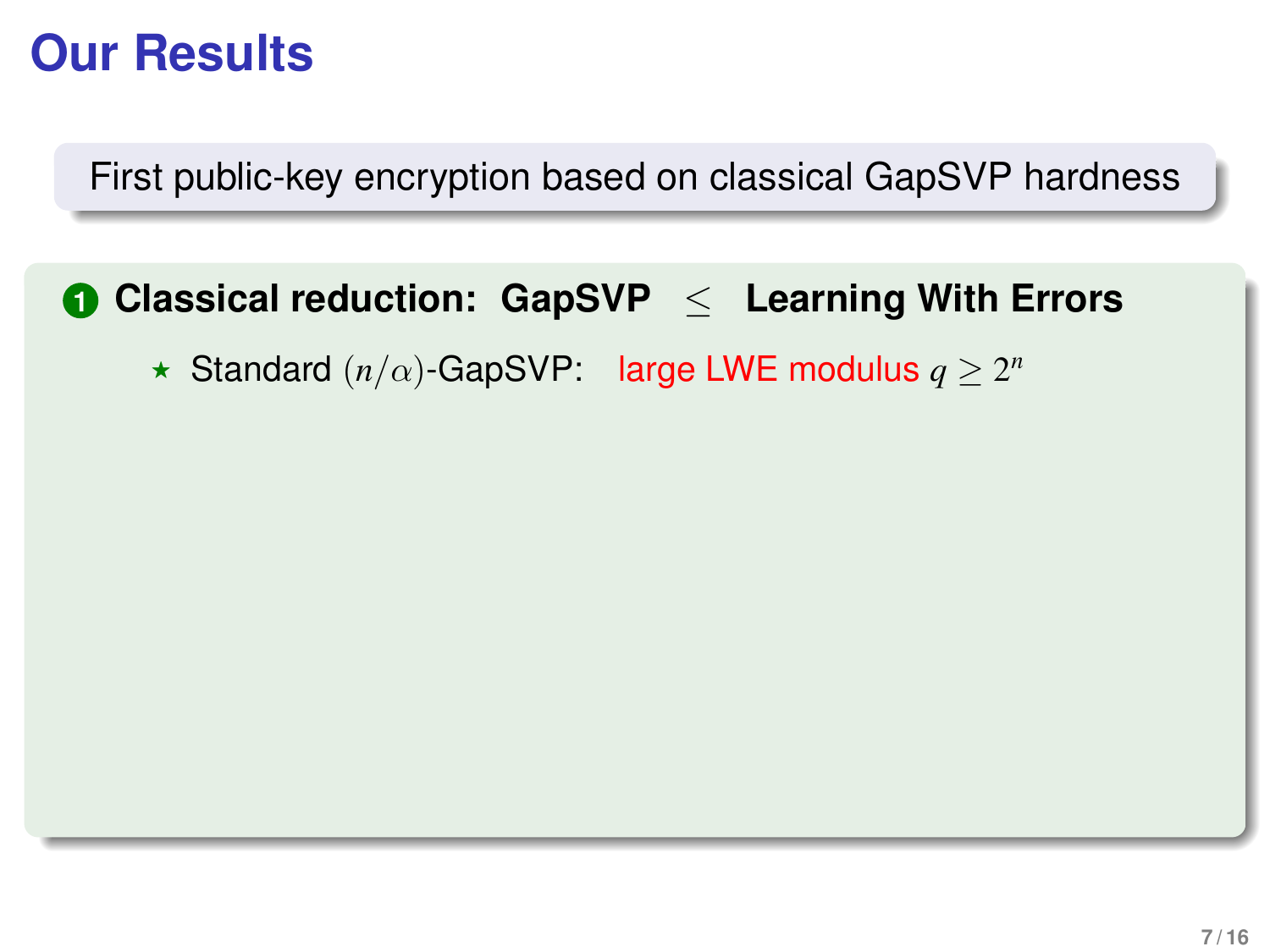First public-key encryption based on classical GapSVP hardness

#### **1 Classical reduction: GapSVP** ≤ **Learning With Errors**

- $\star$  Standard (*n*/ $\alpha$ )-GapSVP: large LWE modulus  $q ≥ 2^n$
- $\star$  'Improve  $\zeta$  to  $(n/\alpha)$ '-GapSVP:  $q \approx \zeta$  [= poly $(n)$ ]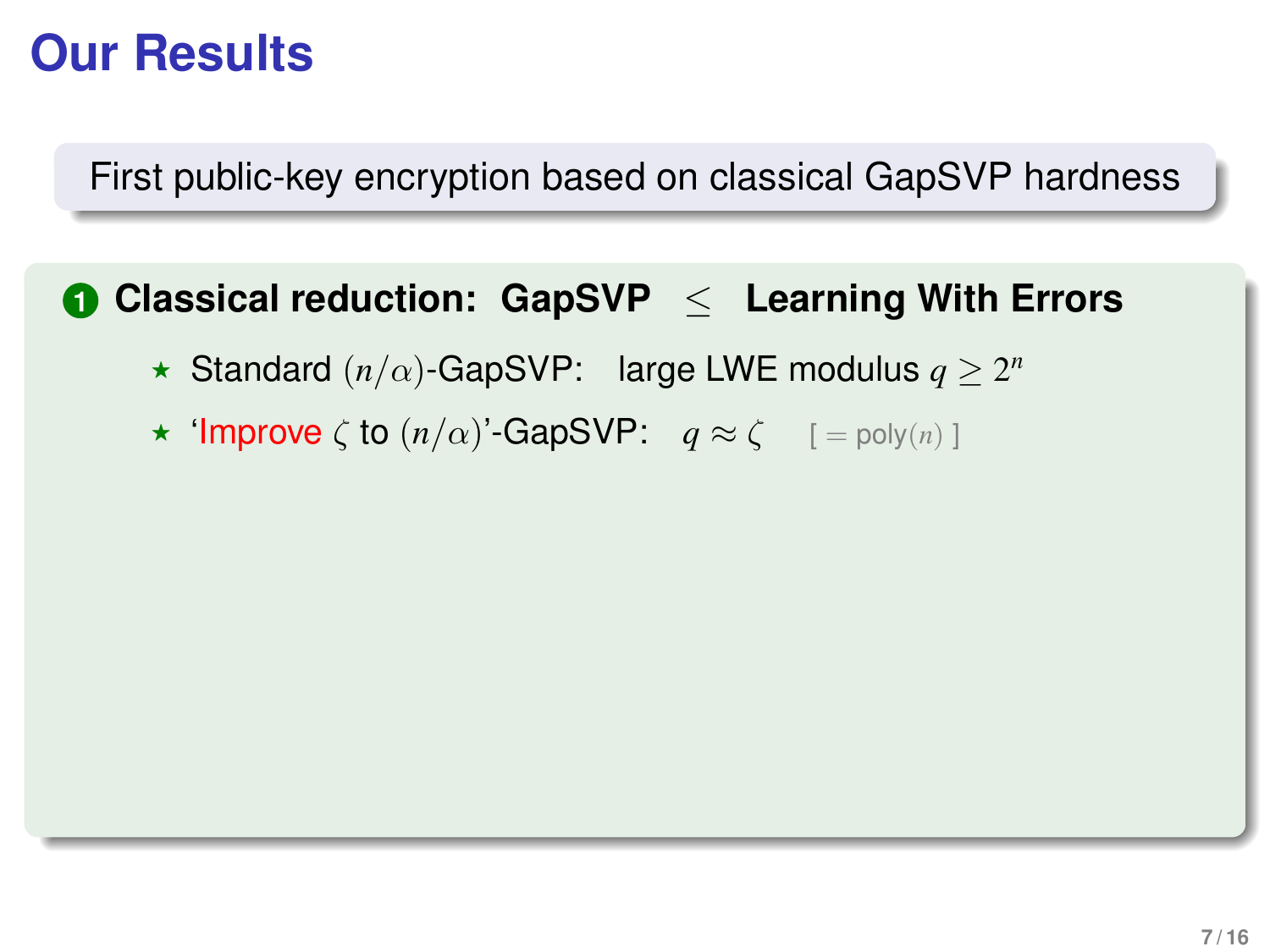First public-key encryption based on classical GapSVP hardness

#### **1 Classical reduction: GapSVP** ≤ **Learning With Errors**

- $\star$  Standard (*n*/ $\alpha$ )-GapSVP: large LWE modulus  $q ≥ 2^n$
- $\star$  'Improve  $\zeta$  to  $(n/\alpha)$ '-GapSVP:  $q \approx \zeta$  [= poly $(n)$ ]

#### **2 LWE search = decision for large**  $q \in \mathcal{P}$  poly(*n*) ]

 $\Rightarrow$  GapSVP-hardness of prior LWE-based crypto [Reg05,...]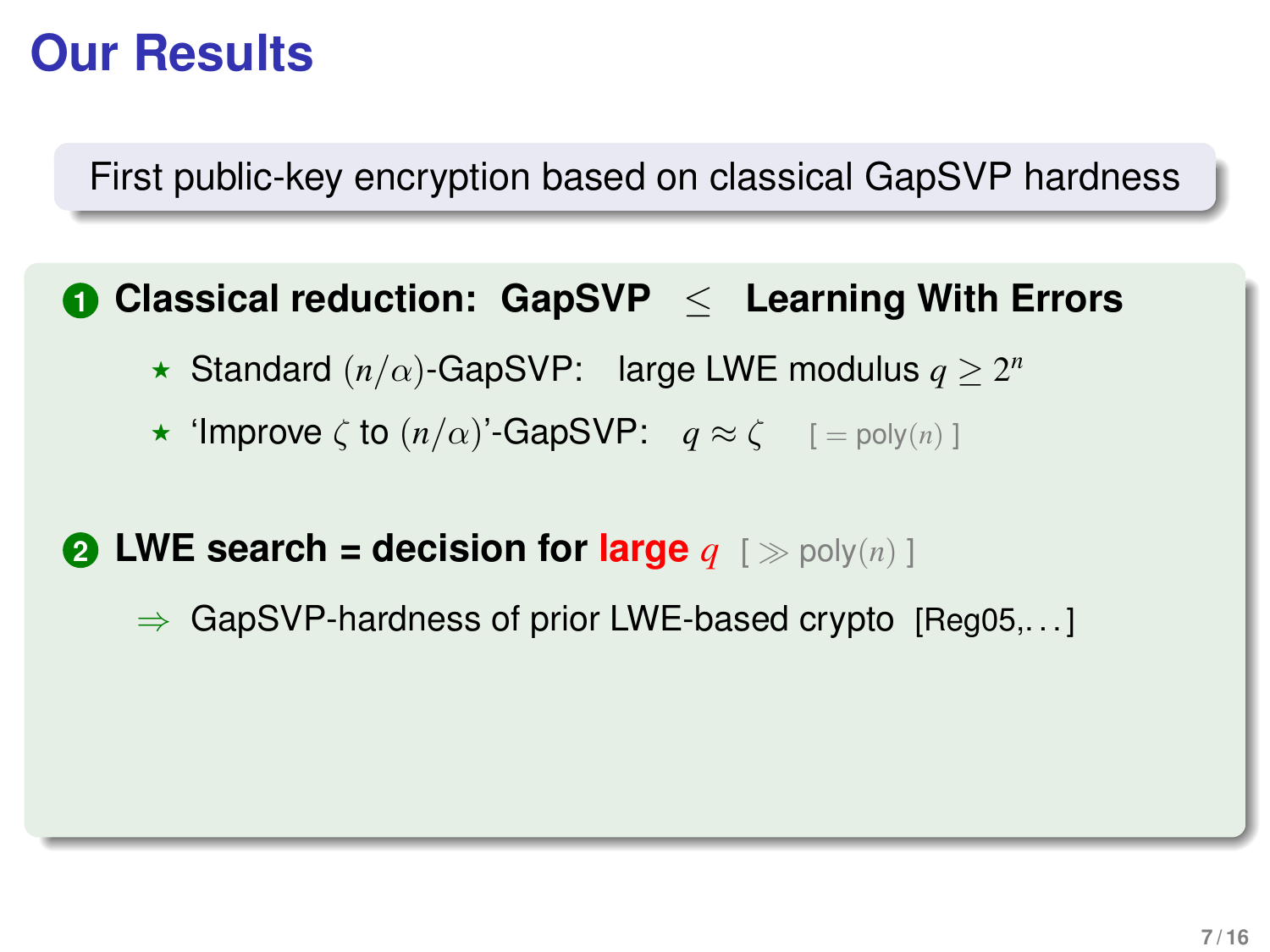First public-key encryption based on classical GapSVP hardness

#### **1 Classical reduction: GapSVP** ≤ **Learning With Errors**

- $\star$  Standard (*n*/ $\alpha$ )-GapSVP: large LWE modulus  $q ≥ 2^n$
- $\star$  'Improve  $\zeta$  to  $(n/\alpha)$ '-GapSVP:  $q \approx \zeta$  [= poly $(n)$ ]

#### **2 LWE search = decision for large**  $q \leq p \text{poly}(n)$  ]

 $\Rightarrow$  GapSVP-hardness of prior LWE-based crypto [Reg05,...]

#### **3 New LWE-based chosen ciphertext-secure encryption**

 $\star$  Much simpler, milder assumption than prior CCA [PW08]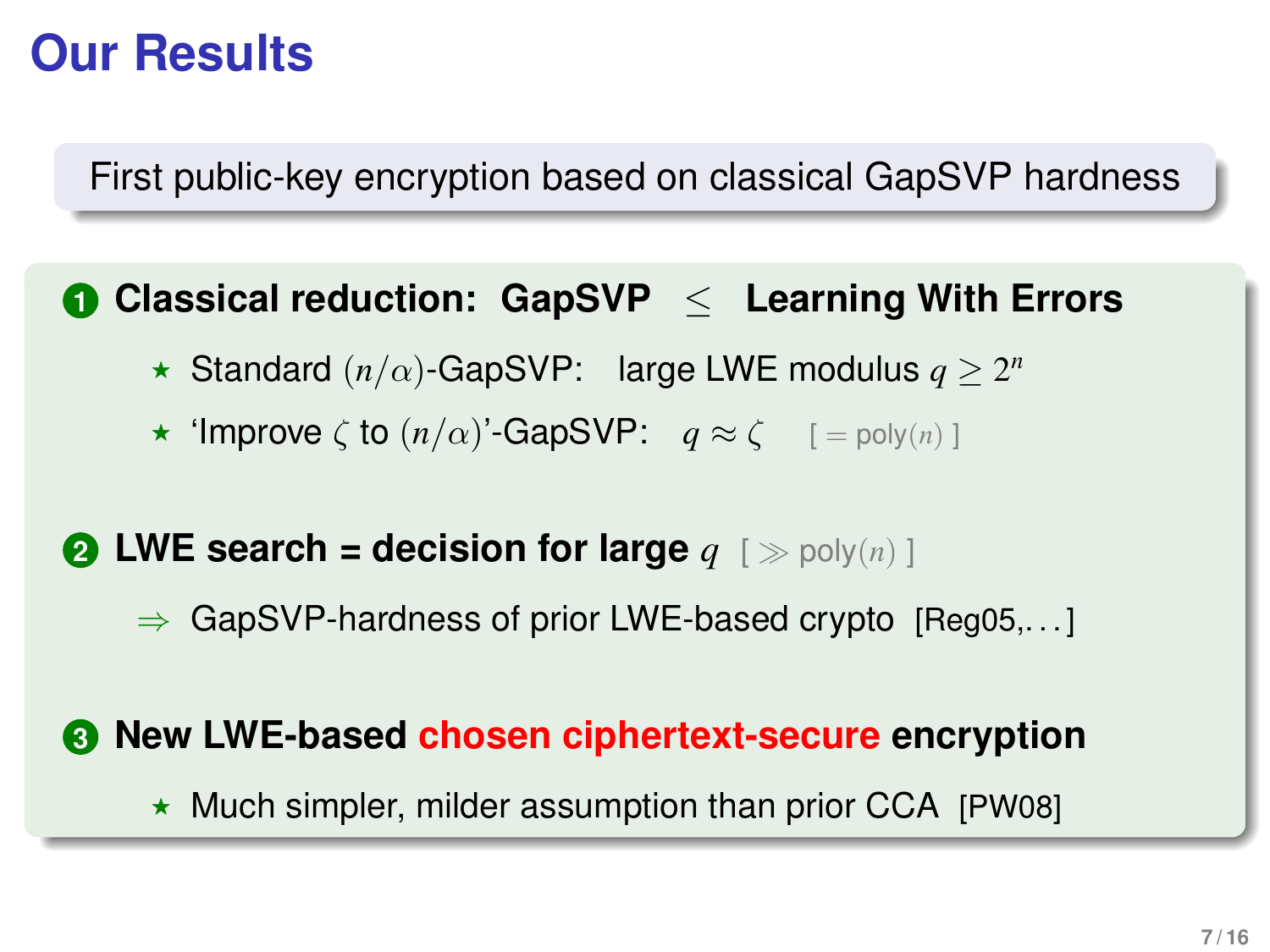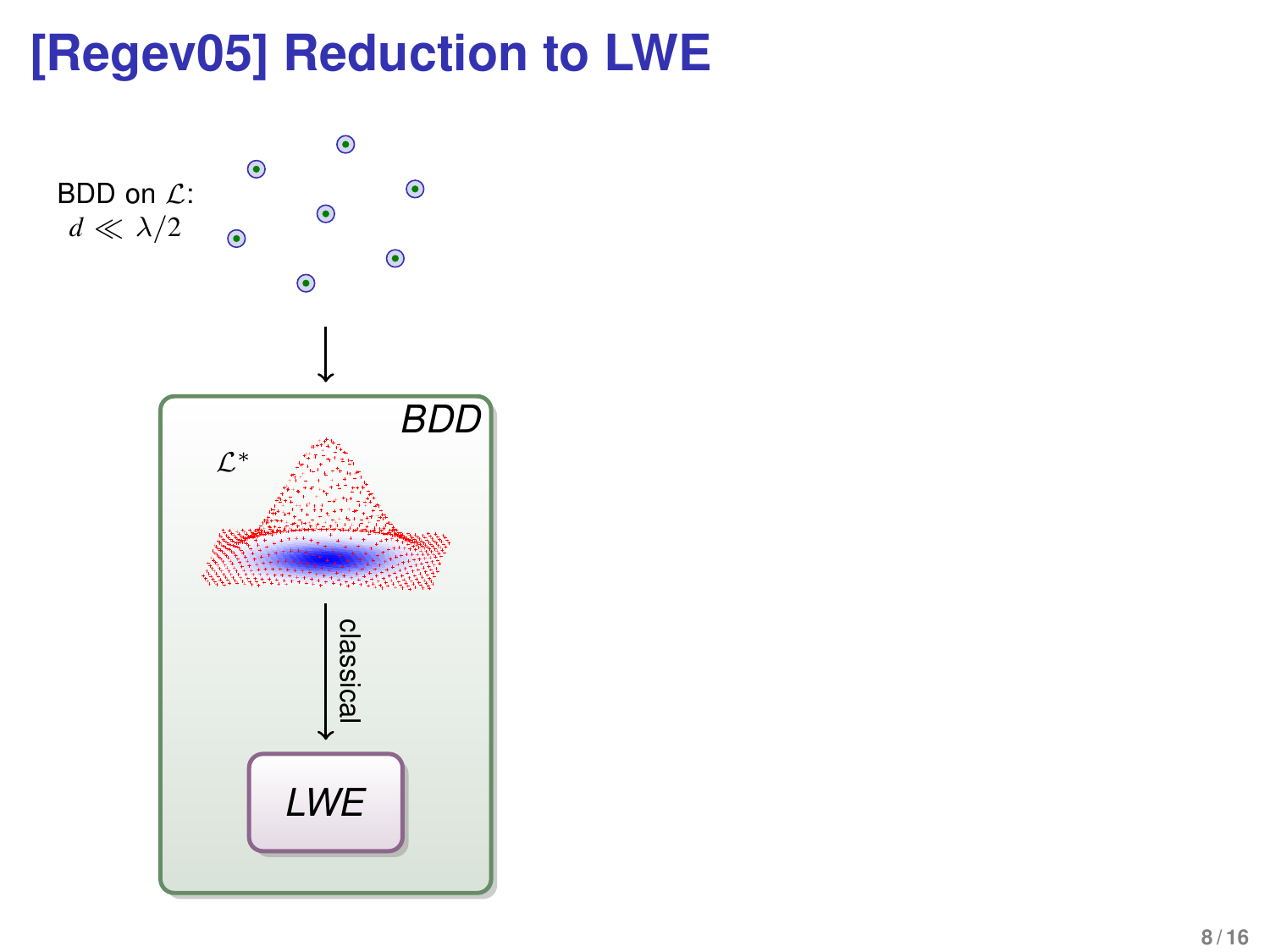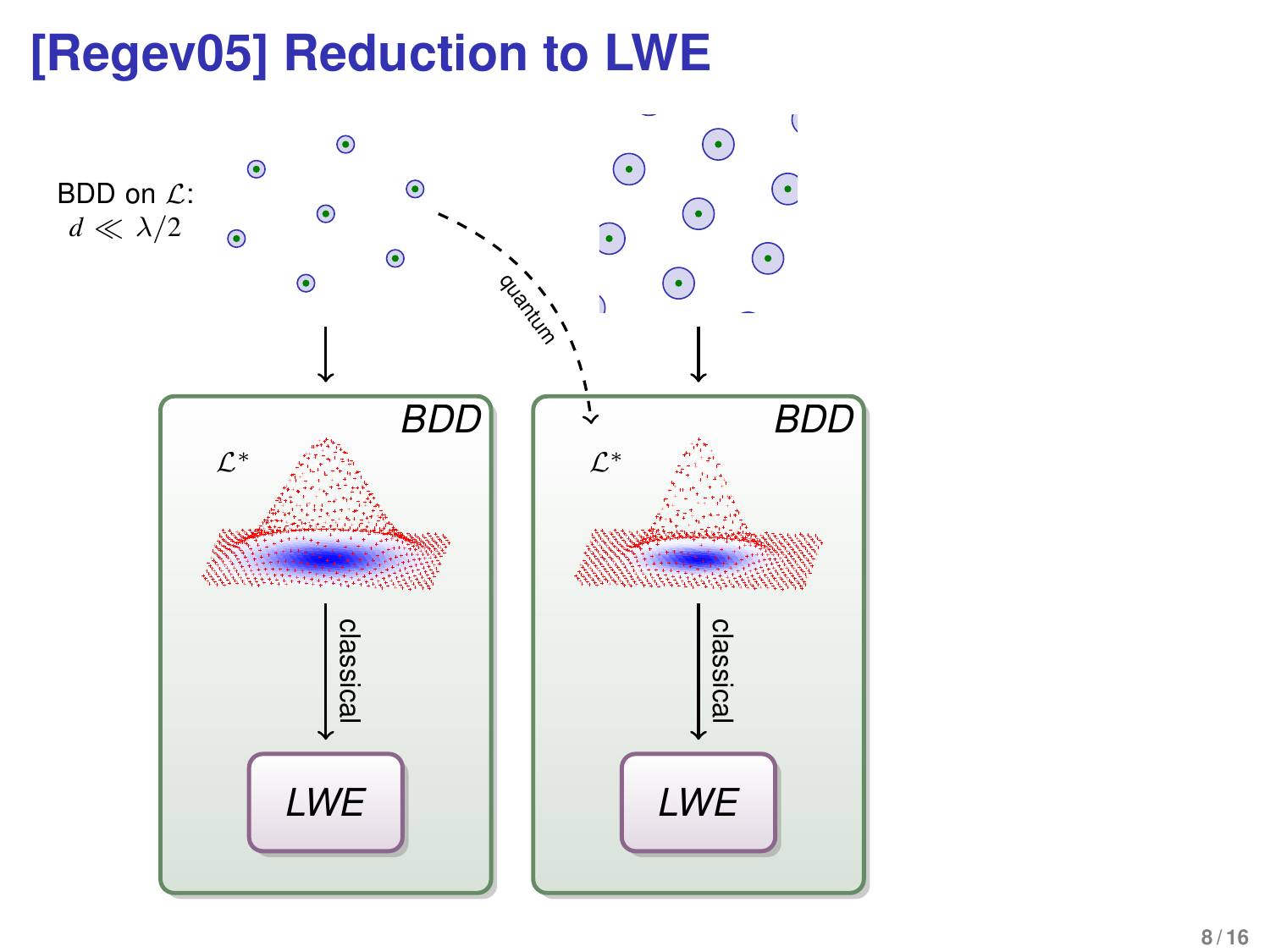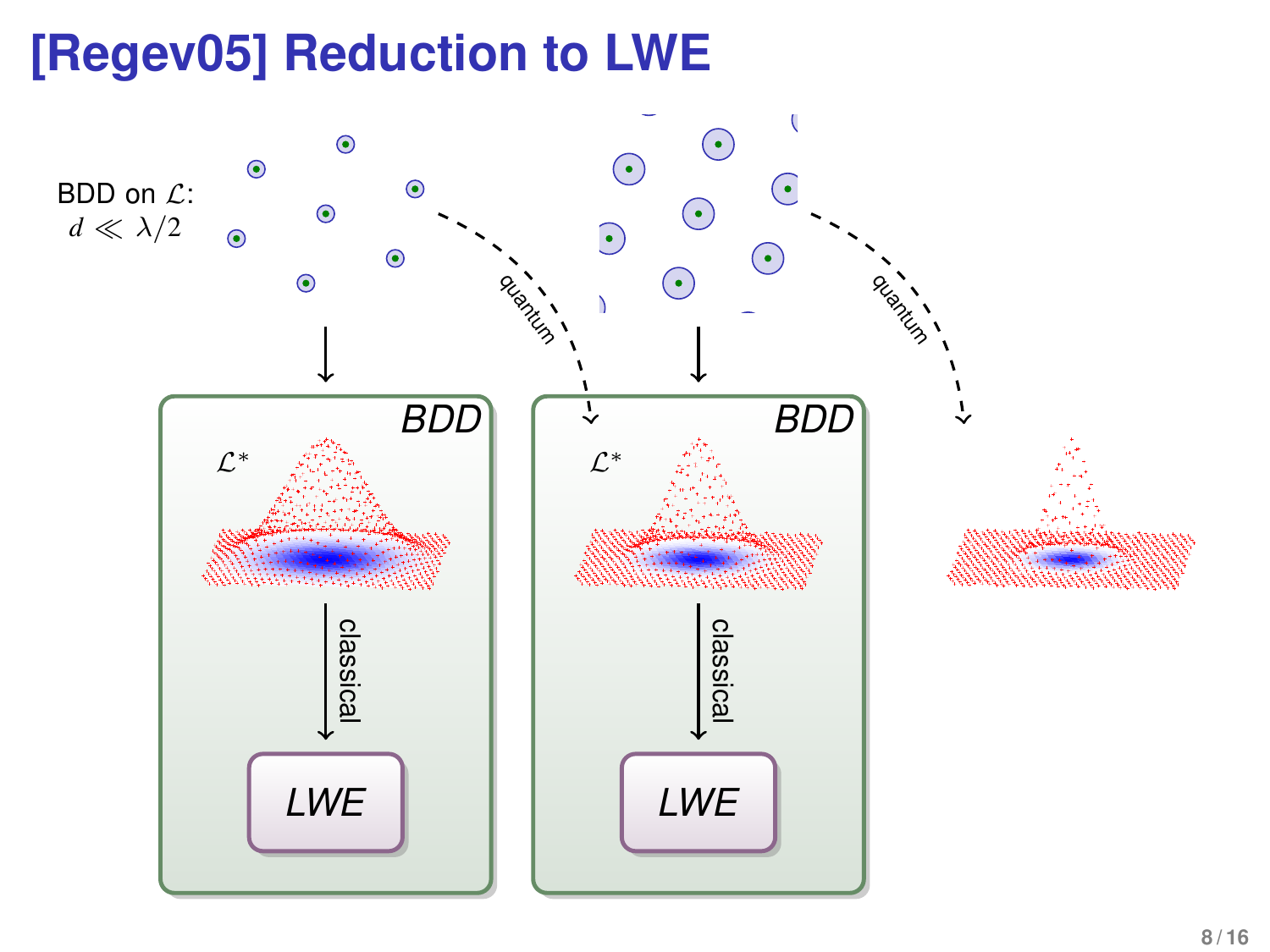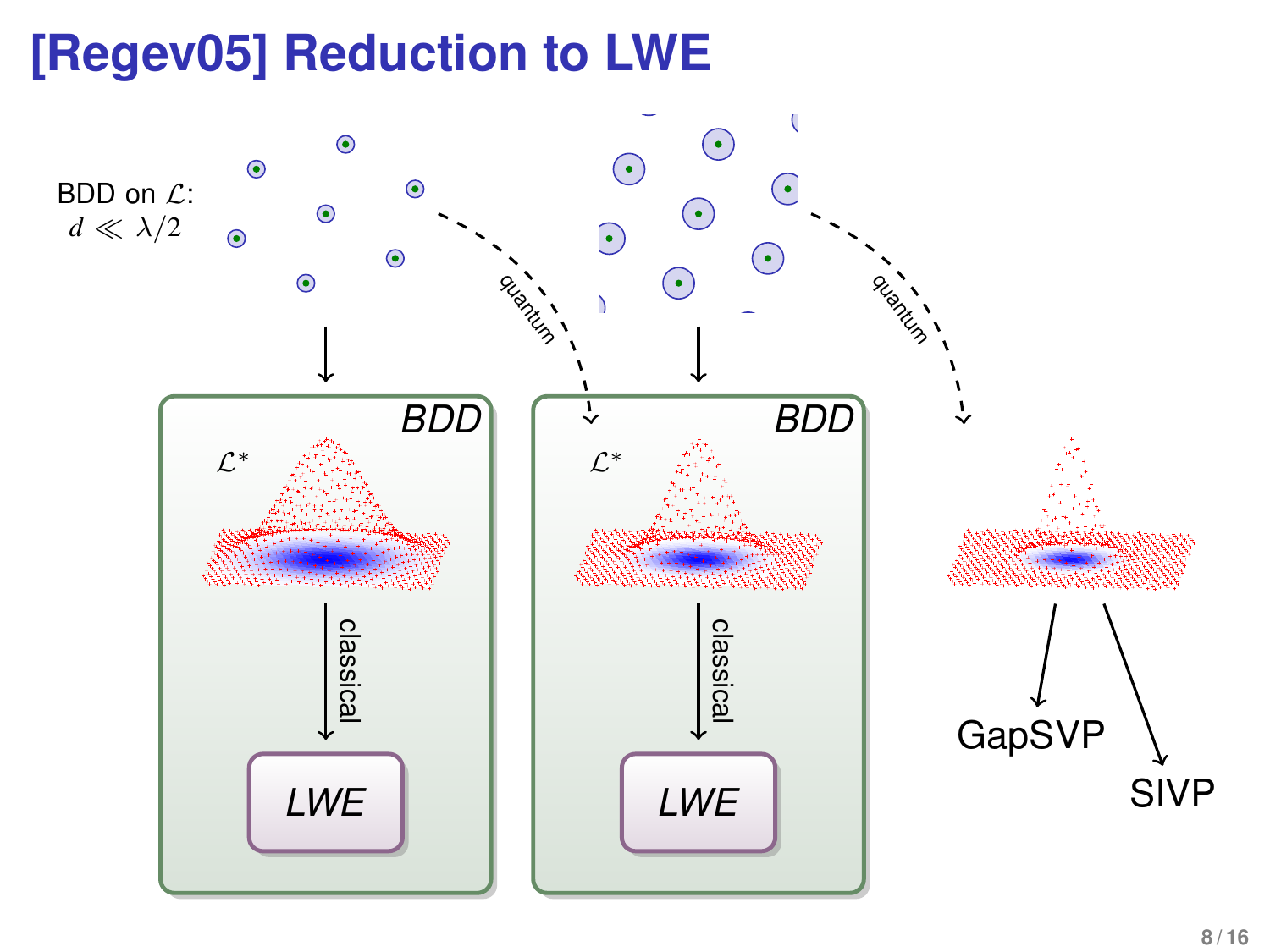$\blacktriangleright$  "Obvious" answer: iterative step

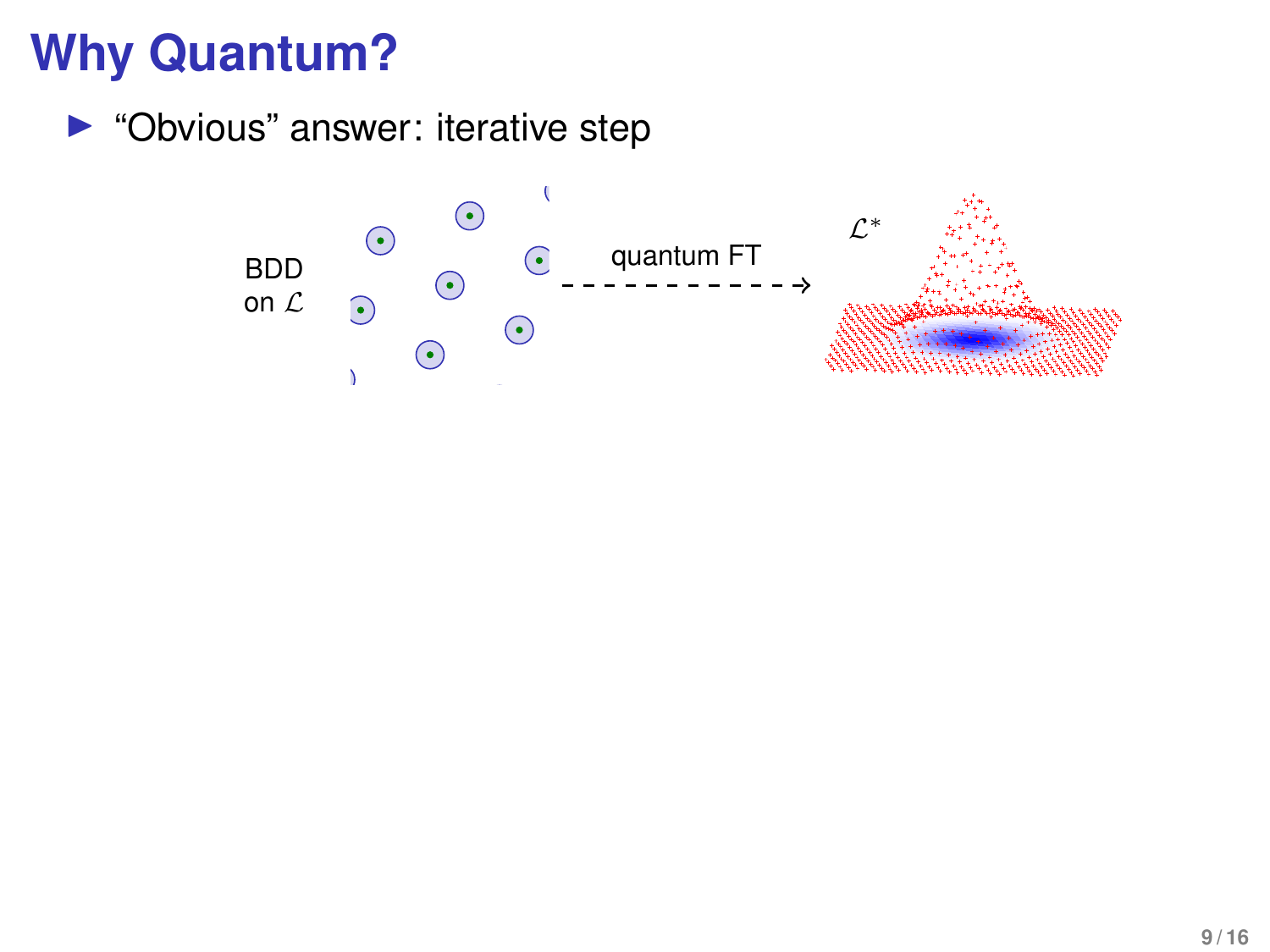• "Obvious" answer: iterative step



- ▶ Another answer: to make use of BDD/LWE oracle
	- **1** Choose some  $\mathbf{x} \in \mathcal{L}$
	- **2** Perturb to  $\mathbf{v} \approx \mathbf{x}$
	- **3** Invoke oracle on y

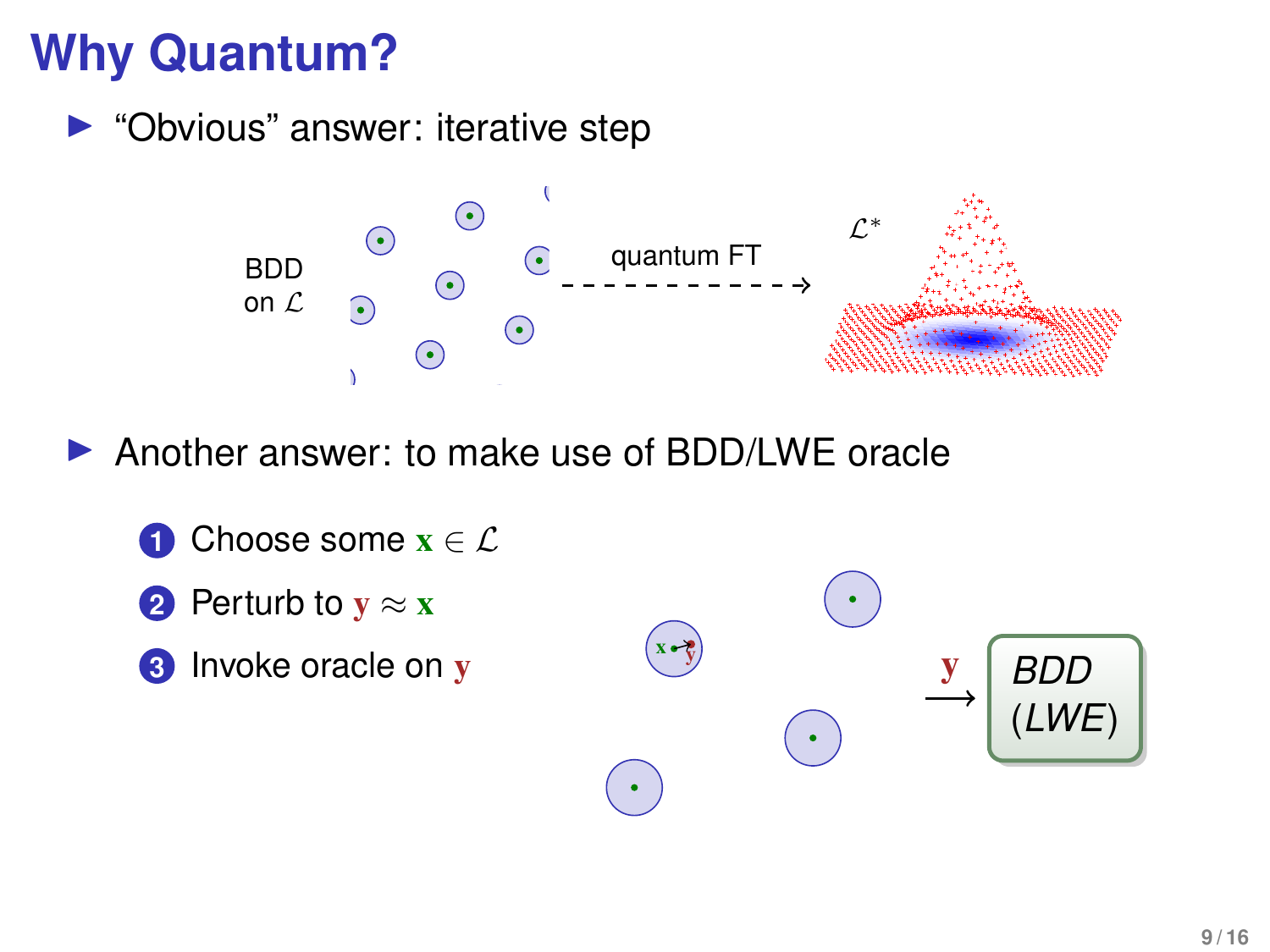▶ "Obvious" answer: iterative step



Another answer: to make use of BDD/LWE oracle

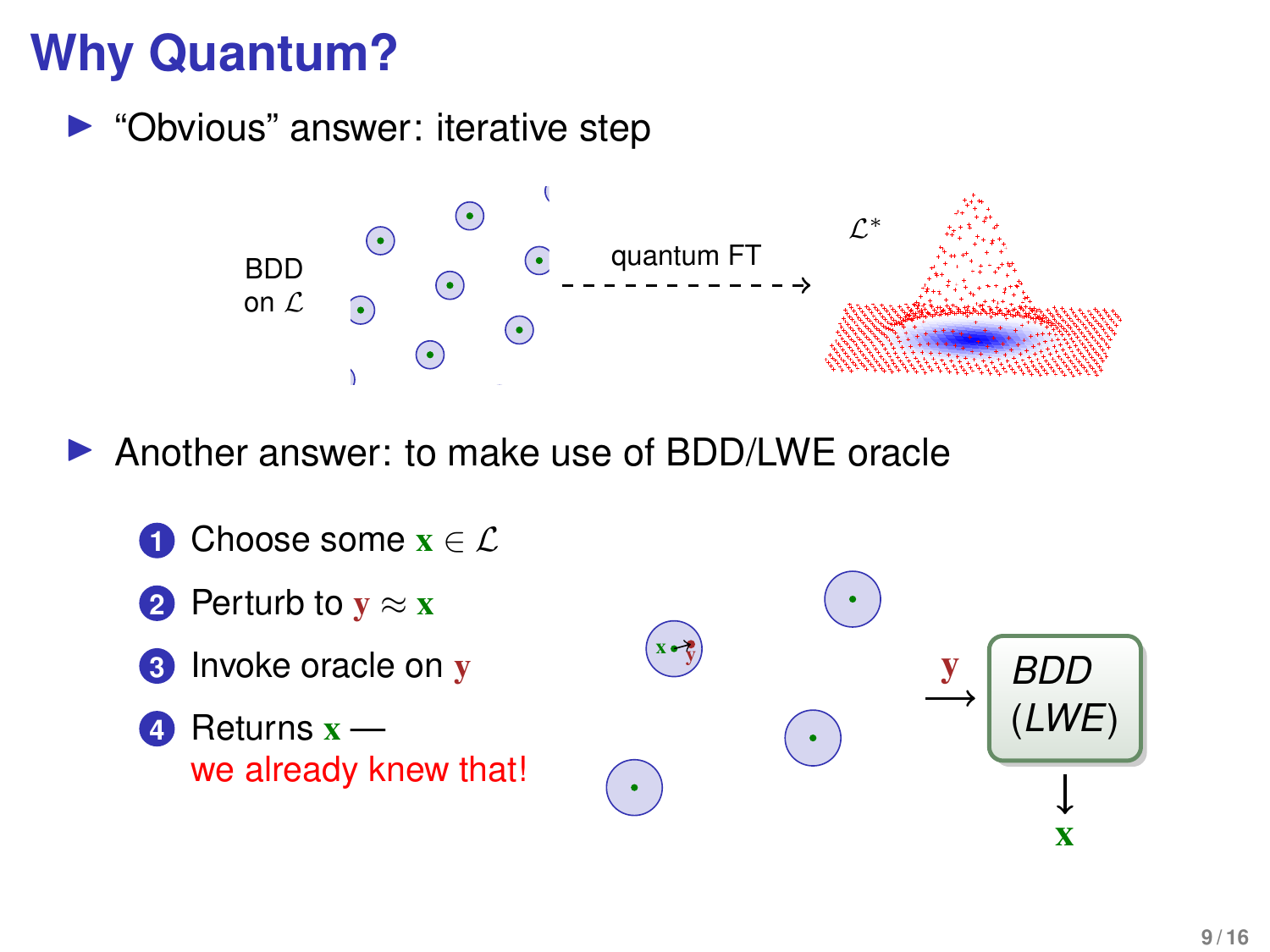$\blacktriangleright$  "Obvious" answer: iterative step



- Another answer: to make use of BDD/LWE oracle
	- **1** Choose some  $\mathbf{x} \in \mathcal{L}$
	- **2** Perturb to  $v \approx x$
	- **3** Invoke oracle on y
	- **4** Returns x we already knew that!
	- ✔ *Quantum can "uncompute"* x

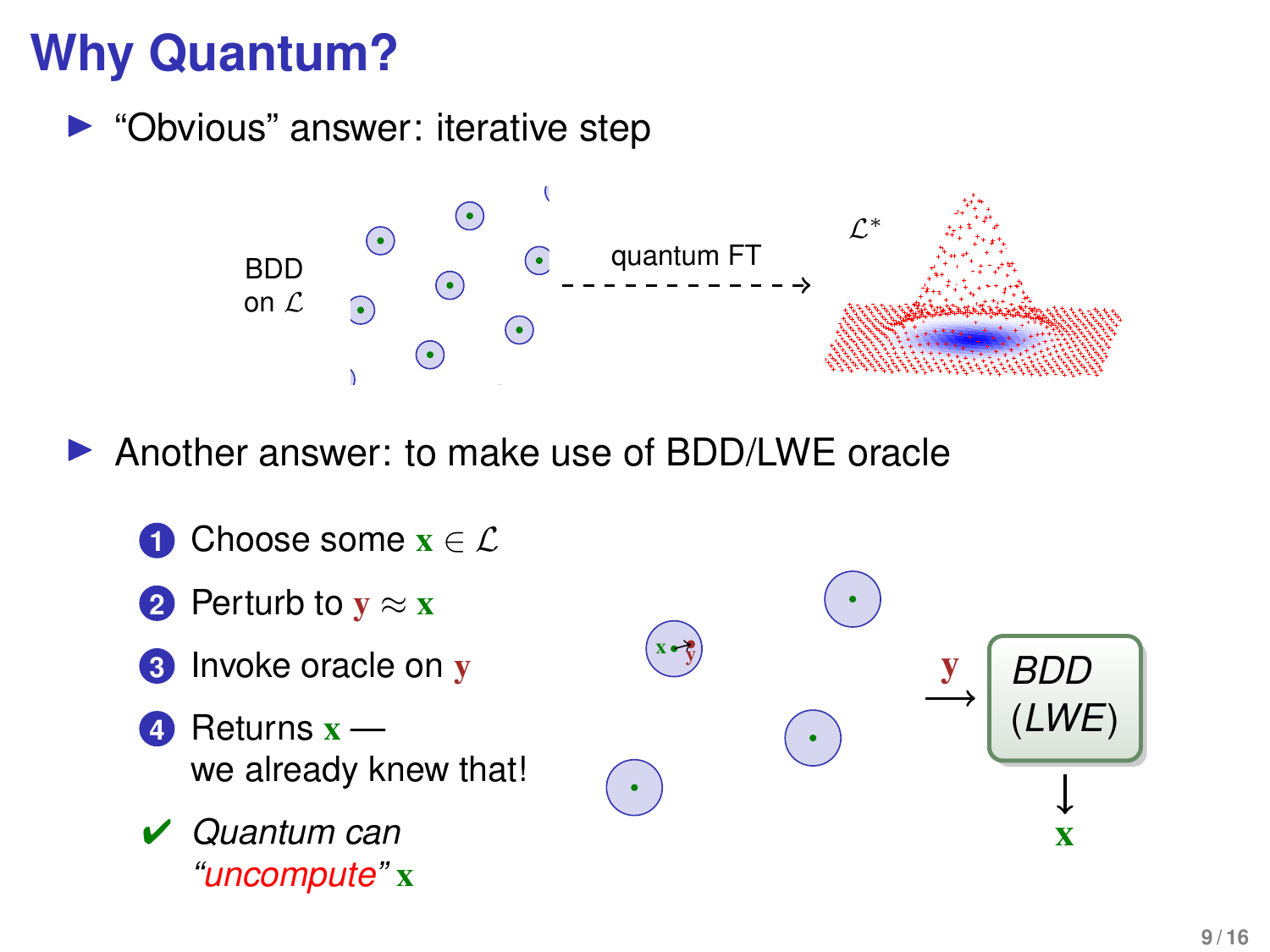## **Our Approach**

### New way of solving GapSVP in a reduction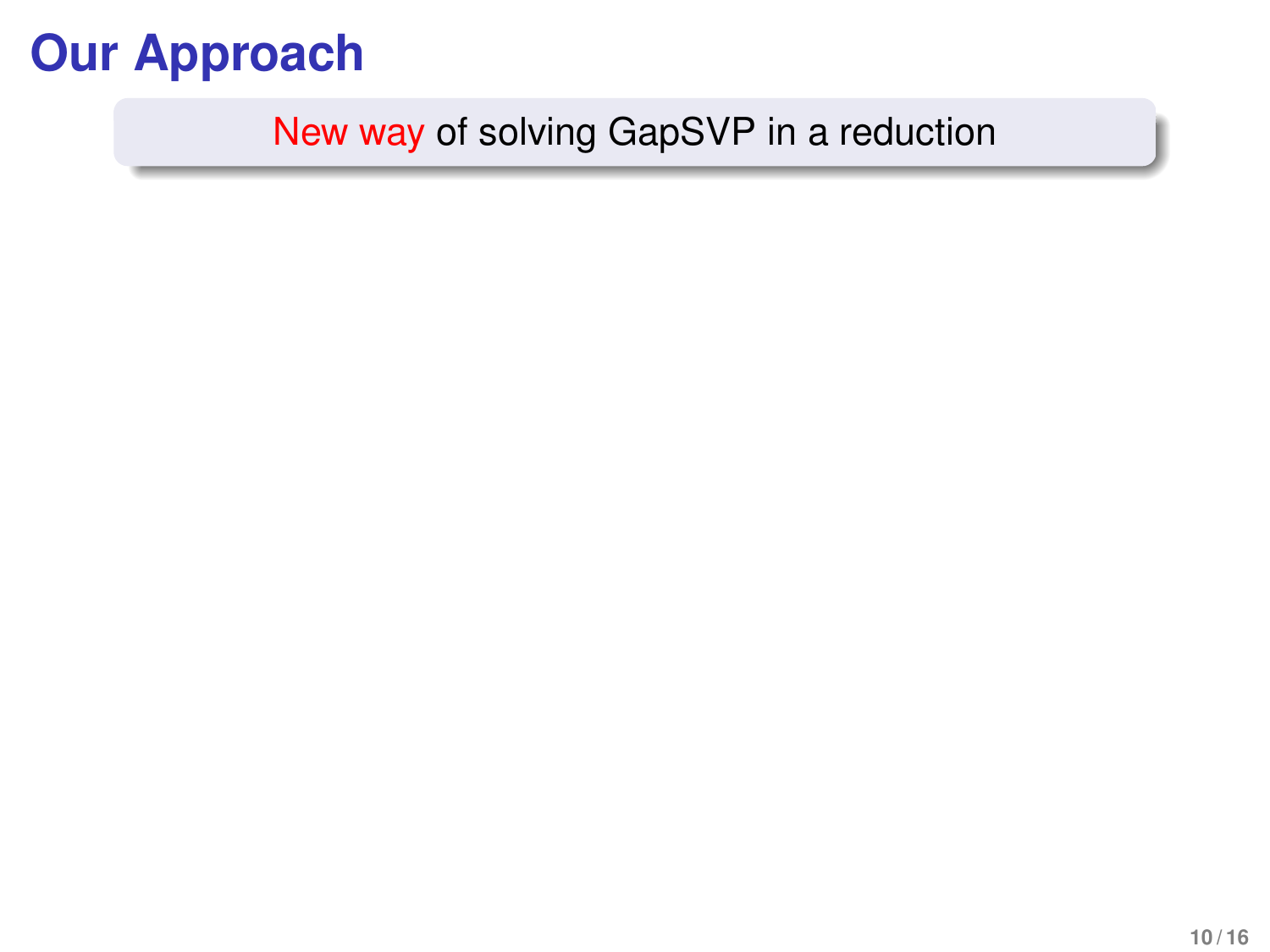# **Our Approach**

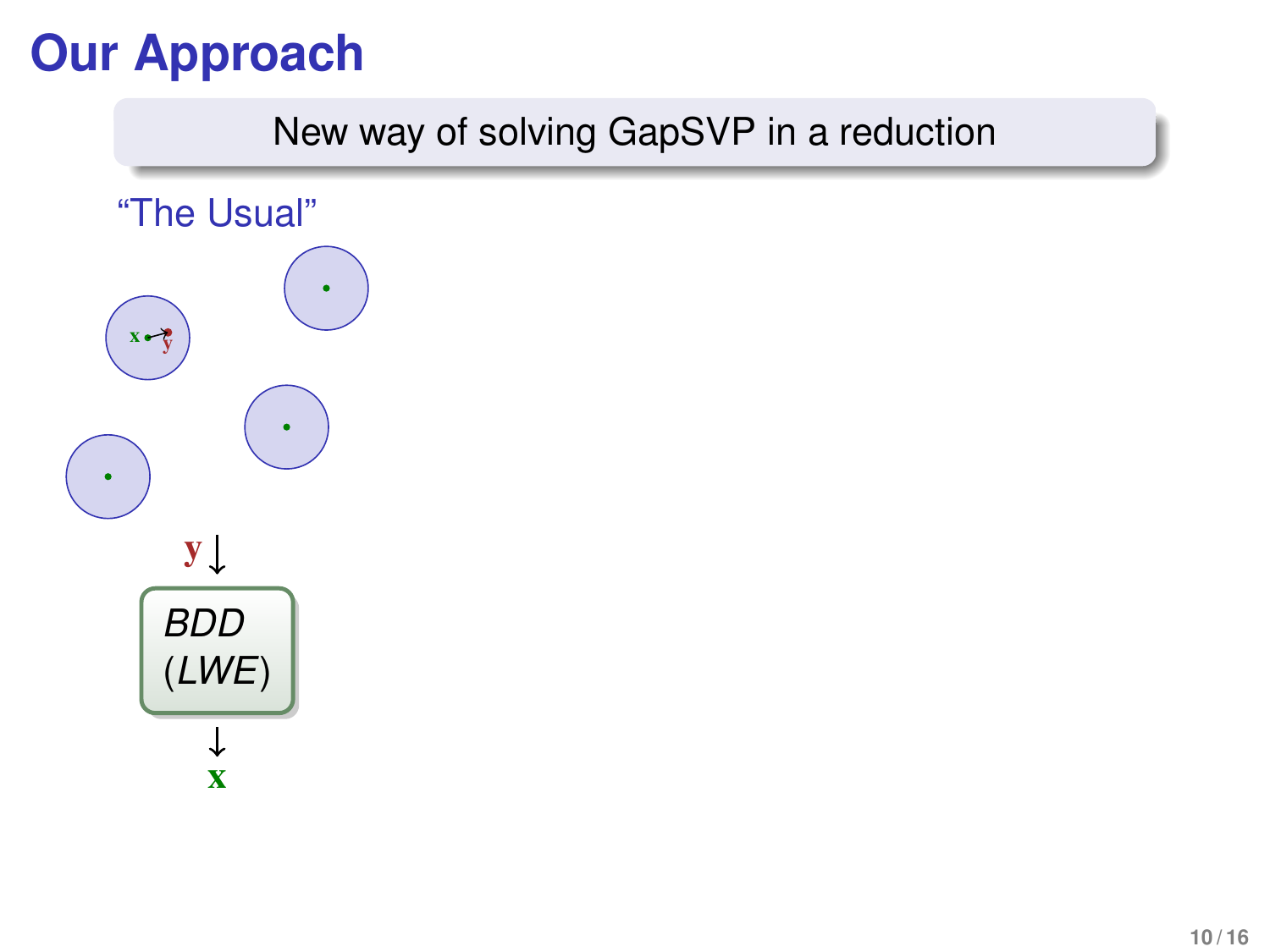# **Our Approach**

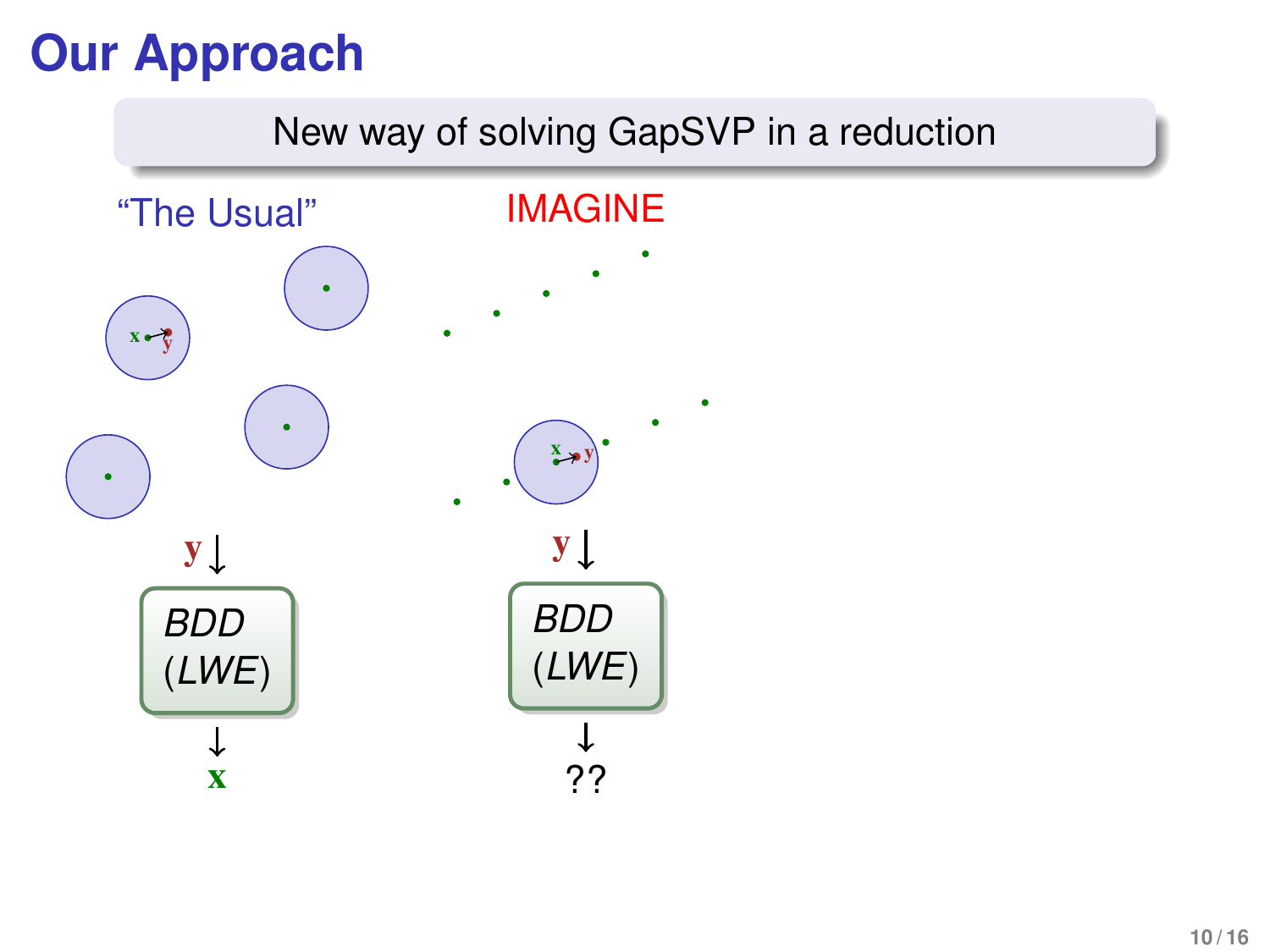# **Our Approach**

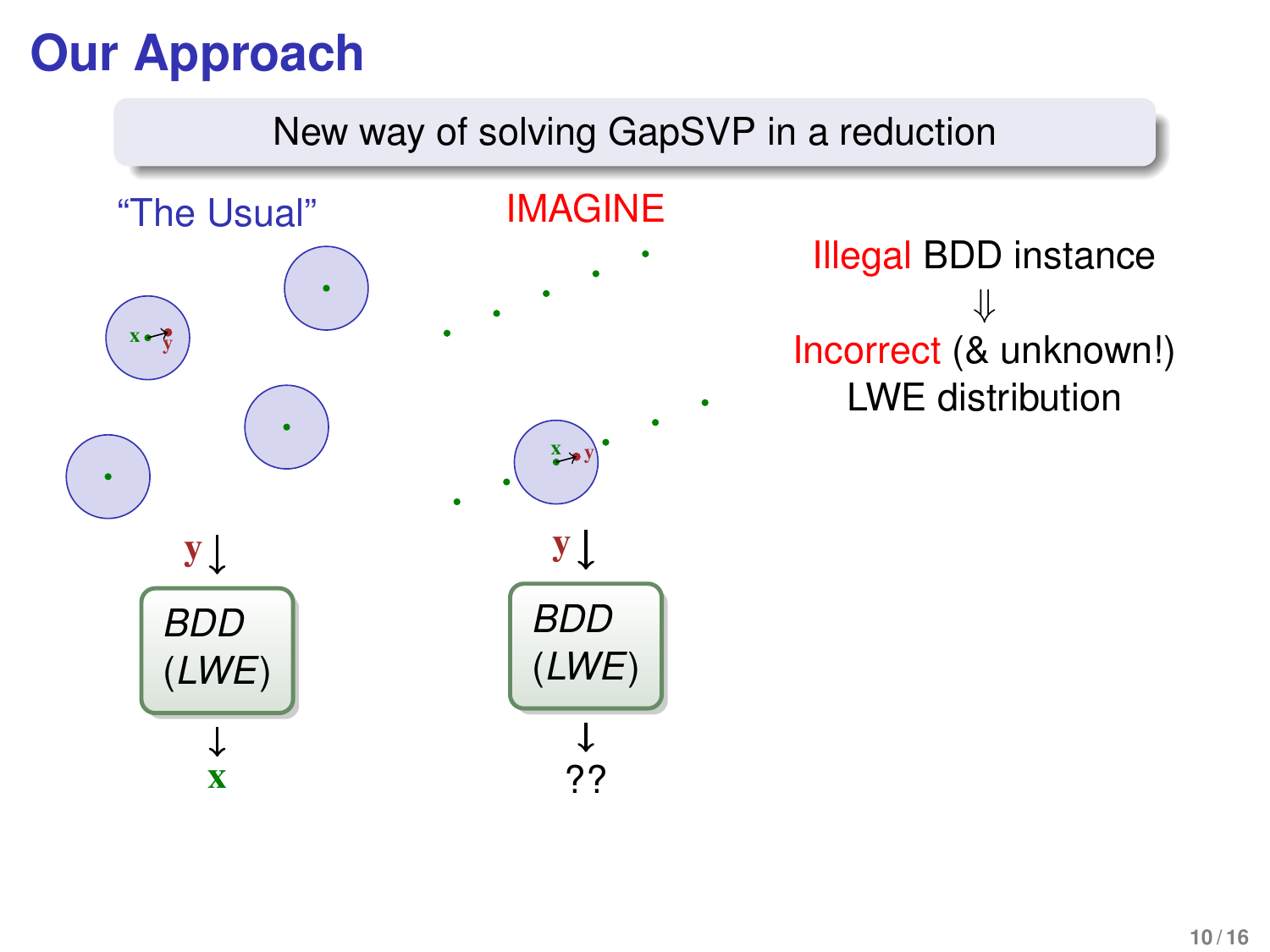# **Our Approach**

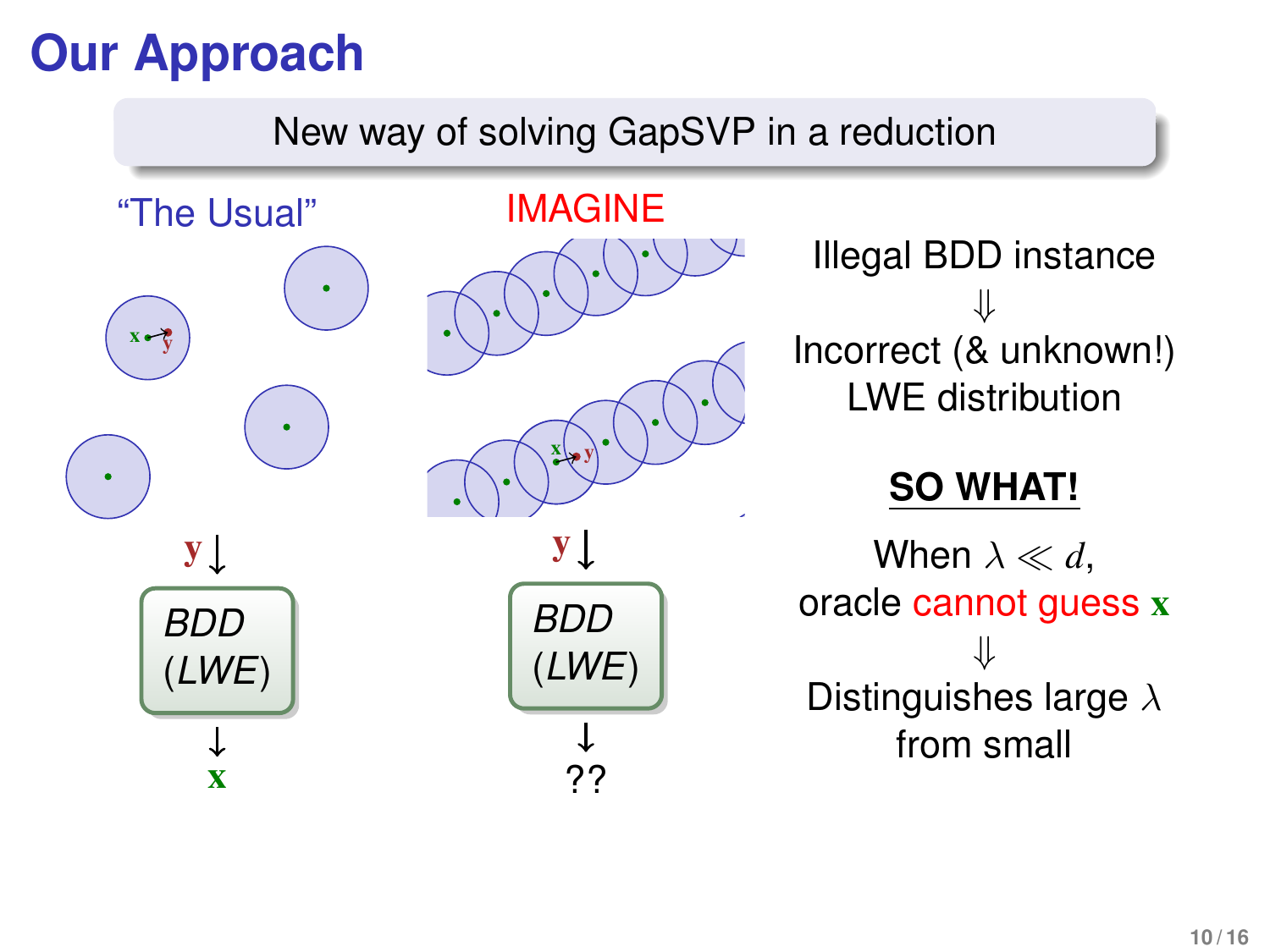# **Our Approach**



View as [GoldGold98] AM proof between reduction and oracle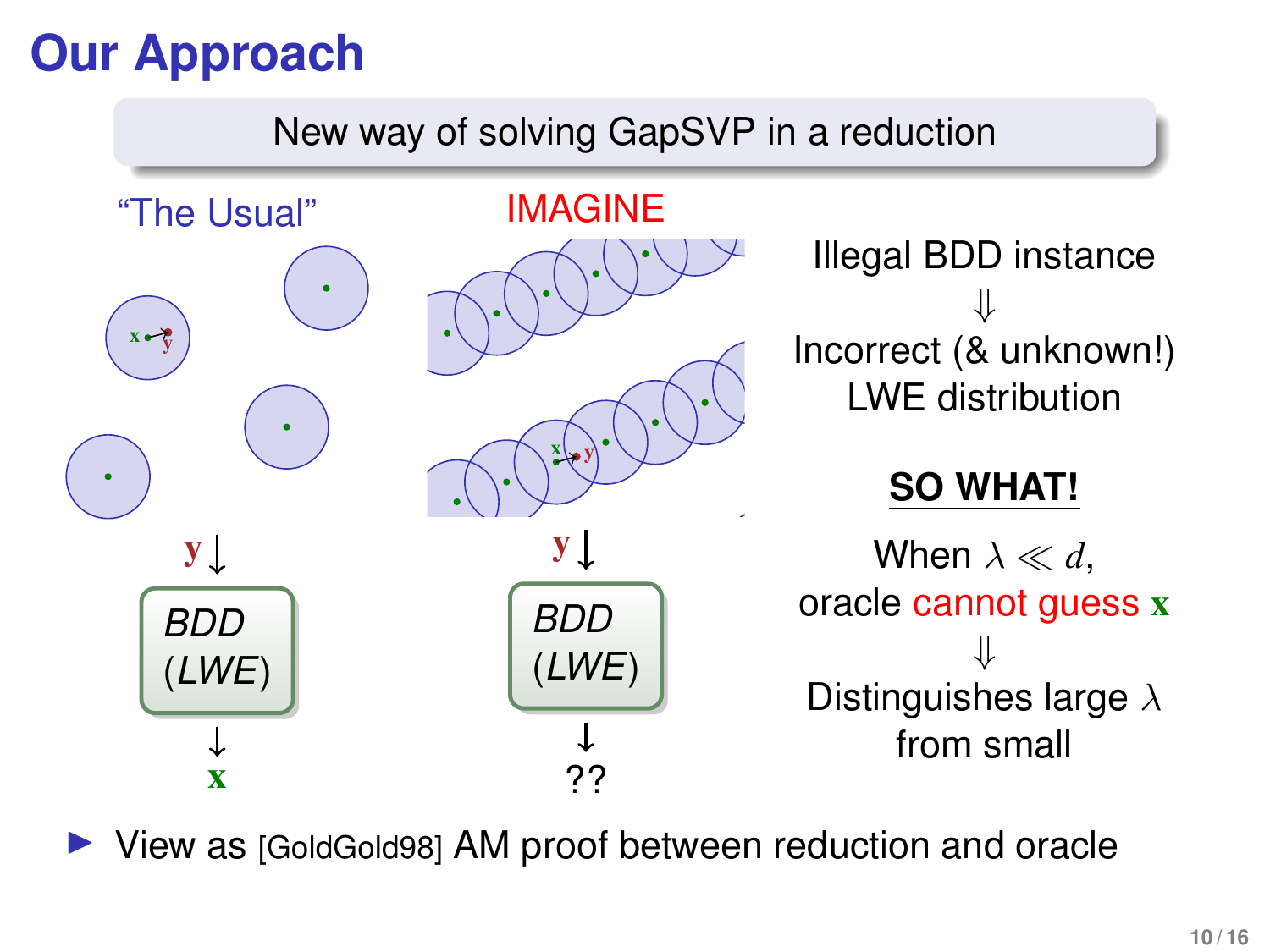### **Technical Obstacles**

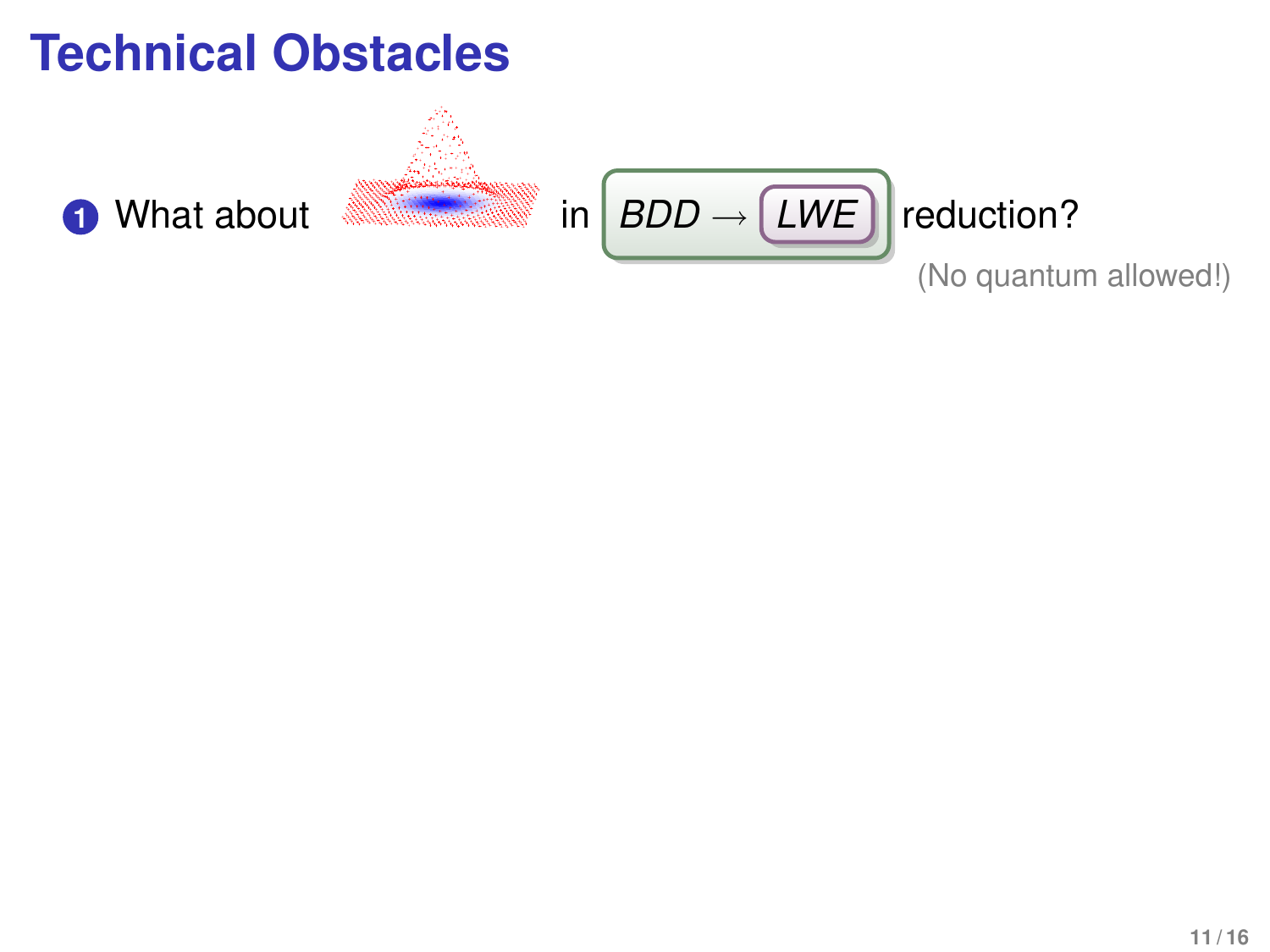

 $\star$  Use [GPV08] sampling algorithm with 'best available' basis for  $\mathcal{L}^*$ .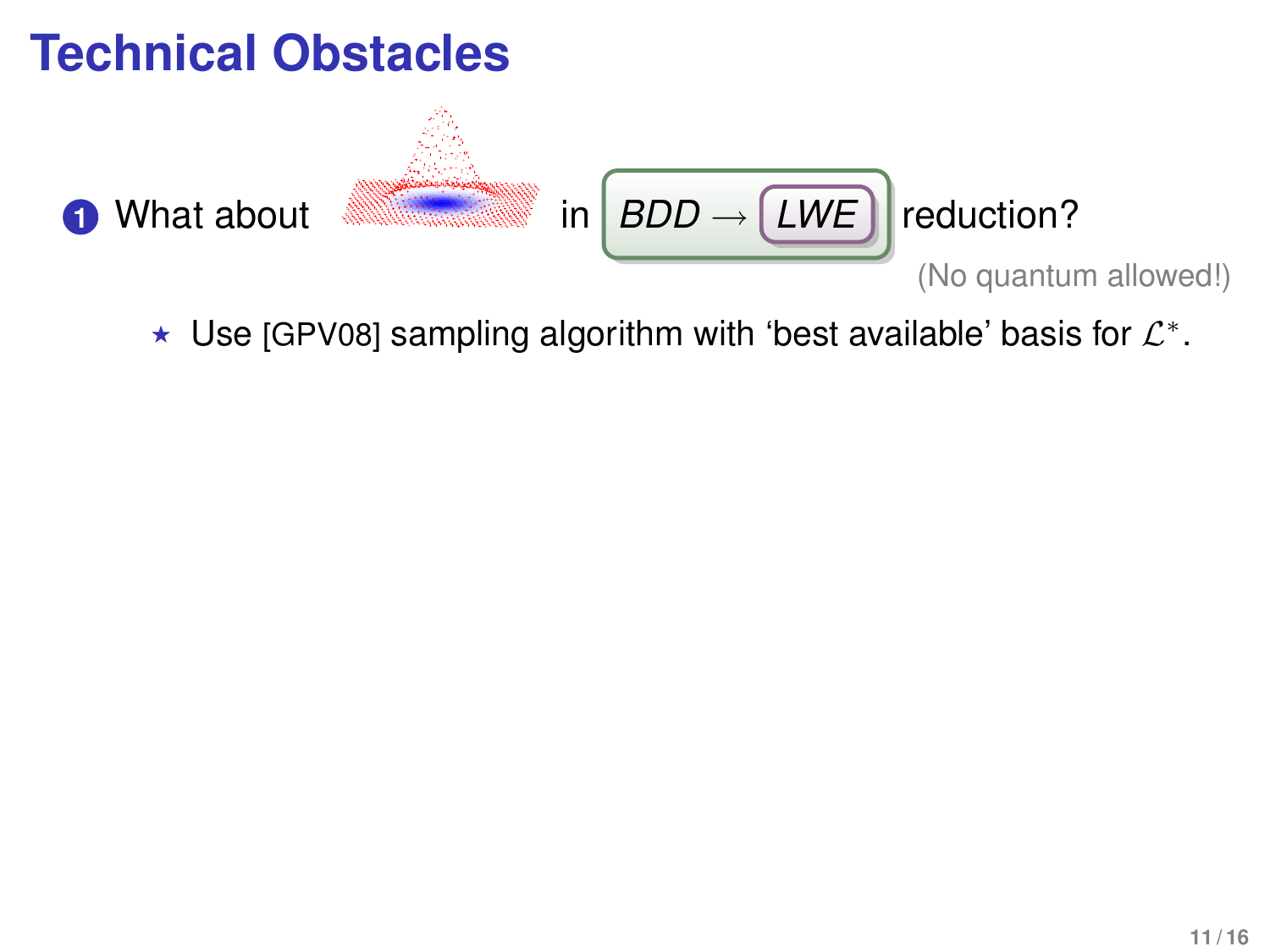# **Technical Obstacles 1** What about **in** *BDD* → *LWE* reduction? (No quantum allowed!)

 $\star$  Use [GPV08] sampling algorithm with 'best available' basis for  $\mathcal{L}^*$ .

' $\zeta$ -good' basis  $\Rightarrow$  LWE modulus  $q \approx \zeta$ .

(LLL-reduced basis is 2 *n* -good.)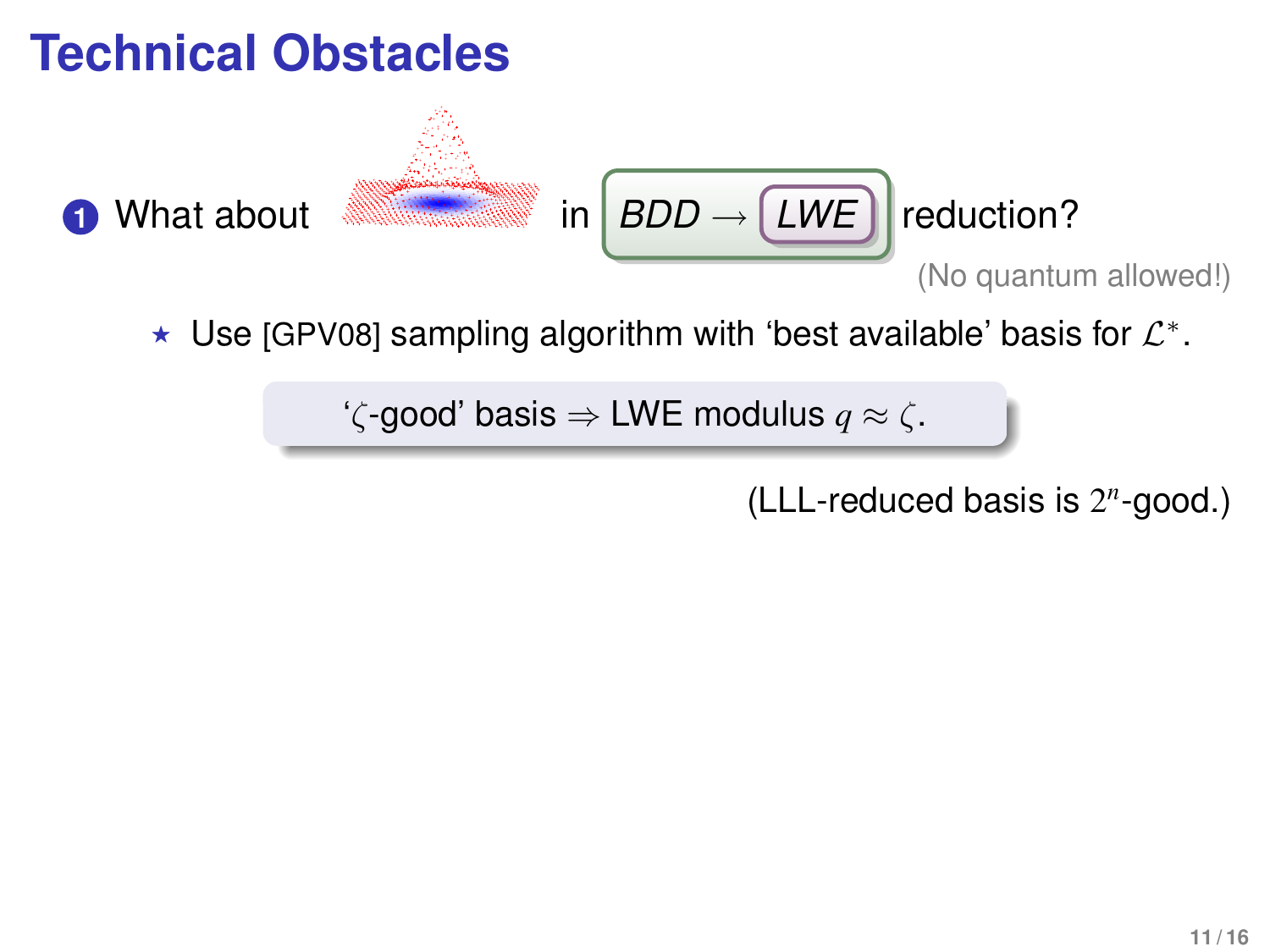

 $\star$  Use [GPV08] sampling algorithm with 'best available' basis for  $\mathcal{L}^*$ .

' $\zeta$ -good' basis  $\Rightarrow$  LWE modulus  $q \approx \zeta$ .

(LLL-reduced basis is 2 *n* -good.)

 $\star$  'One shot' (non-iterative) reduction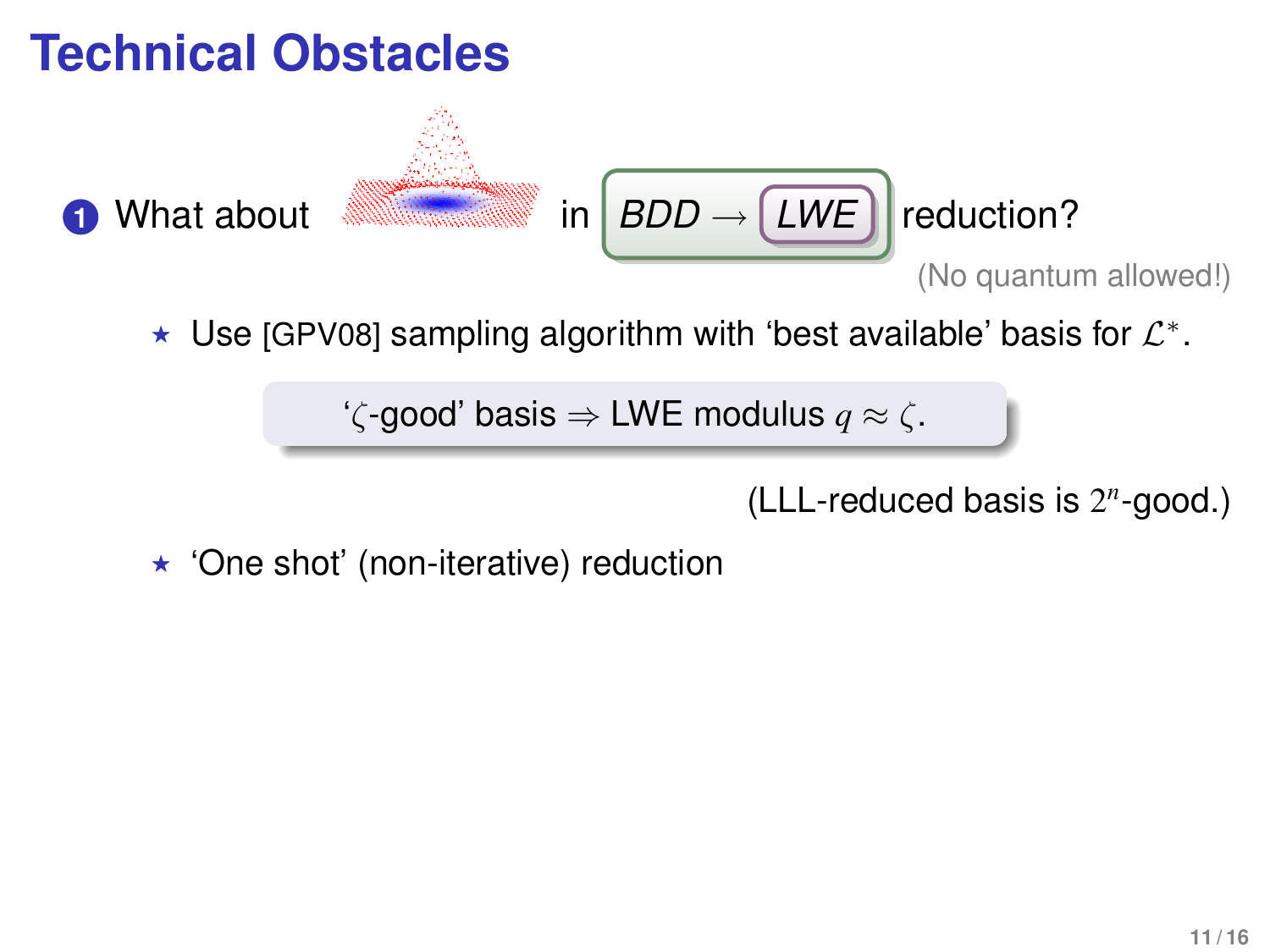

 $\star$  Use [GPV08] sampling algorithm with 'best available' basis for  $\mathcal{L}^*$ .

' $\zeta$ -good' basis  $\Rightarrow$  LWE modulus  $q \approx \zeta$ .

(LLL-reduced basis is 2 *n* -good.)

 $\star$  'One shot' (non-iterative) reduction

**2** LWE search / decision equivalence?

(Normally requires prime  $q = \text{poly}(n) \dots$ )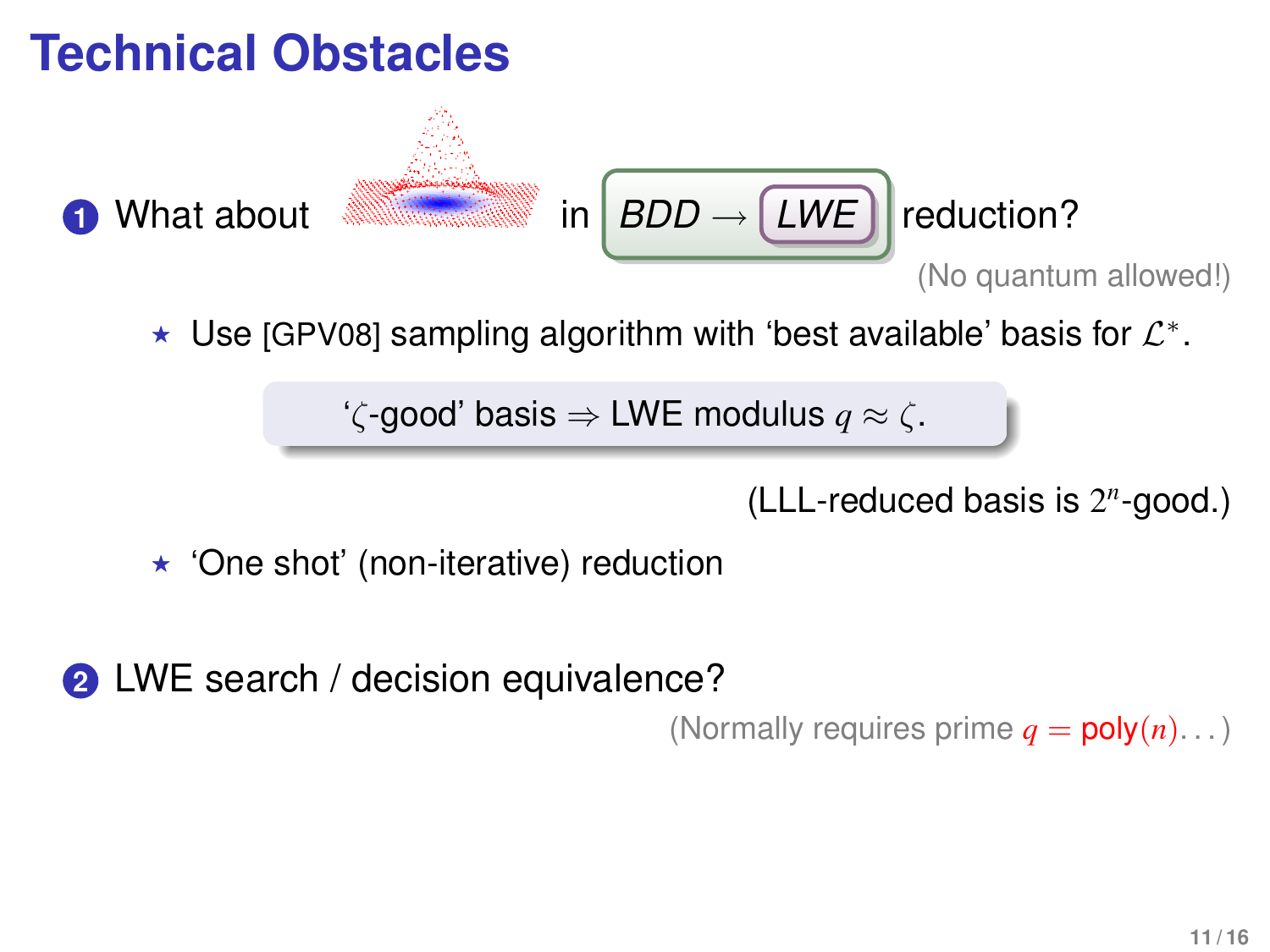

(LLL-reduced basis is 2 *n* -good.)

 $\star$  'One shot' (non-iterative) reduction

**2** LWE search / decision equivalence?

(Normally requires prime  $q = \text{poly}(n) \dots$ )

**Option 1:** crypto directly based on search-LWE

**Option 2:** search = decision for 'smooth' *q* and Gaussian error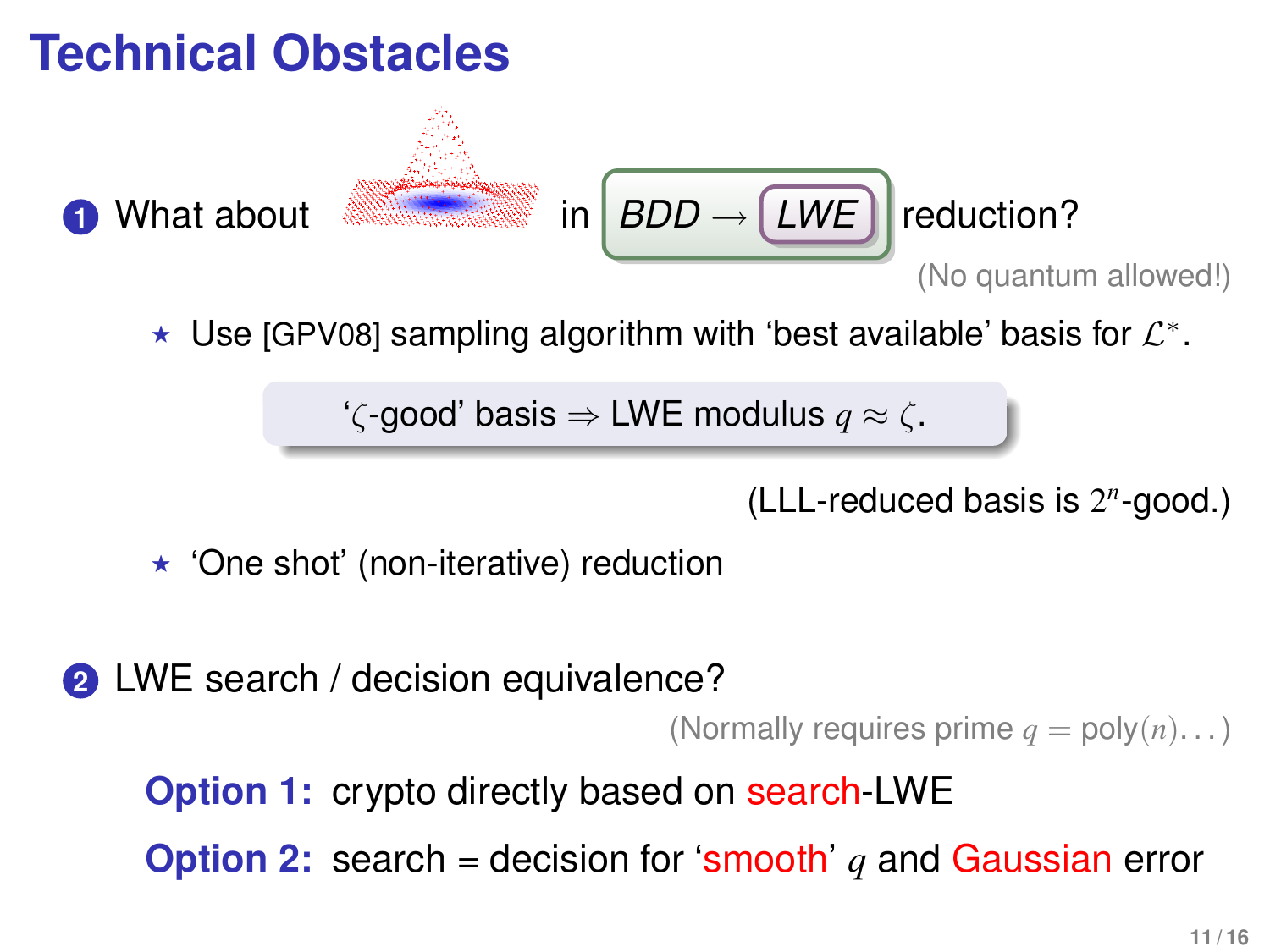Given any ("ζ-good") B:

**1** Choose  $\mathbf{e} \leftarrow \sqrt{n} \cdot \mathcal{B}_n$ 

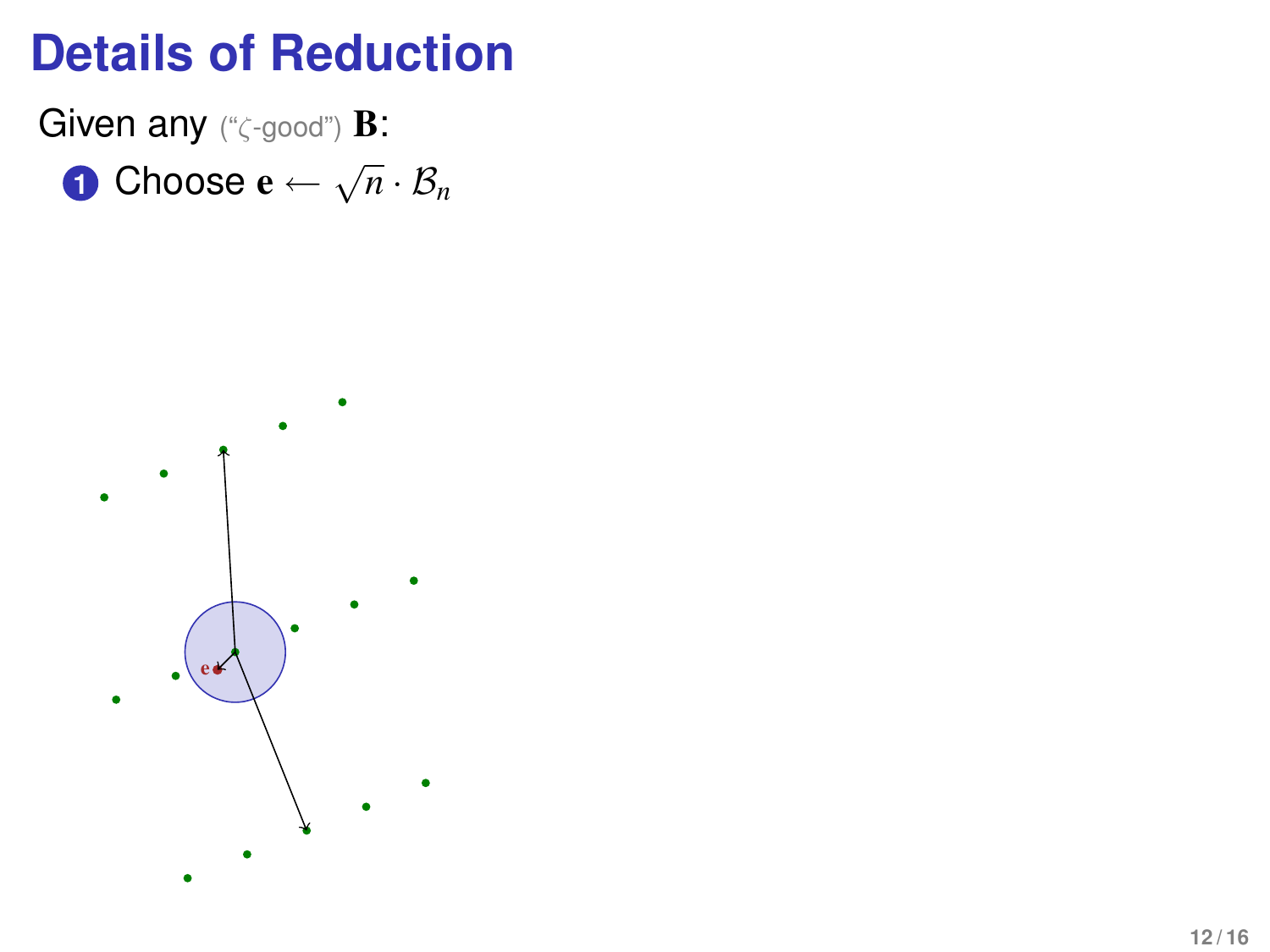Given any ("ζ-good") B:

- **1** Choose  $\mathbf{e} \leftarrow \sqrt{n} \cdot \mathcal{B}_n$
- **2** Let  $y = e$  mod **B**

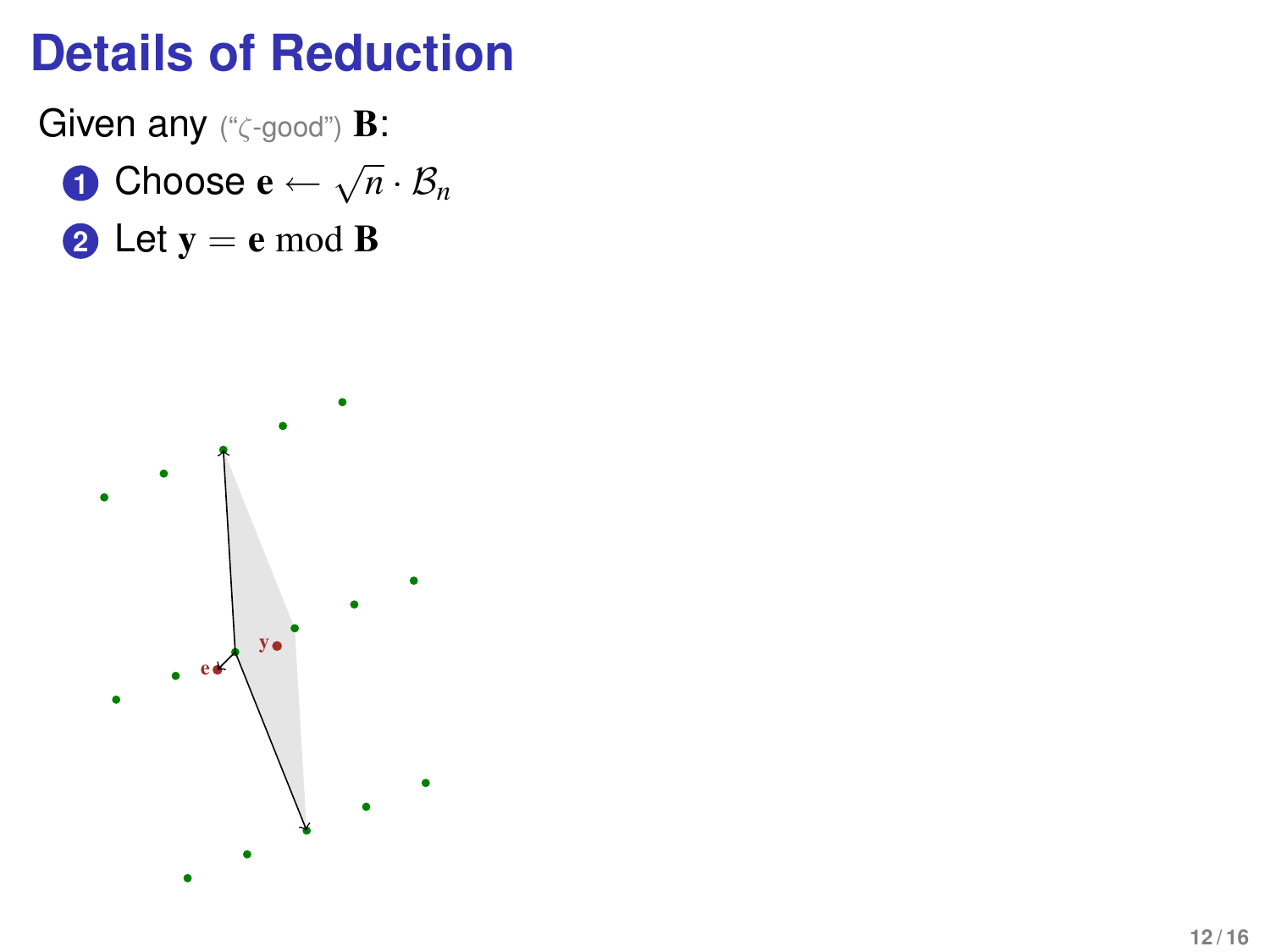Given any ("ζ-good") B:

- **1** Choose  $\mathbf{e} \leftarrow \sqrt{n} \cdot \mathcal{B}_n$
- **2** Let  $y = e$  mod **B**
- **3** (Get some  $x \in \mathcal{L}$  from LWE oracle somehow...)

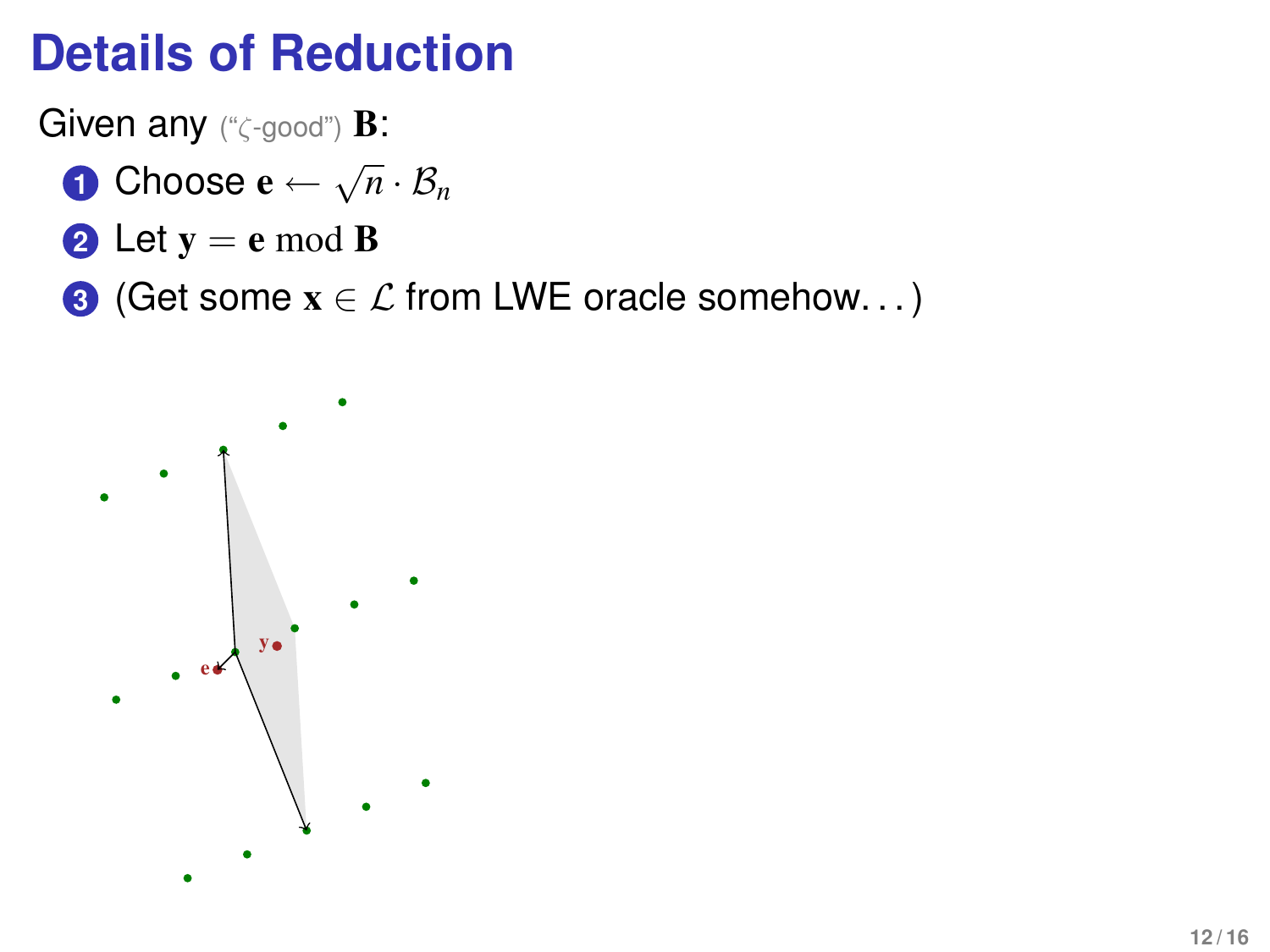Given any ("ζ-good") **B:** 

- **1** Choose  $\mathbf{e} \leftarrow \sqrt{n} \cdot \mathcal{B}_n$
- **2** Let  $y = e$  mod **B**
- **3** (Get some  $x \in \mathcal{L}$  from LWE oracle somehow...)
- **4** If  $y x = e$ , output "large," else output "small"

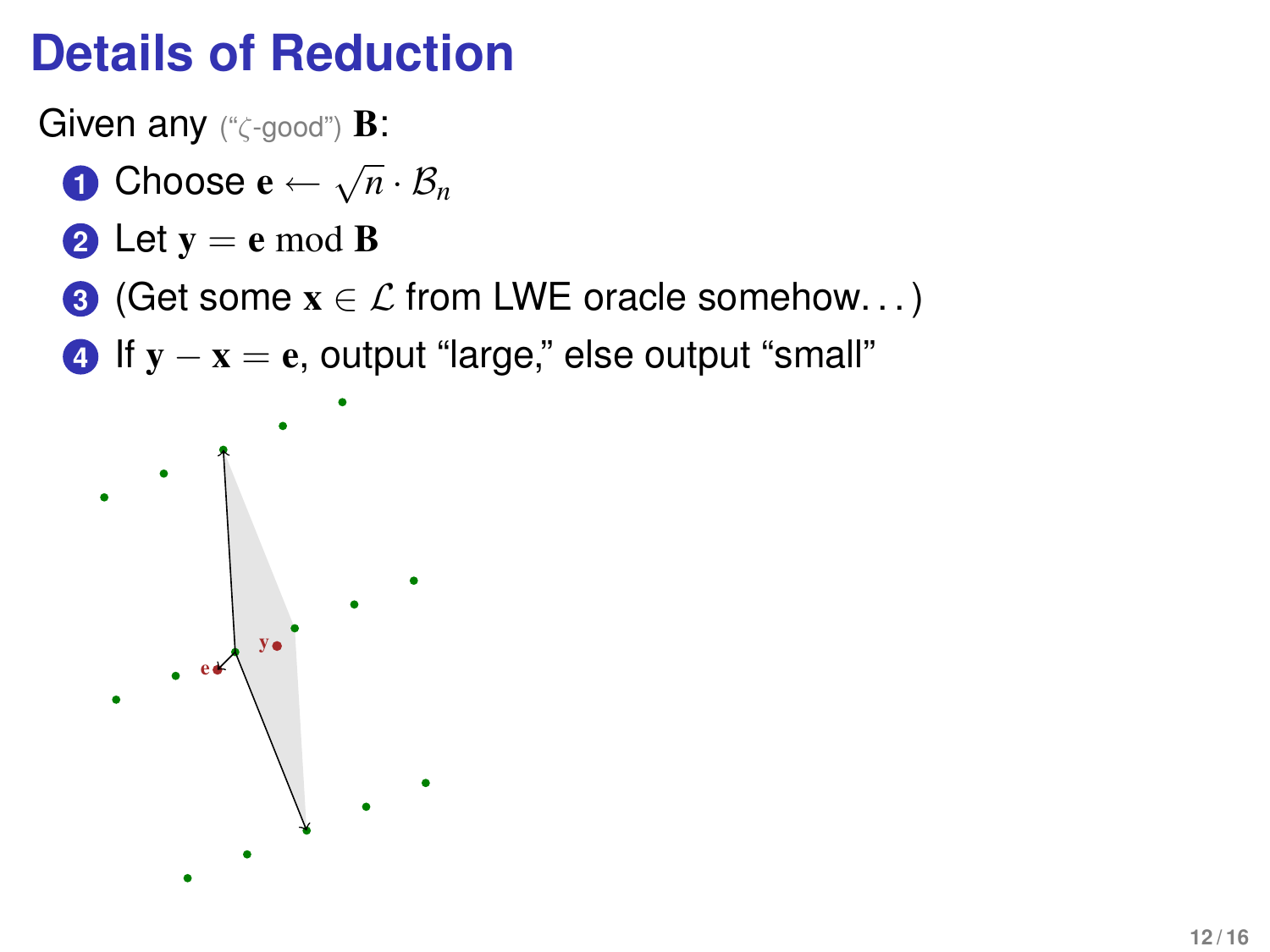Given any ("ζ-good") B:

- **1** Choose  $\mathbf{e} \leftarrow \sqrt{n} \cdot \mathcal{B}_n$
- **2** Let  $y = e$  mod **B**

e y

- **3** (Get some  $x \in \mathcal{L}$  from LWE oracle somehow...)
- **4** If  $y x = e$ , output "large," else output "small"



Let  $0 \neq v \in \mathcal{L}$  be shortest.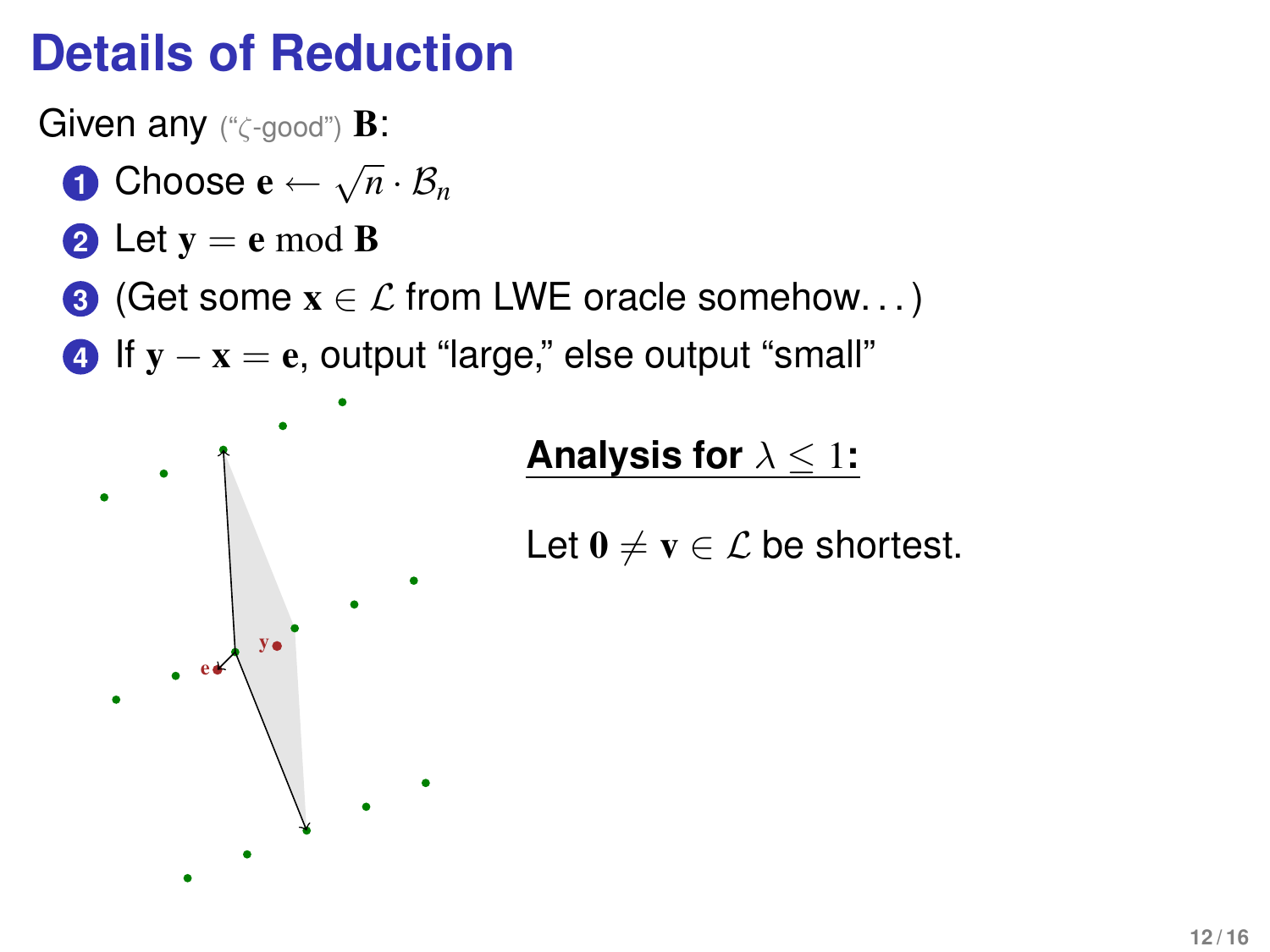Given any ("ζ-good") **B**:

- **1** Choose  $\mathbf{e} \leftarrow \sqrt{n} \cdot \mathcal{B}_n$
- **2** Let  $y = e$  mod **B**
- **3** (Get some  $x \in \mathcal{L}$  from LWE oracle somehow...)
- **4** If  $y x = e$ , output "large," else output "small"



#### **Analysis for** λ ≤ 1**:**

Let  $0 \neq v \in \mathcal{L}$  be shortest.

 $(\sqrt{n} \cdot \mathcal{B}_n) \cap (\mathbf{v} + \sqrt{n} \cdot \mathcal{B}_n)$  is a noticeable  $(\sqrt{n} \cdot B_n)$ <sup>1</sup>  $(\sqrt{n} \cdot B_n)$ <br>fraction of  $\sqrt{n} \cdot B_n$ .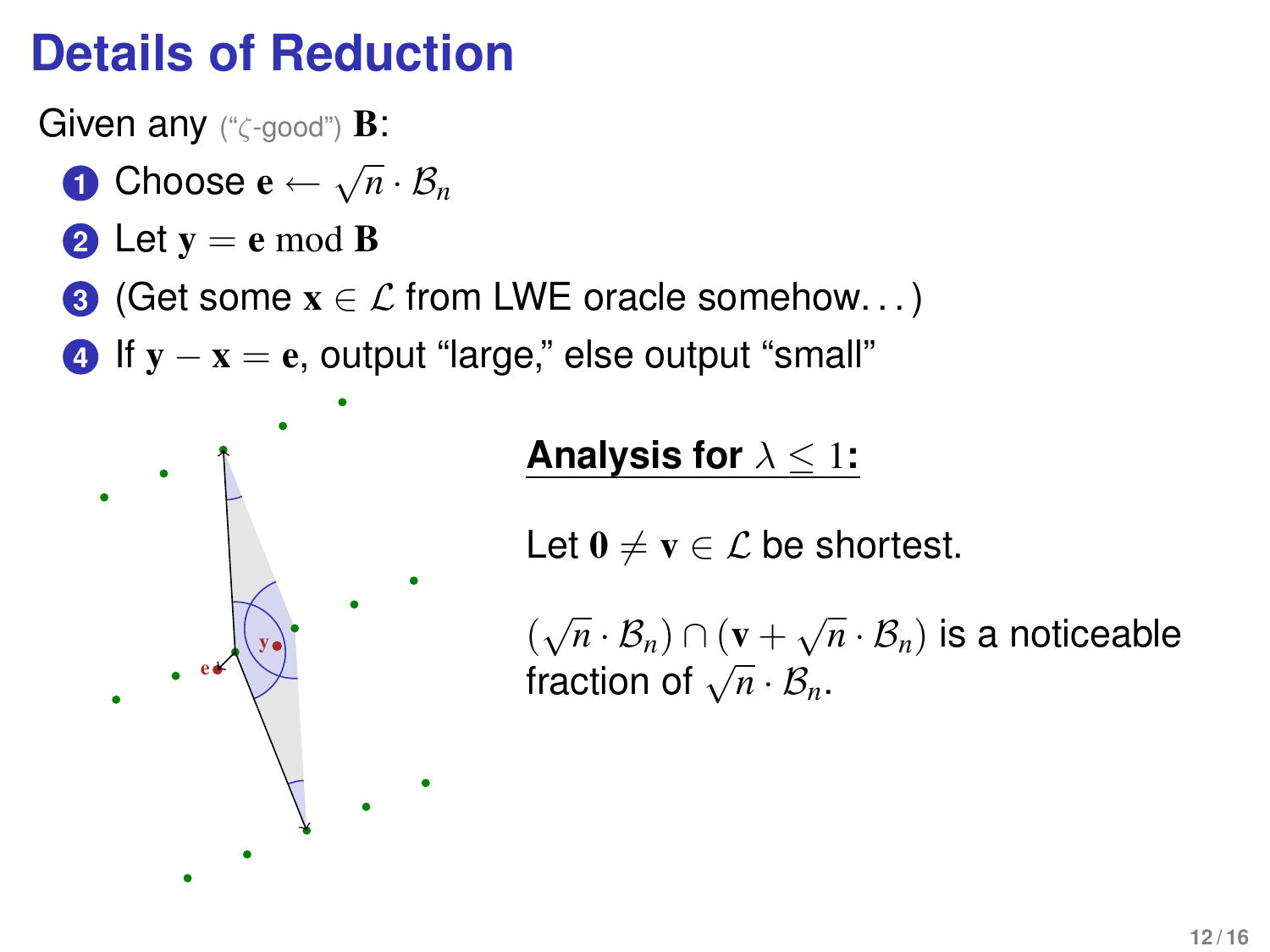Given any ("ζ-good") B:

- **1** Choose  $\mathbf{e} \leftarrow \sqrt{n} \cdot \mathcal{B}_n$
- **2** Let  $y = e$  mod **B**
- **3** (Get some  $x \in \mathcal{L}$  from LWE oracle somehow...)
- **4** If  $y x = e$ , output "large," else output "small"



#### **Analysis for** λ ≤ 1**:**

Let  $0 \neq v \in \mathcal{L}$  be shortest.

 $(\sqrt{n} \cdot \mathcal{B}_n) \cap (\mathbf{v} + \sqrt{n} \cdot \mathcal{B}_n)$  is a noticeable  $(\sqrt{n} \cdot B_n)$ <sup>1</sup>  $(\sqrt{n} \cdot B_n)$ <br>fraction of  $\sqrt{n} \cdot B_n$ .

 $\Rightarrow$  Step 3 (no matter what it is!) can't guess original e.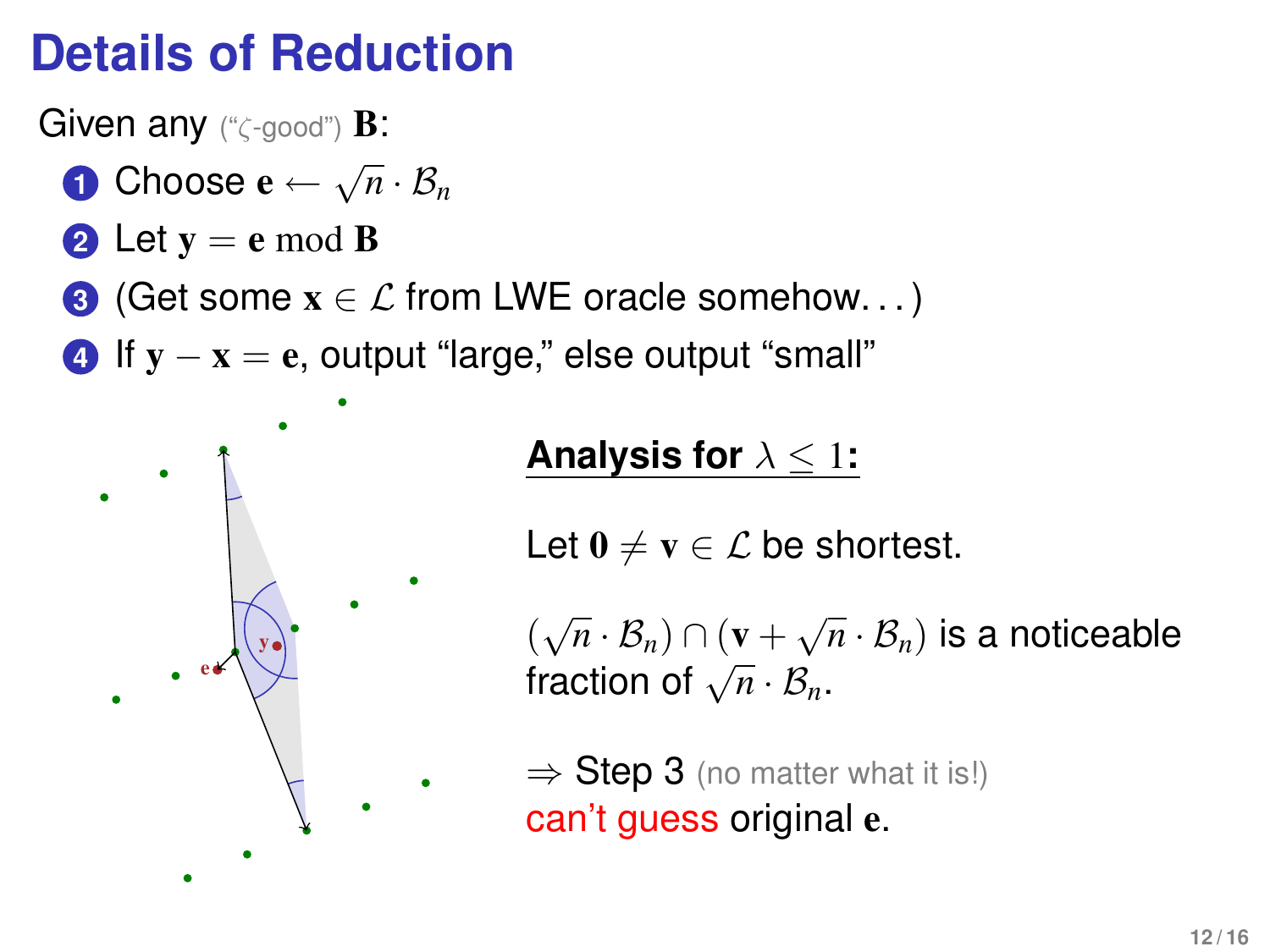Given " $\zeta$ -good" **B** and  $\mathbf{y} = \mathbf{x} + \mathbf{e}$  for  $\mathbf{x} = \mathbf{B} \mathbf{c} \in \mathcal{L}$  and  $\|\mathbf{e}\| \leq \sqrt{n}$ .

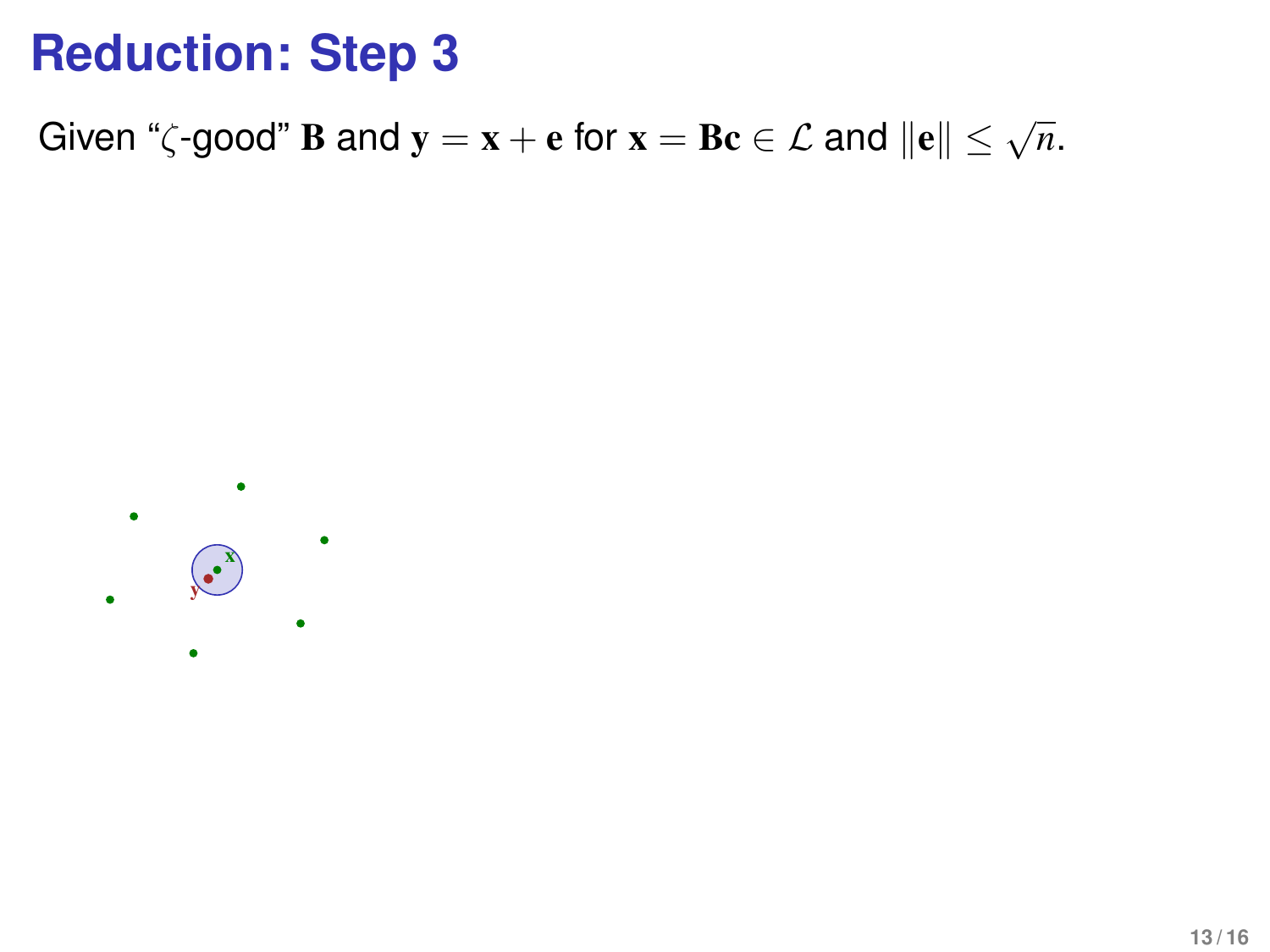Given " $\zeta$ -good" **B** and  $\mathbf{y} = \mathbf{x} + \mathbf{e}$  for  $\mathbf{x} = \mathbf{B} \mathbf{c} \in \mathcal{L}$  and  $\|\mathbf{e}\| \leq \sqrt{n}$ .

To generate sample  $(\mathbf{a}, b)$  from  $A_{\mathbf{s}, \alpha}$  for  $\mathbf{s} = \mathbf{c} \bmod q$  and  $q = \zeta \cdot (\sqrt{n}/\alpha)$ :

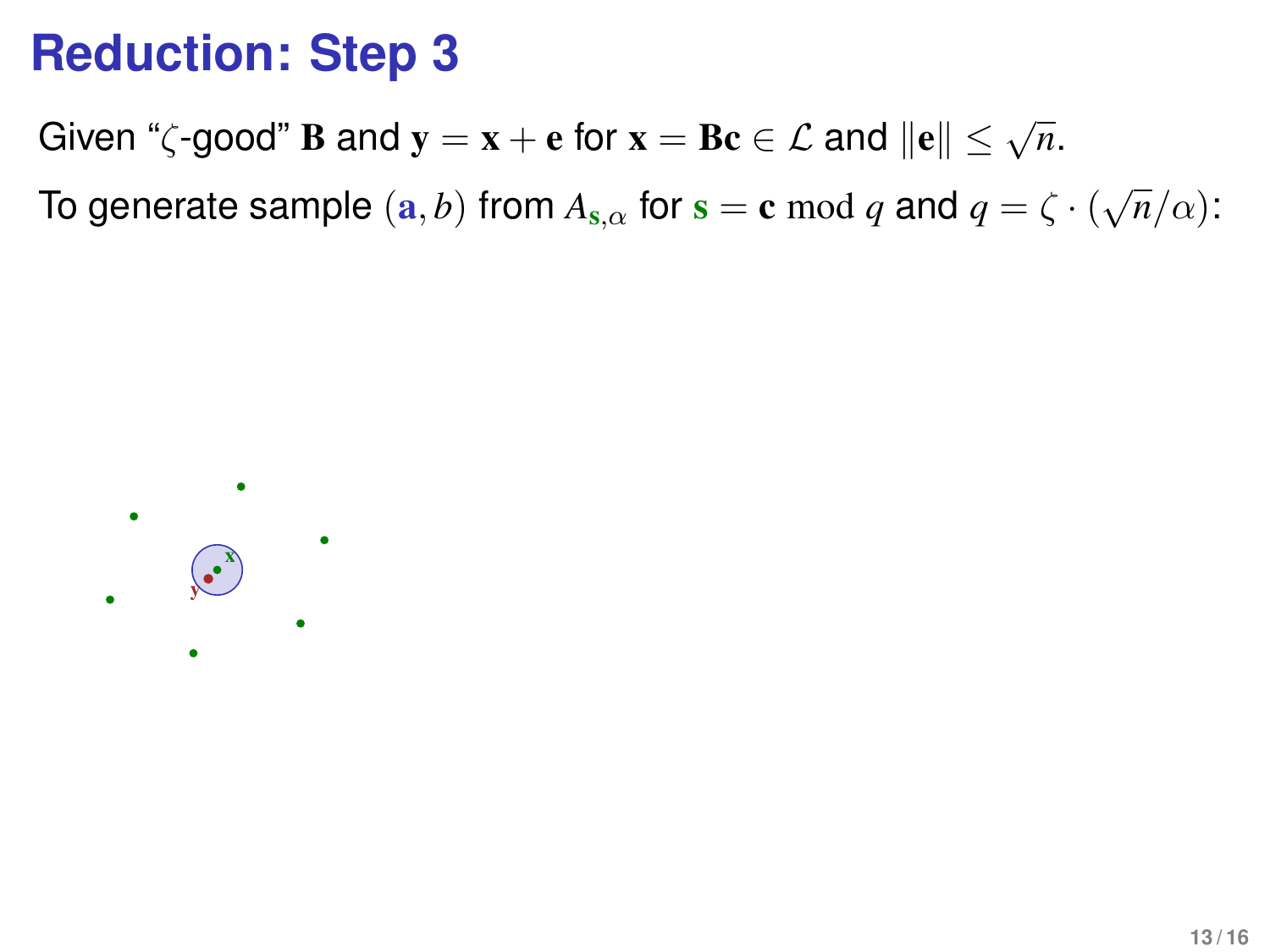Given " $\zeta$ -good" **B** and  $\mathbf{y} = \mathbf{x} + \mathbf{e}$  for  $\mathbf{x} = \mathbf{B} \mathbf{c} \in \mathcal{L}$  and  $\|\mathbf{e}\| \leq \sqrt{n}$ .

To generate sample  $(\mathbf{a}, b)$  from  $A_{\mathbf{s}, \alpha}$  for  $\mathbf{s} = \mathbf{c} \bmod q$  and  $q = \zeta \cdot (\sqrt{n}/\alpha)$ :

**i** Using  $\mathbf{B}^* = \mathbf{B}^{-t}$ , sample  $\mathbf{z} \leftarrow D_{\mathcal{L}^*,\zeta}$  using [GPV08]

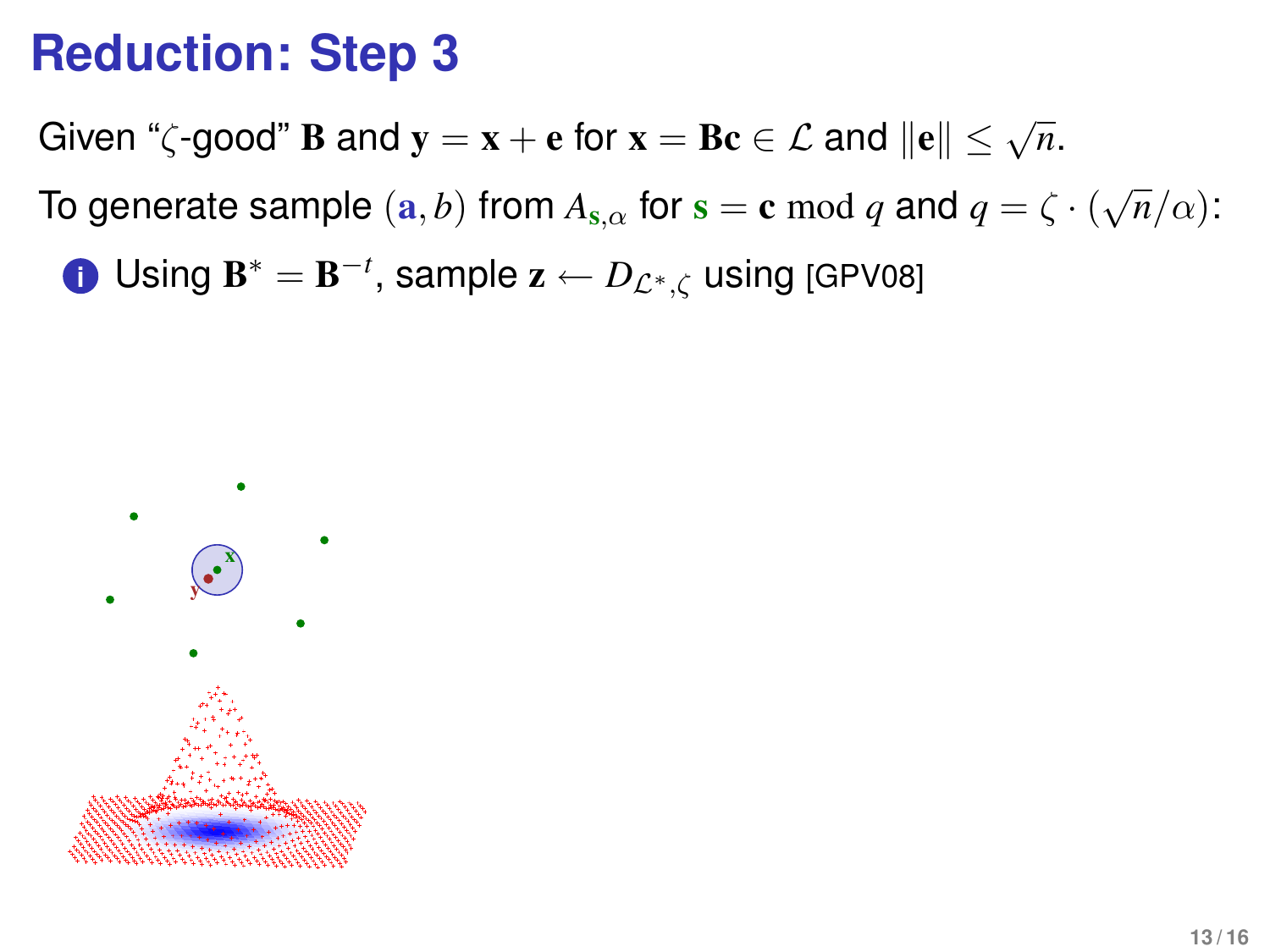Given " $\zeta$ -good" **B** and  $\mathbf{y} = \mathbf{x} + \mathbf{e}$  for  $\mathbf{x} = \mathbf{B} \mathbf{c} \in \mathcal{L}$  and  $\|\mathbf{e}\| \leq \sqrt{n}$ .

To generate sample  $(\mathbf{a}, b)$  from  $A_{\mathbf{s}, \alpha}$  for  $\mathbf{s} = \mathbf{c} \bmod q$  and  $q = \zeta \cdot (\sqrt{n}/\alpha)$ :

**i** Using  $\mathbf{B}^* = \mathbf{B}^{-t}$ , sample  $\mathbf{z} \leftarrow D_{\mathcal{L}^*,\zeta}$  using [GPV08]

**ii** Write **v** = **B**<sup>\*</sup>**z** for **z** ∈  $\mathbb{Z}^n$ . Output

 $a = z \mod q$  and  $b \simeq \langle v, y \rangle \mod q$ 

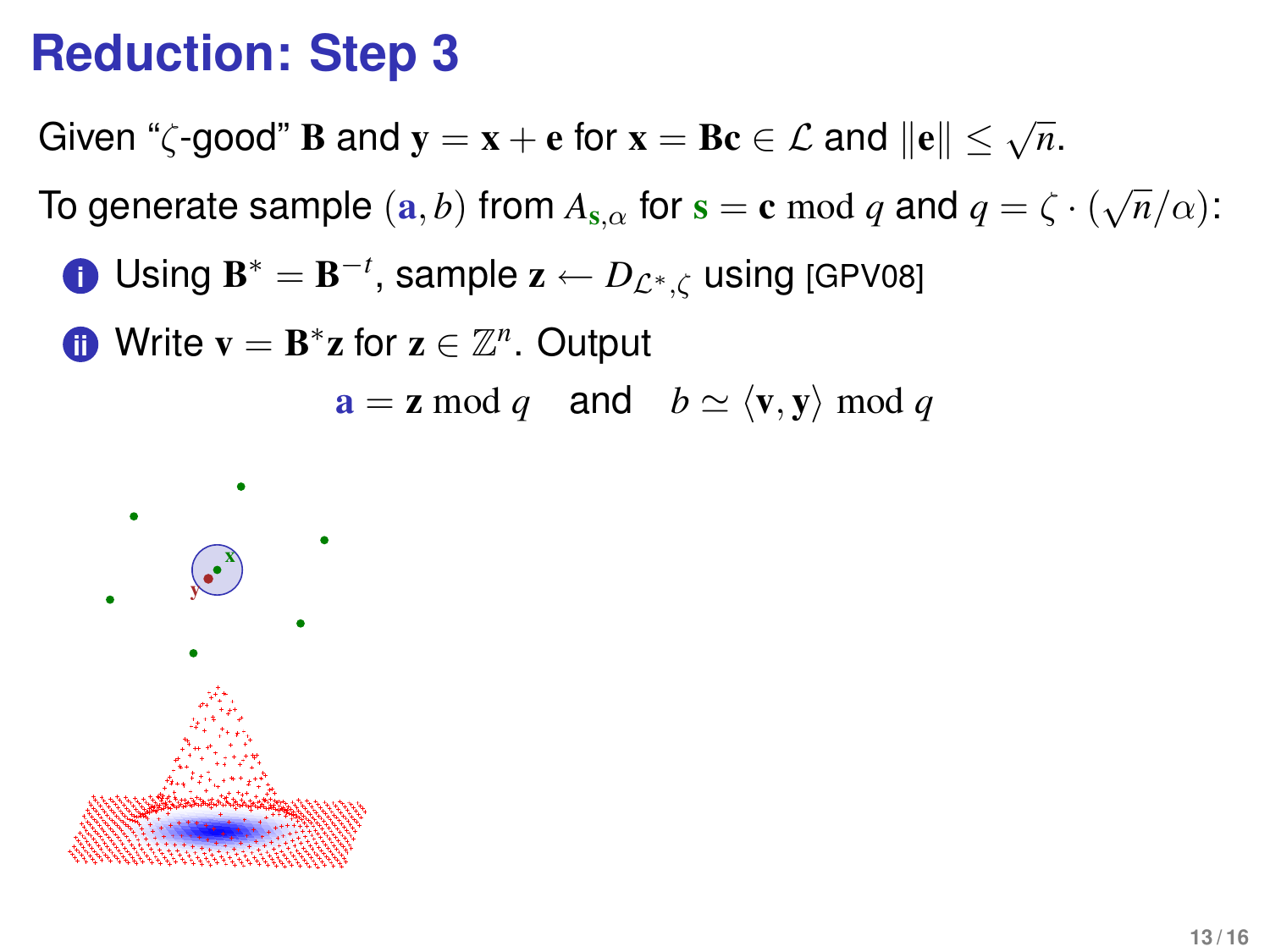Given " $\zeta$ -good" **B** and  $\mathbf{y} = \mathbf{x} + \mathbf{e}$  for  $\mathbf{x} = \mathbf{B} \mathbf{c} \in \mathcal{L}$  and  $\|\mathbf{e}\| \leq \sqrt{n}$ .

To generate sample  $(\mathbf{a}, b)$  from  $A_{\mathbf{s}, \alpha}$  for  $\mathbf{s} = \mathbf{c} \bmod q$  and  $q = \zeta \cdot (\sqrt{n}/\alpha)$ :

**i** Using  $\mathbf{B}^* = \mathbf{B}^{-t}$ , sample  $\mathbf{z} \leftarrow D_{\mathcal{L}^*,\zeta}$  using [GPV08]

**ii** Write **v** = **B**<sup>\*</sup>**z** for **z** ∈  $\mathbb{Z}^n$ . Output

 $a = z \mod q$  and  $b \simeq \langle v, y \rangle \mod q$ 



**Analysis for**  $\lambda > n/\alpha$ :  $\blacktriangleright \zeta \geq q \cdot (\sqrt{n}/\lambda) \implies$  uniform  $\mathbf{a} \in \mathbb{Z}_q^n$ . [MR04]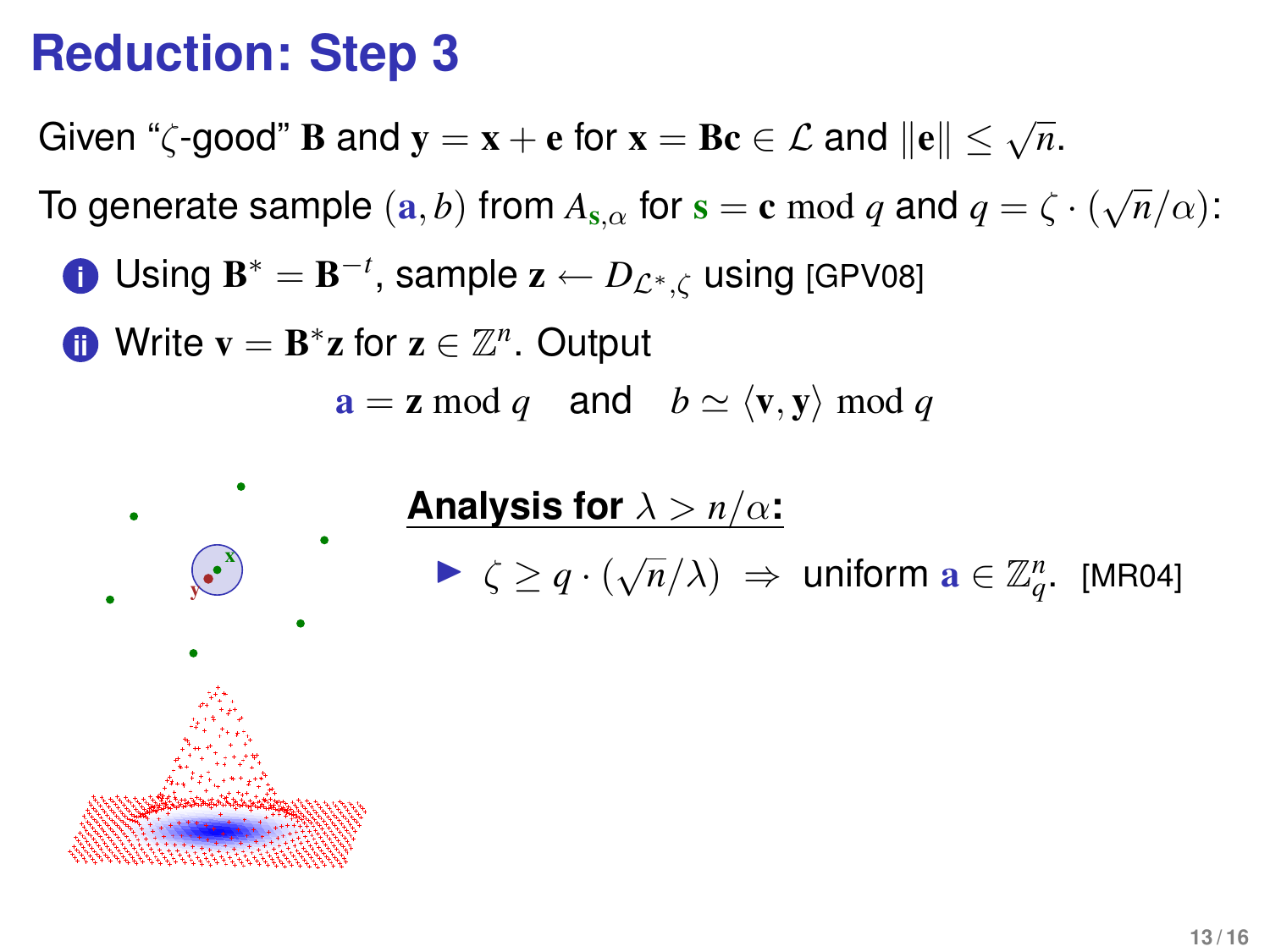Given " $\zeta$ -good" **B** and  $\mathbf{y} = \mathbf{x} + \mathbf{e}$  for  $\mathbf{x} = \mathbf{B} \mathbf{c} \in \mathcal{L}$  and  $\|\mathbf{e}\| \leq \sqrt{n}$ .

To generate sample  $(\mathbf{a}, b)$  from  $A_{\mathbf{s}, \alpha}$  for  $\mathbf{s} = \mathbf{c} \bmod q$  and  $q = \zeta \cdot (\sqrt{n}/\alpha)$ :

**i** Using  $\mathbf{B}^* = \mathbf{B}^{-t}$ , sample  $\mathbf{z} \leftarrow D_{\mathcal{L}^*,\zeta}$  using [GPV08]

**ii** Write **v** = **B**<sup>\*</sup>**z** for **z** ∈  $\mathbb{Z}^n$ . Output

 $a = z \mod q$  and  $b \simeq \langle v, y \rangle \mod q$ 



**Analysis for**  $\lambda > n/\alpha$ :

- $\blacktriangleright \zeta \geq q \cdot (\sqrt{n}/\lambda) \implies$  uniform  $\mathbf{a} \in \mathbb{Z}_q^n$ . [MR04]
- **IDED** Condition on **a**. Then  $b = \langle \mathbf{v}, \mathbf{x} + \mathbf{e} \rangle$

 $= \langle \mathbf{B}^* \mathbf{z}, \mathbf{B} \mathbf{c} \rangle + \langle \mathbf{v}, \mathbf{e} \rangle \simeq \langle \mathbf{a}, \mathbf{s} \rangle + D_{\zeta \cdot ||\mathbf{e}||} \bmod q.$ 

Finally,  $\zeta \cdot ||\mathbf{e}|| < \alpha \cdot q$ .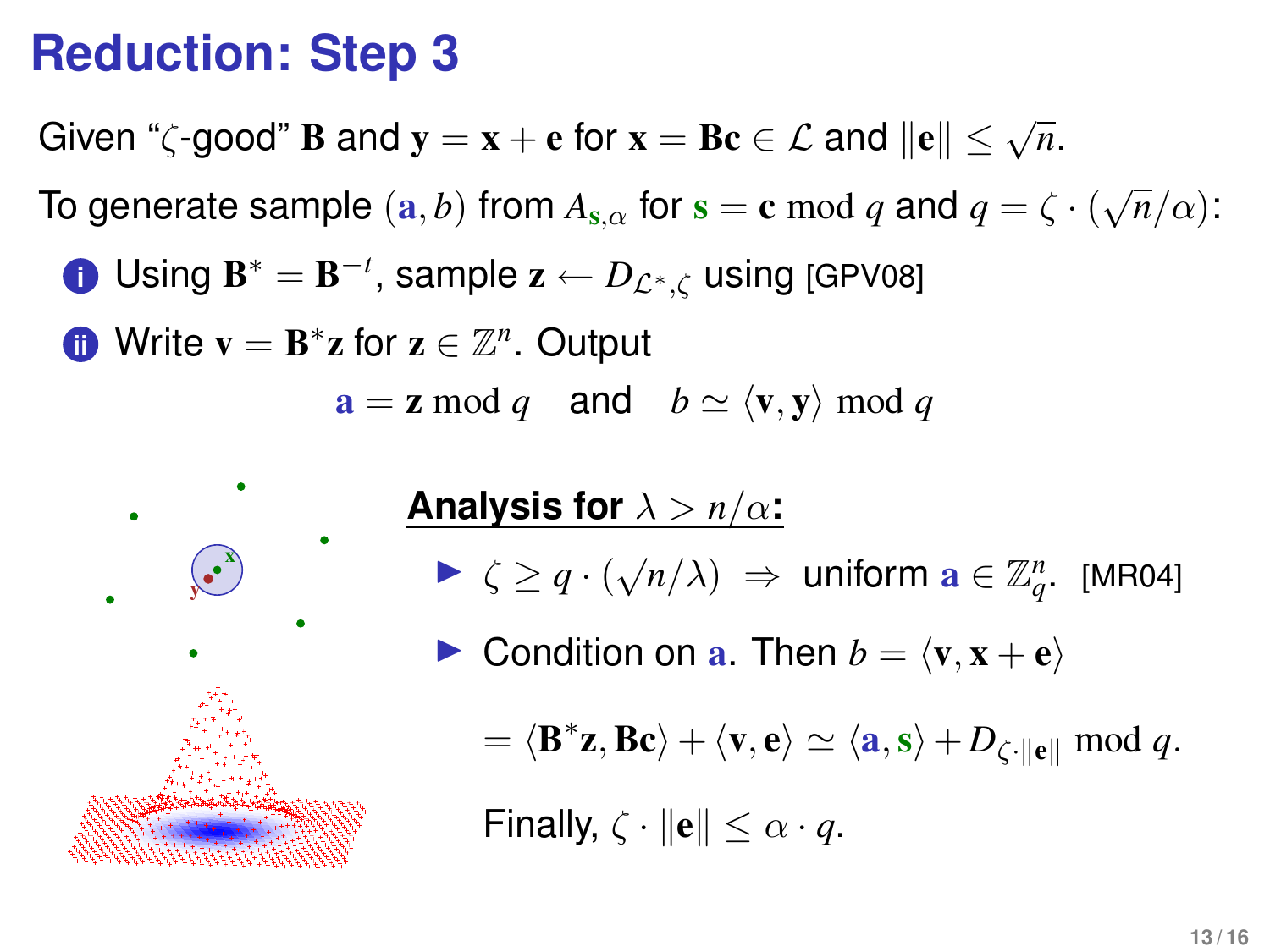**►** Suppose *D* distinguishes  $(\mathbf{a} \in \mathbb{Z}_q^n, b \approx \langle \mathbf{a}, \mathbf{s} \rangle) \leftarrow A_{\mathbf{s},\alpha}$  from uniform.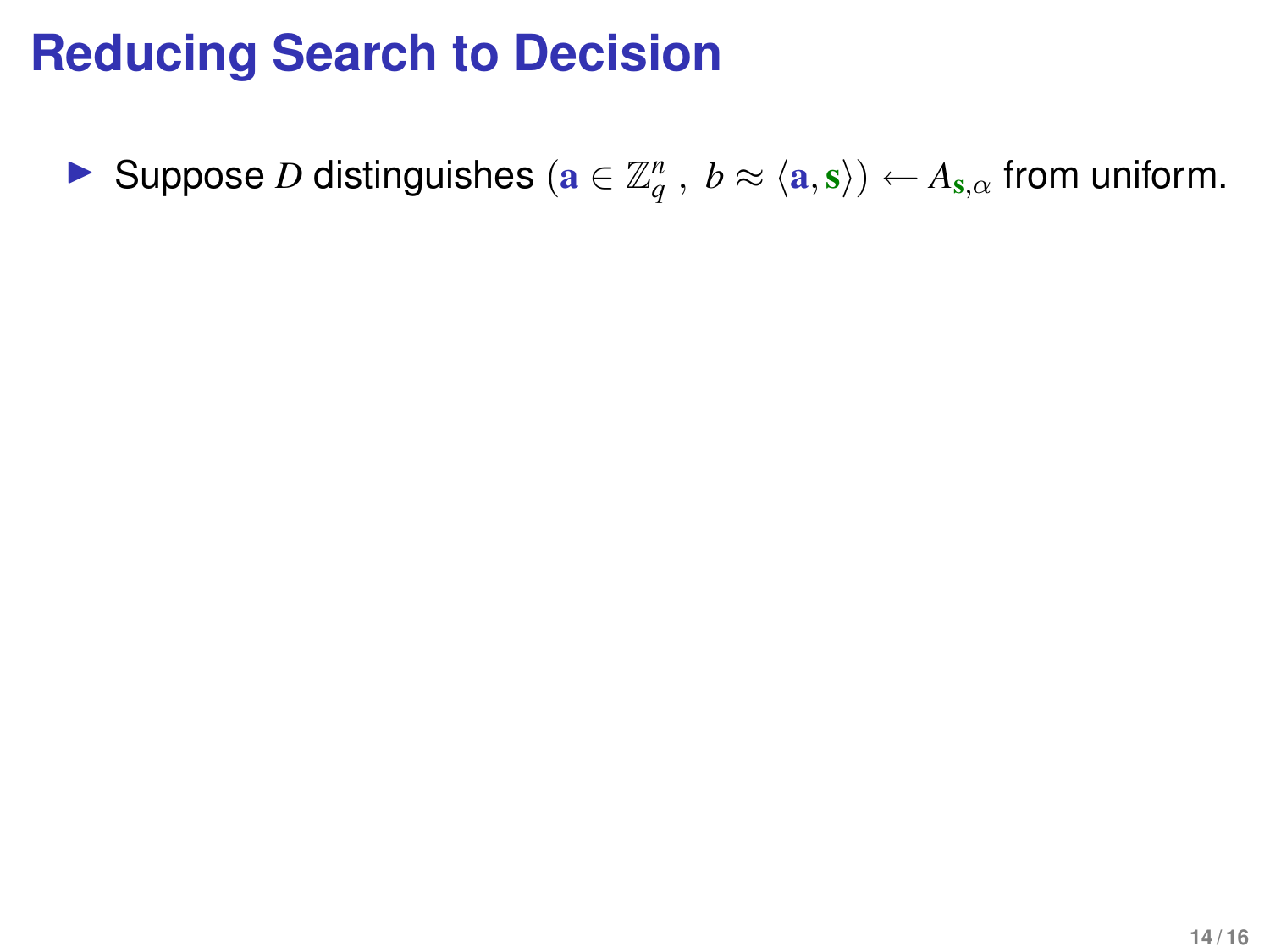- **►** Suppose *D* distinguishes  $(\mathbf{a} \in \mathbb{Z}_q^n, b \approx \langle \mathbf{a}, \mathbf{s} \rangle) \leftarrow A_{\mathbf{s},\alpha}$  from uniform.
- $\blacktriangleright$  Let *q* = *q*<sub>1</sub> · · *· q*<sub>*t*</sub> [ ≫ poly(*n*) ] for distinct (1/α) ≤ *q*<sub>*i*</sub> ≤ poly(*n*).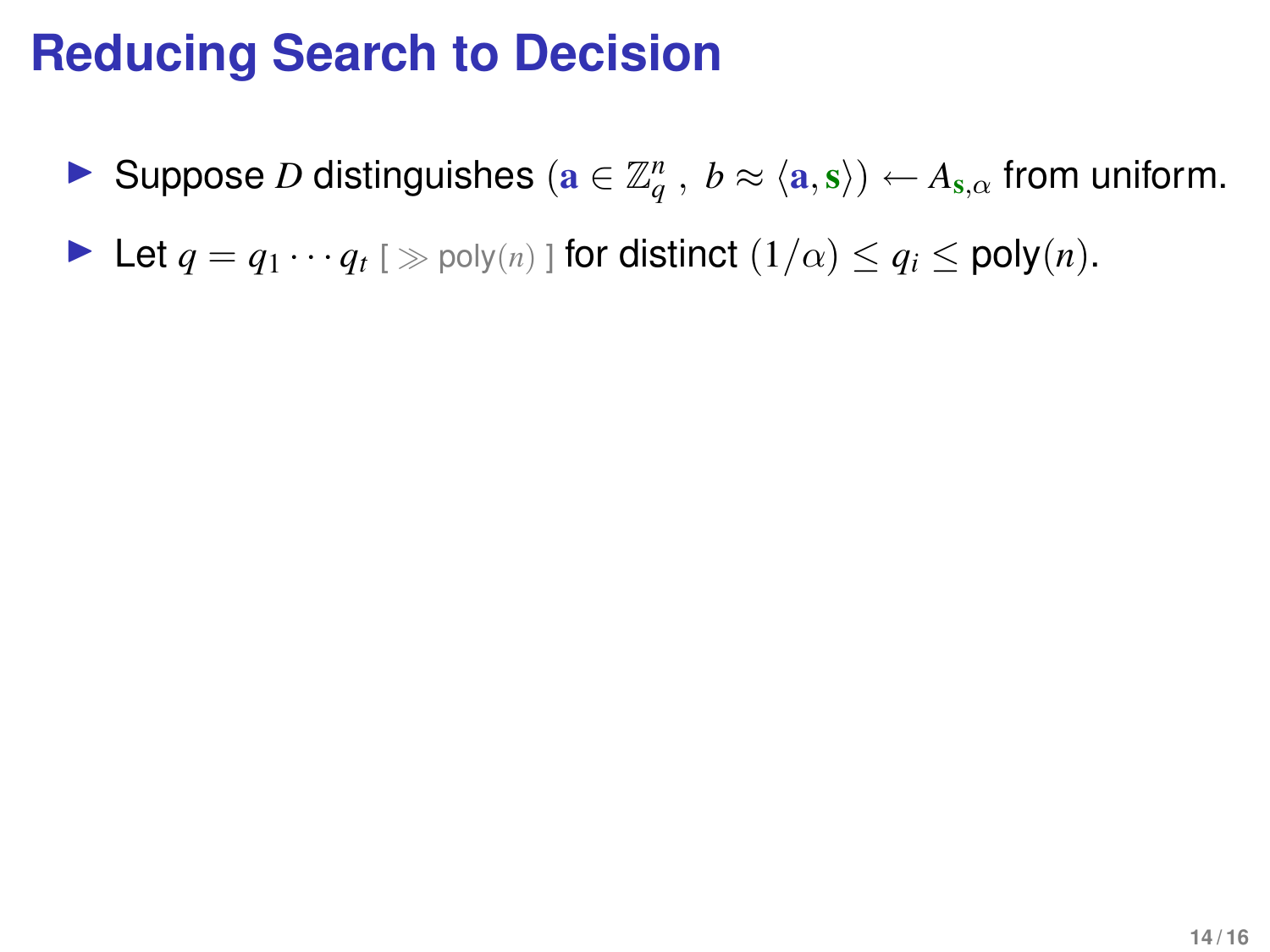**►** Suppose *D* distinguishes  $(\mathbf{a} \in \mathbb{Z}_q^n, b \approx \langle \mathbf{a}, \mathbf{s} \rangle) \leftarrow A_{\mathbf{s},\alpha}$  from uniform.

 $\blacktriangleright$  Let *q* = *q*<sub>1</sub> · · *· q*<sub>*t*</sub> [ ≫ poly(*n*) ] for distinct (1/α) ≤ *q*<sub>*i*</sub> ≤ poly(*n*).

#### **Find** s**: Chinese remaindering & "smoothing"**

 $\blacktriangleright$  To test if  $s_1 = 0 \text{ mod } q_i$ :

$$
(\mathbf{a} \ , \ b) \mapsto (\mathbf{a} + r \cdot \mathbf{e}_1 \ , \ b) \quad \text{for} \quad r \leftarrow (q/q_i) \cdot \mathbb{Z}_{q_i}
$$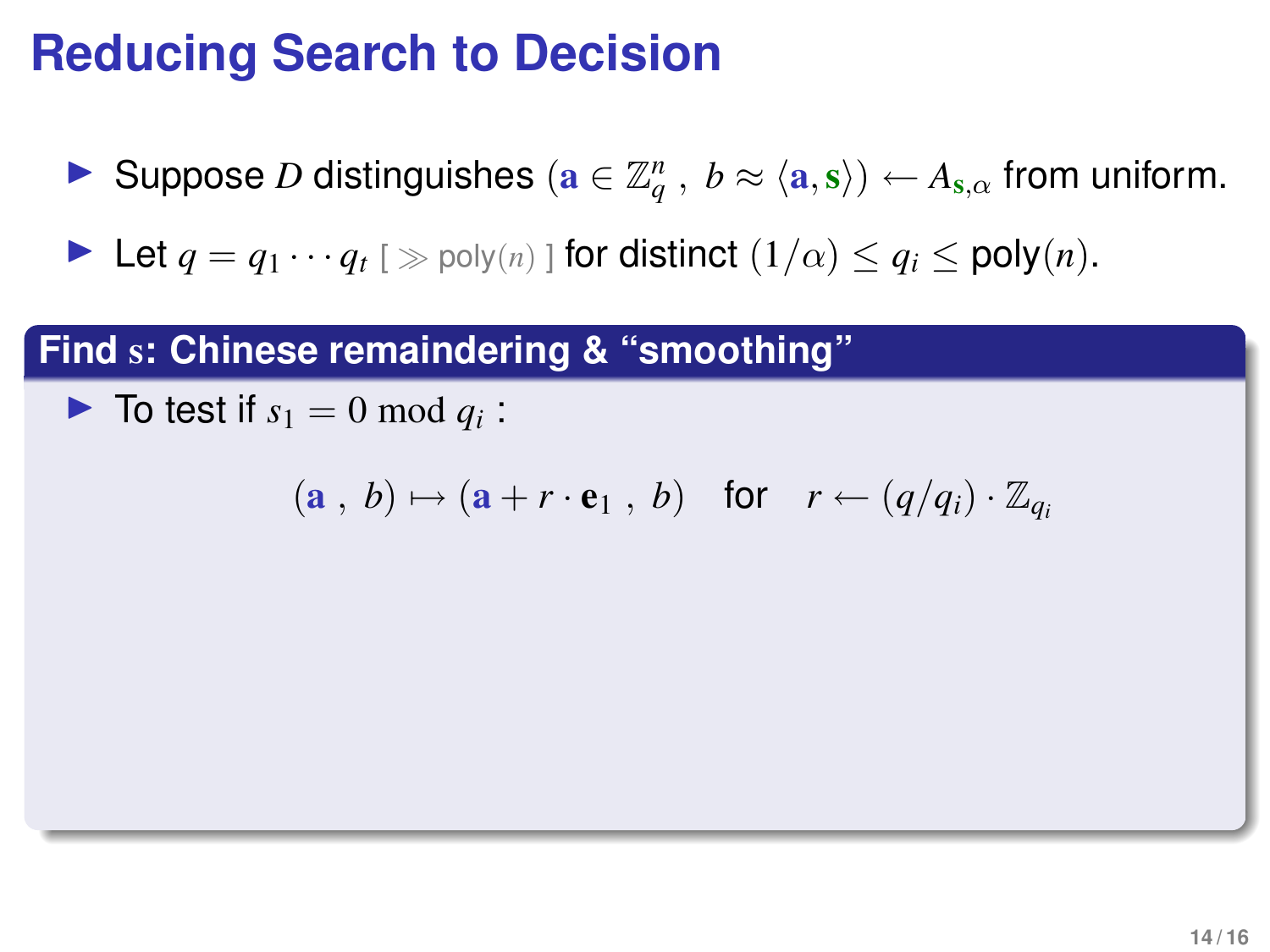**►** Suppose *D* distinguishes  $(\mathbf{a} \in \mathbb{Z}_q^n, b \approx \langle \mathbf{a}, \mathbf{s} \rangle) \leftarrow A_{\mathbf{s},\alpha}$  from uniform.

 $\blacktriangleright$  Let *q* = *q*<sub>1</sub> · · *· q*<sub>*t*</sub> [ ≫ poly(*n*) ] for distinct (1/α) ≤ *q*<sub>*i*</sub> ≤ poly(*n*).

#### **Find** s**: Chinese remaindering & "smoothing"**

 $\blacktriangleright$  To test if  $s_1 = 0 \text{ mod } q_i$ :

$$
(\mathbf{a} \, , \, b) \mapsto (\mathbf{a} + r \cdot \mathbf{e}_1 \, , \, b) \quad \text{for} \quad r \leftarrow (q/q_i) \cdot \mathbb{Z}_{q_i}
$$

If yes, maps  $A_{s,\alpha}$  to itself. If not, maps  $A_{s,\alpha}$  to uniform?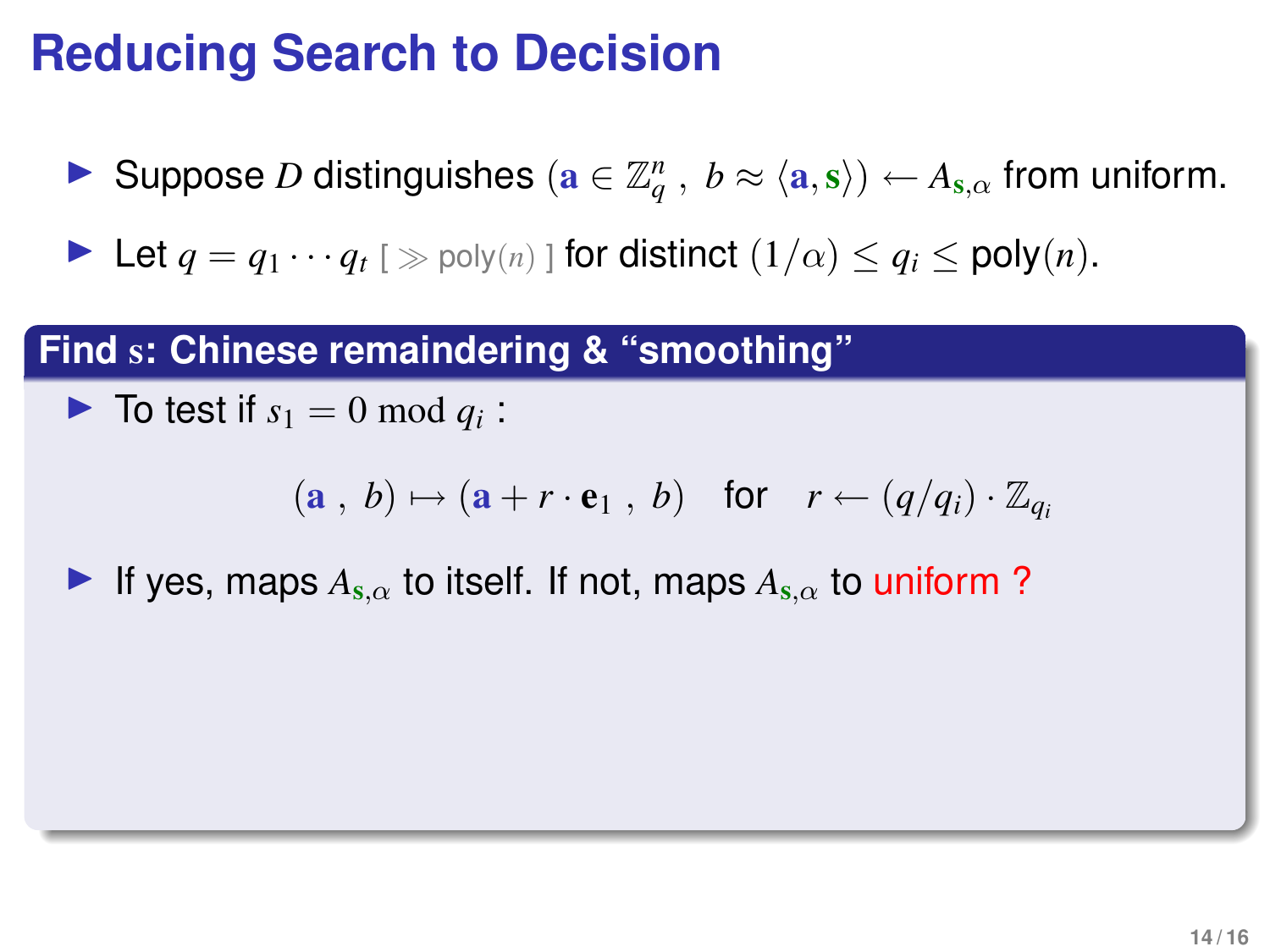**►** Suppose *D* distinguishes  $(\mathbf{a} \in \mathbb{Z}_q^n, b \approx \langle \mathbf{a}, \mathbf{s} \rangle) \leftarrow A_{\mathbf{s},\alpha}$  from uniform.

 $\blacktriangleright$  Let *q* = *q*<sub>1</sub> · · *· q*<sub>*t*</sub> [ ≫ poly(*n*) ] for distinct (1/α) ≤ *q*<sub>*i*</sub> ≤ poly(*n*).

#### **Find** s**: Chinese remaindering & "smoothing"**

 $\blacktriangleright$  To test if  $s_1 = 0 \text{ mod } q_i$ :

$$
(\mathbf{a} \, , \, b) \mapsto (\mathbf{a} + r \cdot \mathbf{e}_1 \, , \, b) \quad \text{for} \quad r \leftarrow (q/q_i) \cdot \mathbb{Z}_{q_i}
$$

If yes, maps  $A_{s,\alpha}$  to itself. If not, maps  $A_{s,\alpha}$  to uniform ! Gaussians of width  $\alpha q \geq (q/q_i)$  separated by  $(q/q_i)$ ⇒ uniform<sup>∗</sup> by smoothing bounds [MicReg04]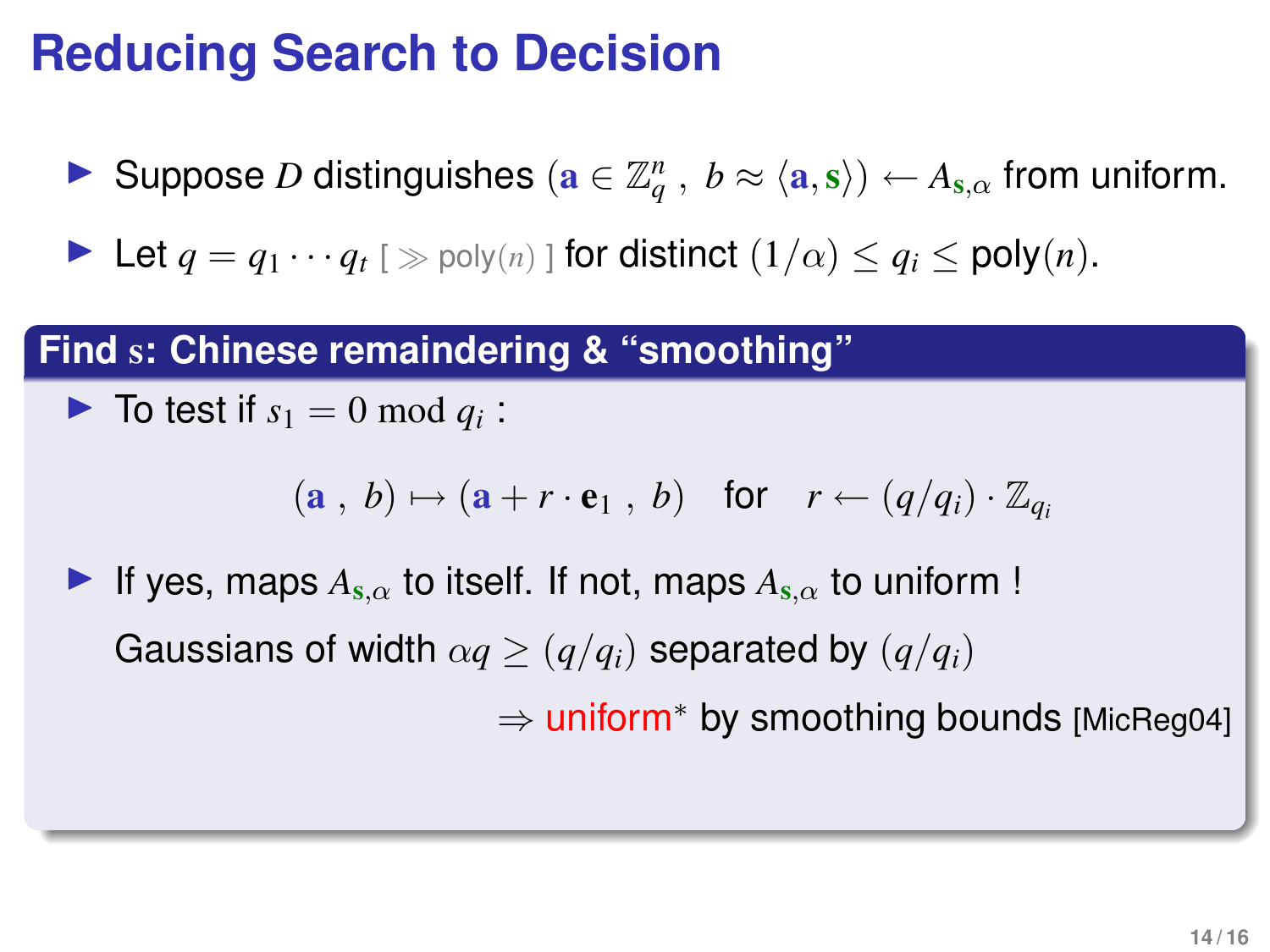**►** Suppose *D* distinguishes  $(\mathbf{a} \in \mathbb{Z}_q^n, b \approx \langle \mathbf{a}, \mathbf{s} \rangle) \leftarrow A_{\mathbf{s},\alpha}$  from uniform.

 $\blacktriangleright$  Let *q* = *q*<sub>1</sub> · · *· q*<sub>*t*</sub> [ ≫ poly(*n*) ] for distinct (1/α) ≤ *q*<sub>*i*</sub> ≤ poly(*n*).

#### **Find** s**: Chinese remaindering & "smoothing"**

```
\blacktriangleright To test if s_1 = 0 \text{ mod } q_i:
```

$$
(\mathbf{a} \, , \, b) \mapsto (\mathbf{a} + r \cdot \mathbf{e}_1 \, , \, b) \quad \text{for} \quad r \leftarrow (q/q_i) \cdot \mathbb{Z}_{q_i}
$$

- If yes, maps  $A_{s,\alpha}$  to itself. If not, maps  $A_{s,\alpha}$  to uniform ! Gaussians of width  $\alpha q \geq (q/q_i)$  separated by  $(q/q_i)$ ⇒ uniform<sup>∗</sup> by smoothing bounds [MicReg04]
- $\blacktriangleright$  (NB: for general error dists, hybrid argument over  $q_i$ 's fails.)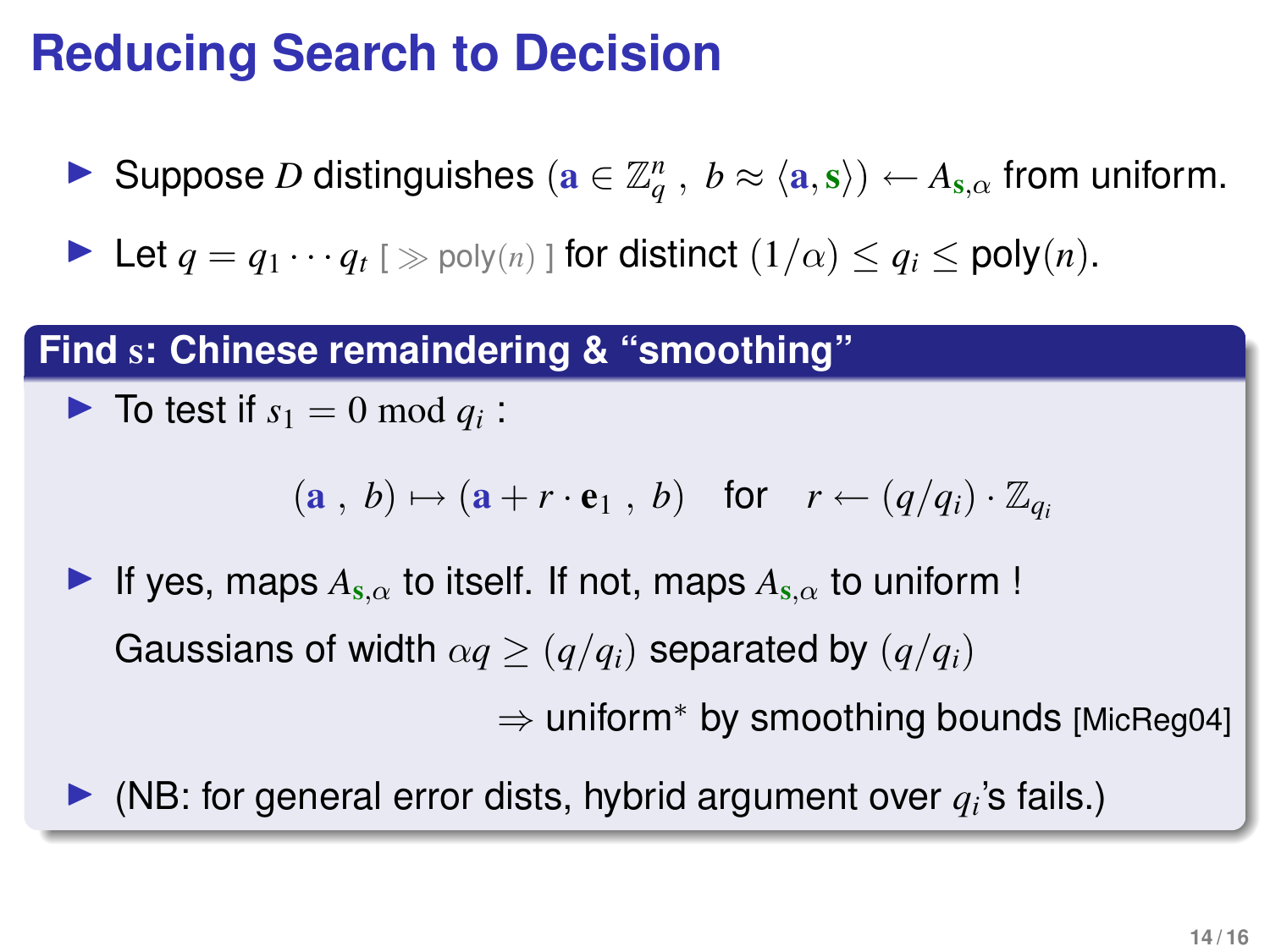#### **Intuitive Definition [RS91,DDN91,NY95]**

 $\blacktriangleright$  Encryption conceals message, even given decryption oracle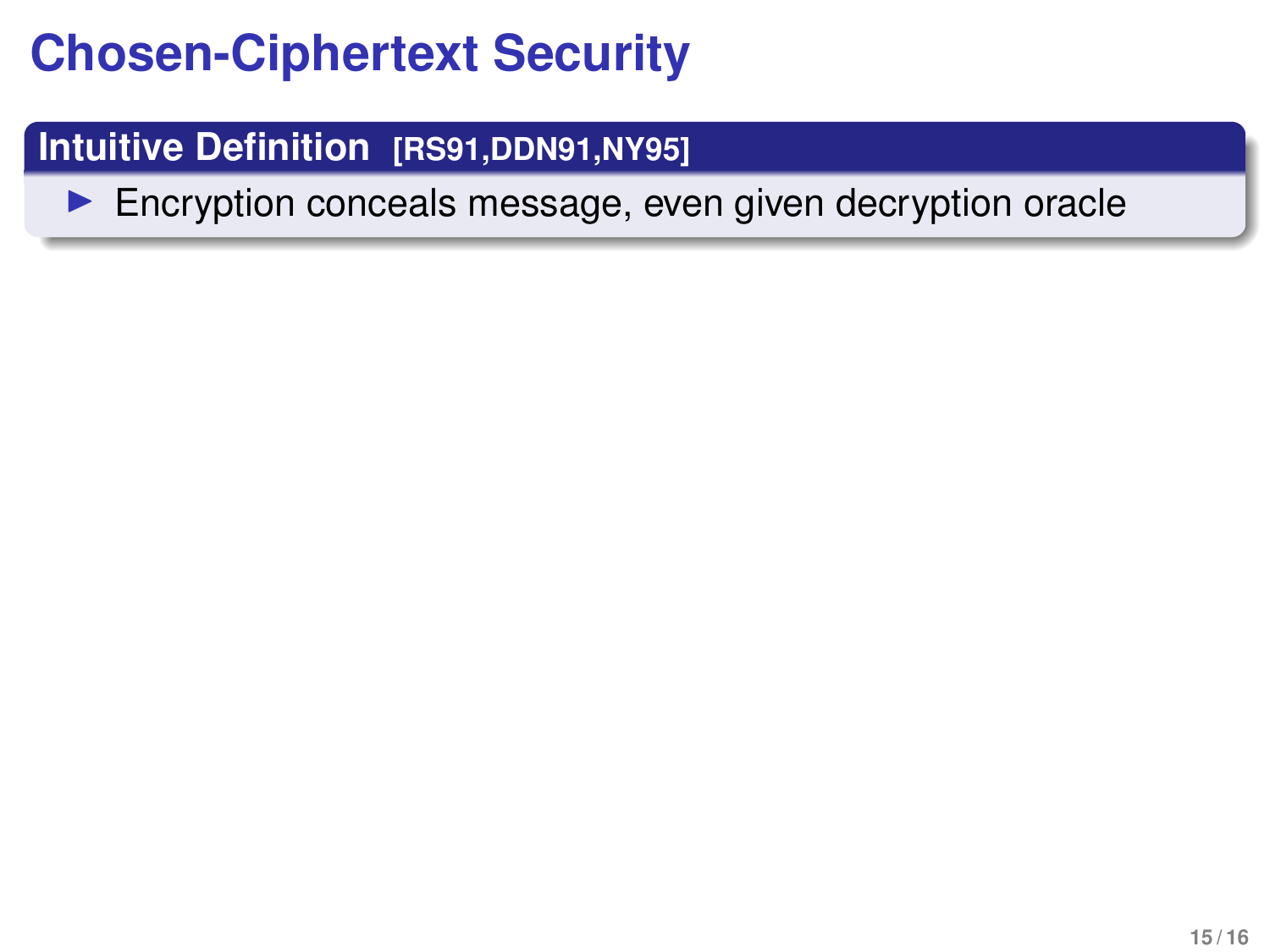#### **Intuitive Definition [RS91,DDN91,NY95]**

 $\blacktriangleright$  Encryption conceals message, even given decryption oracle

#### **Elementary Construction**

▶ Follows "witness-recovering decryption" approach [PW08].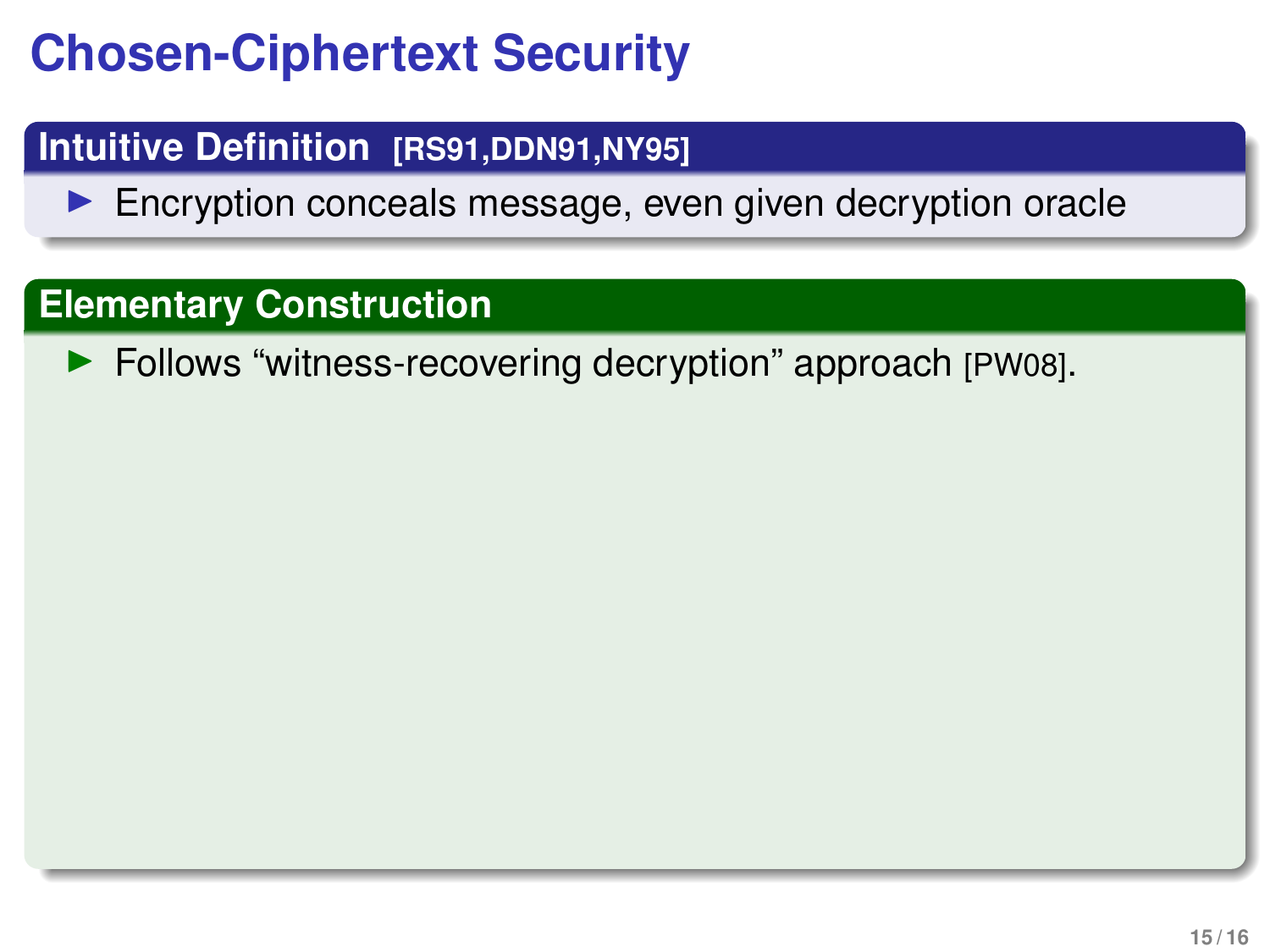#### **Intuitive Definition [RS91,DDN91,NY95]**

 $\blacktriangleright$  Encryption conceals message, even given decryption oracle

#### **Elementary Construction**

- ▶ Follows "witness-recovering decryption" approach [PW08].
- $\blacktriangleright$  Define  $g_{\mathbf{A}}(\mathbf{s}, \mathbf{x}) = \mathbf{A}^t \mathbf{s} + \mathbf{x}$ .

Can generate  ${\bf A}$  with "trapdoor" for  $g_{\rm A}^{-1}$  [GGH97,Ajt99,AP09]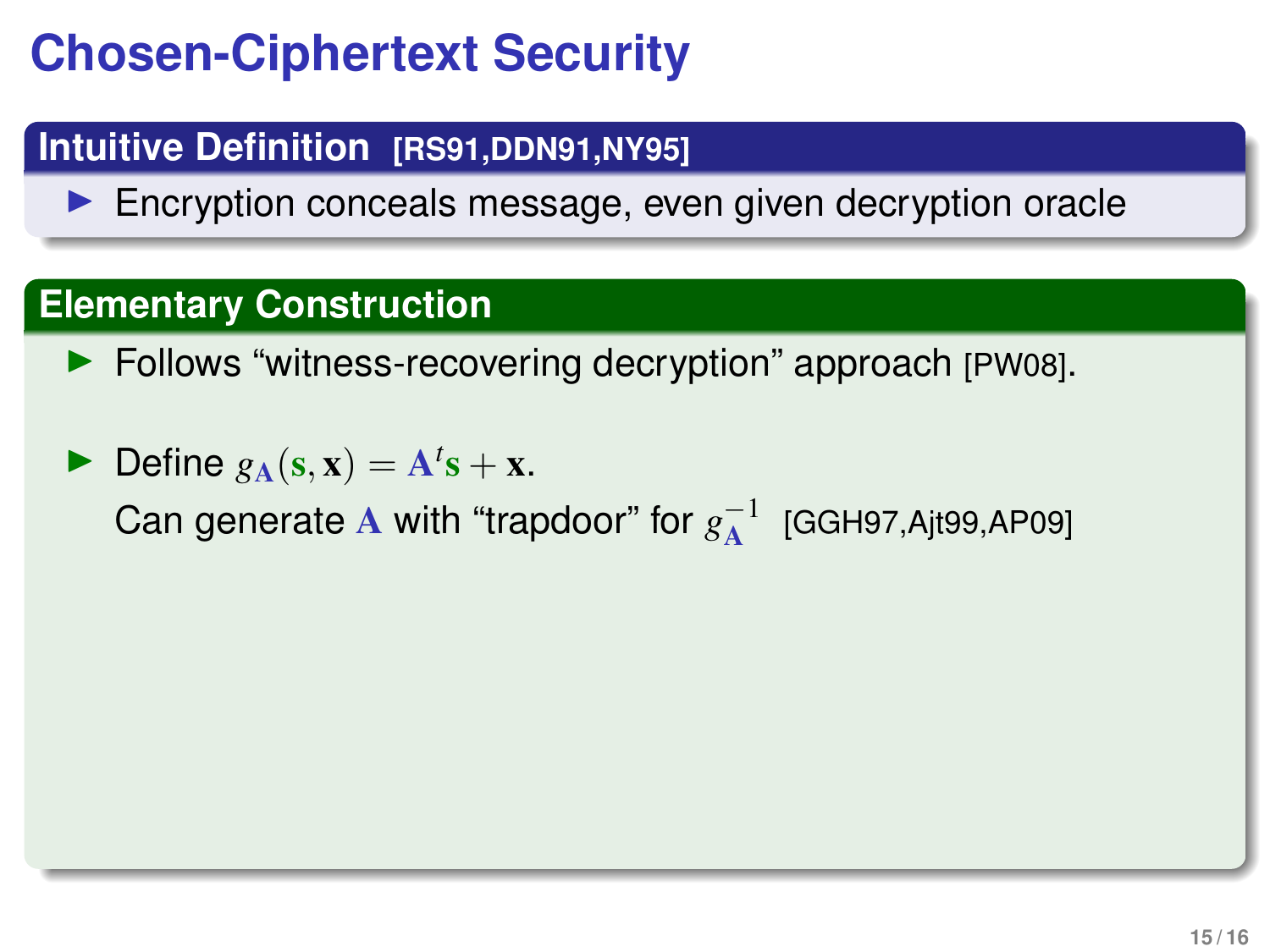#### **Intuitive Definition [RS91,DDN91,NY95]**

 $\blacktriangleright$  Encryption conceals message, even given decryption oracle

#### **Elementary Construction**

▶ Follows "witness-recovering decryption" approach [PW08].

 $\blacktriangleright$  Define  $g_{\mathbf{A}}(\mathbf{s}, \mathbf{x}) = \mathbf{A}^t \mathbf{s} + \mathbf{x}$ . Can generate  ${\bf A}$  with "trapdoor" for  $g_{\rm A}^{-1}$  [GGH97,Ajt99,AP09]

**►** Distinguish  $g_{A_1}(s, x_1), \ldots, g_{A_k}(s, x_k)$  [same s!]  $\iff$  solve LWE So  $g_{{\bf A}_1},\ldots,g_{{\bf A}_k}$  pseudorandom under 'correlated inputs' [RS09]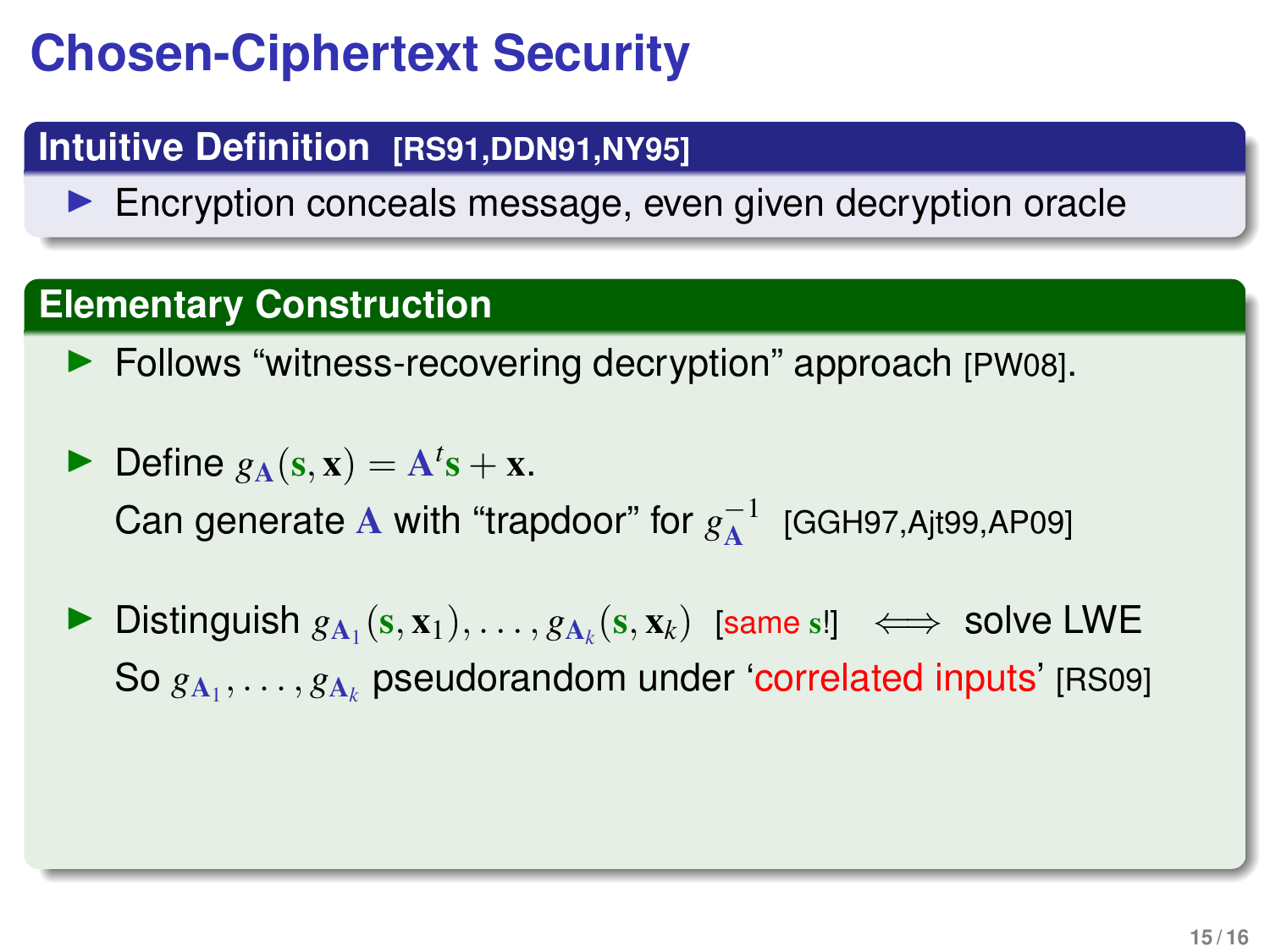#### **Intuitive Definition [RS91,DDN91,NY95]**

 $\blacktriangleright$  Encryption conceals message, even given decryption oracle

#### **Elementary Construction**

**Follows "witness-recovering decryption" approach [PW08].** 

 $\blacktriangleright$  Define  $g_{\mathbf{A}}(\mathbf{s}, \mathbf{x}) = \mathbf{A}^t \mathbf{s} + \mathbf{x}$ . Can generate  ${\bf A}$  with "trapdoor" for  $g_{\rm A}^{-1}$  [GGH97,Ajt99,AP09]

- **►** Distinguish  $g_{A_1}(s, x_1), \ldots, g_{A_k}(s, x_k)$  [same s!]  $\iff$  solve LWE So  $g_{{\bf A}_1},\ldots,g_{{\bf A}_k}$  pseudorandom under 'correlated inputs' [RS09]
- $\triangleright$  Correlation-secure injective TDF  $\Rightarrow$  CCA-secure encryption But much care needed to make  $g_A$  "chosen-output secure."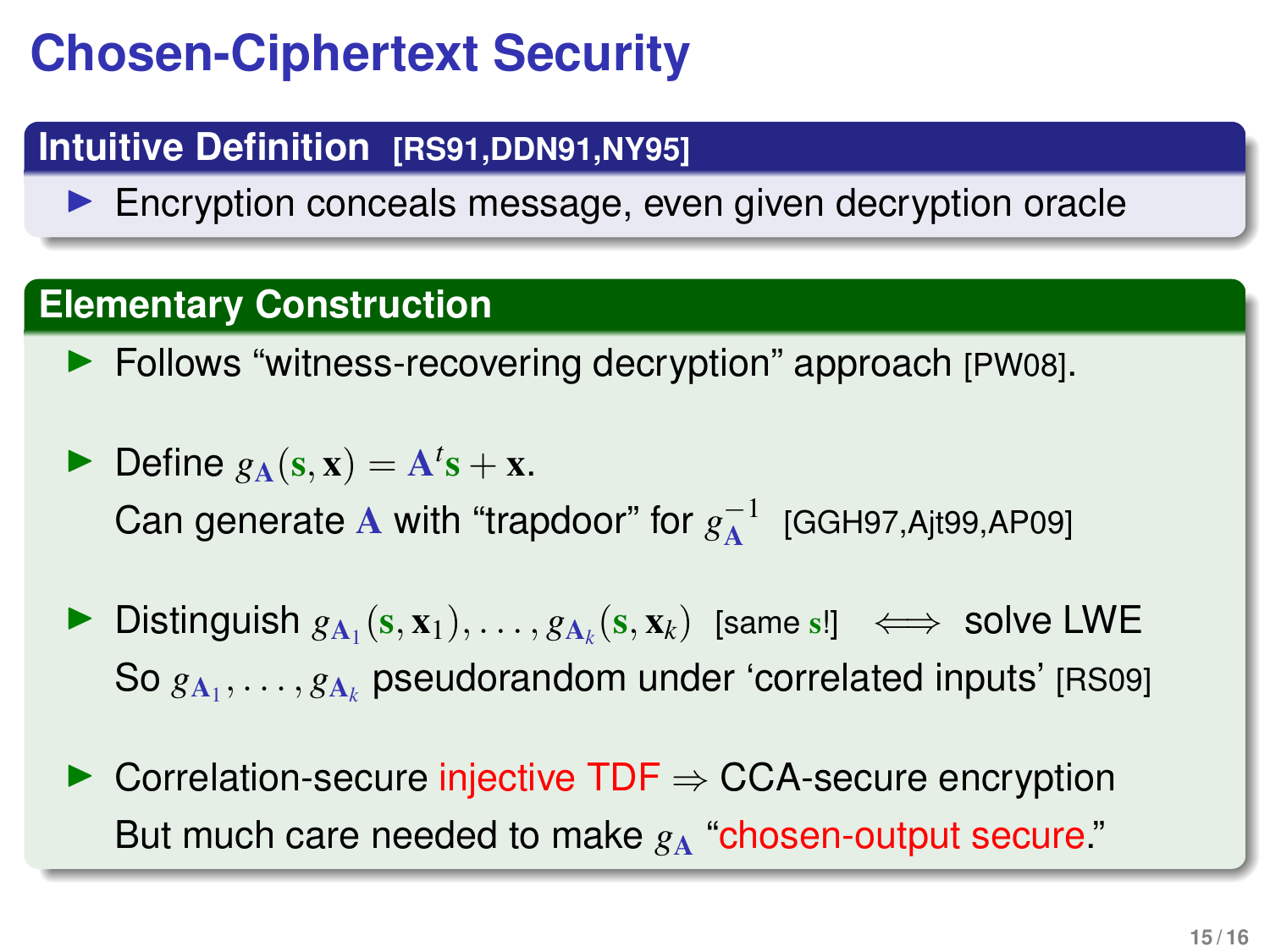### **Epilogue**

**1** Using our main approach & other ideas, [LyuMic09] showed

 $\overline{(\gamma\sqrt{n})$ -GapSVP  $\leq \gamma$ -uSVP  $\leq$  crypto [AjtaiDwork97,Regev03]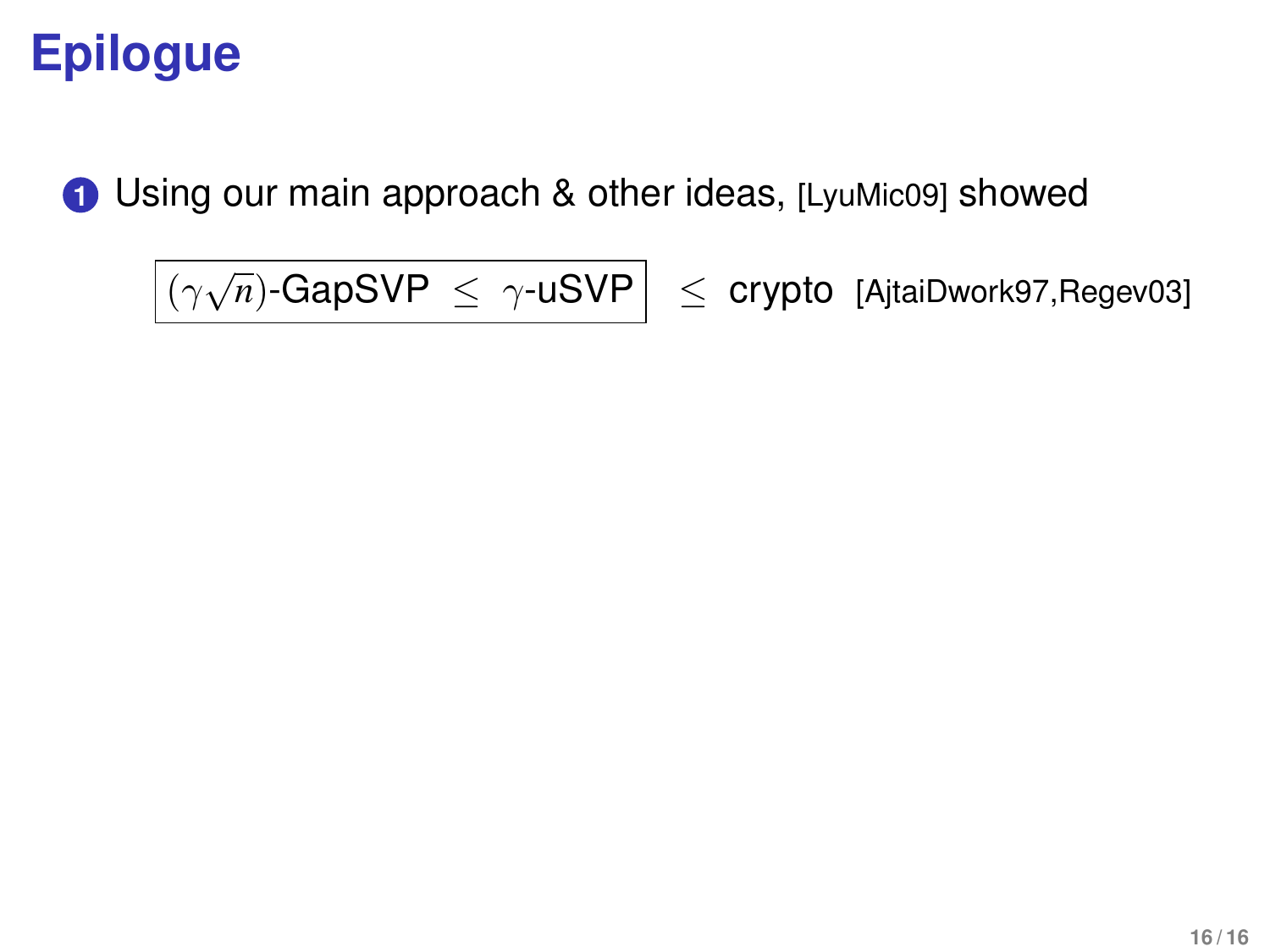# **Epilogue**

**1** Using our main approach & other ideas, [LyuMic09] showed

$$
\boxed{(\gamma\sqrt{n})\text{-GapSVP}} \leq \gamma\text{-uSVP}
$$

 $\leq$  **crypto** [AjtaiDwork97,Regev03]

"Unifies" two styles of cryptosystems [AD97,Reg03] and [Reg05,. . . ] under (almost) same assumption.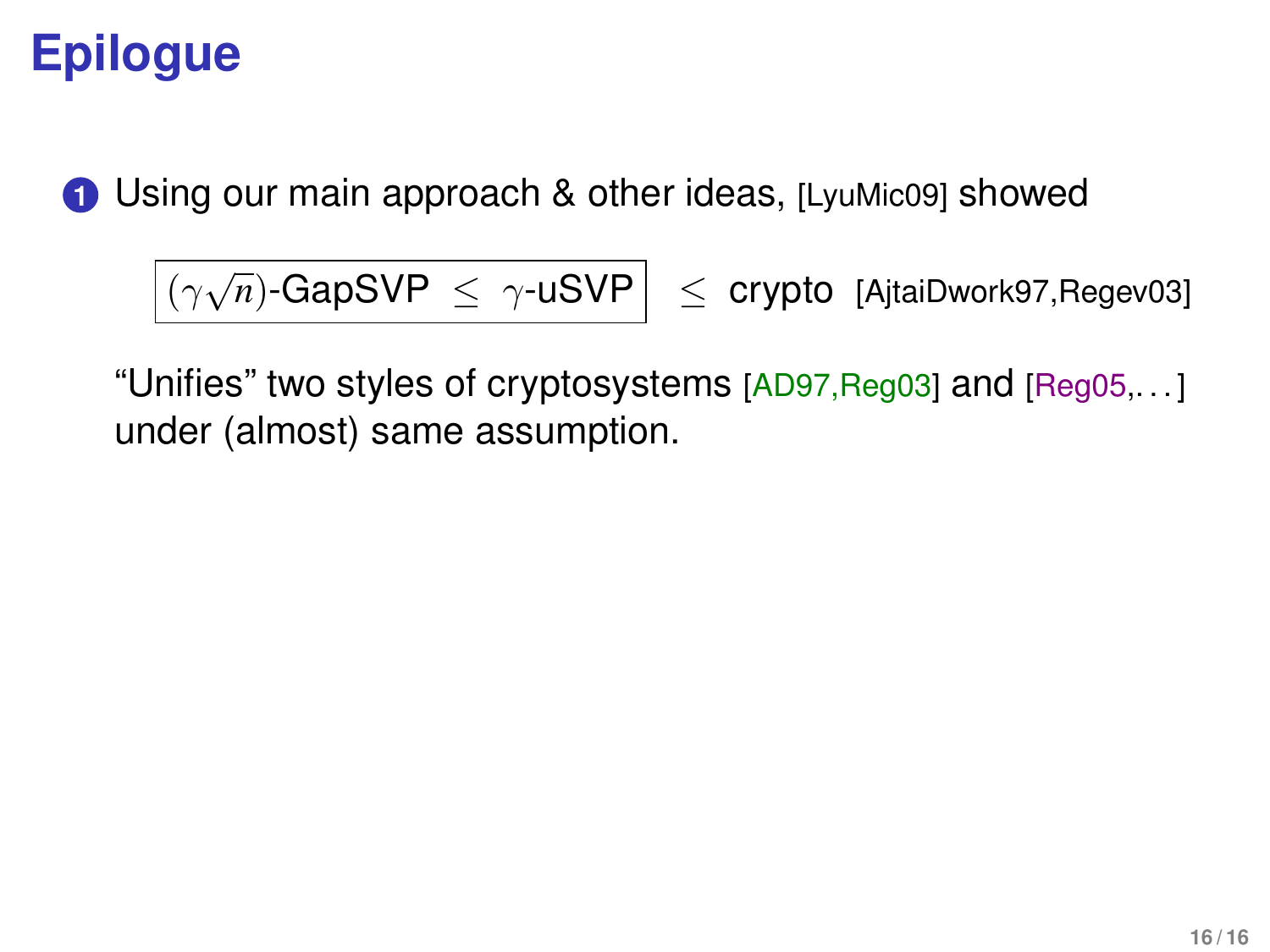# **Epilogue**

**1** Using our main approach & other ideas, [LyuMic09] showed

 $\frac{1}{\left(\gamma\sqrt{2}\right)^{1/2}}$ 

 $\leq$  **crypto** [AjtaiDwork97,Regev03]

"Unifies" two styles of cryptosystems [AD97,Reg03] and [Reg05,. . . ] under (almost) same assumption.

**2** Open: classical, iterative reduction to LWE

Ought to solve GapSVP, SIVP, etc. for small  $q = \text{poly}(n)$